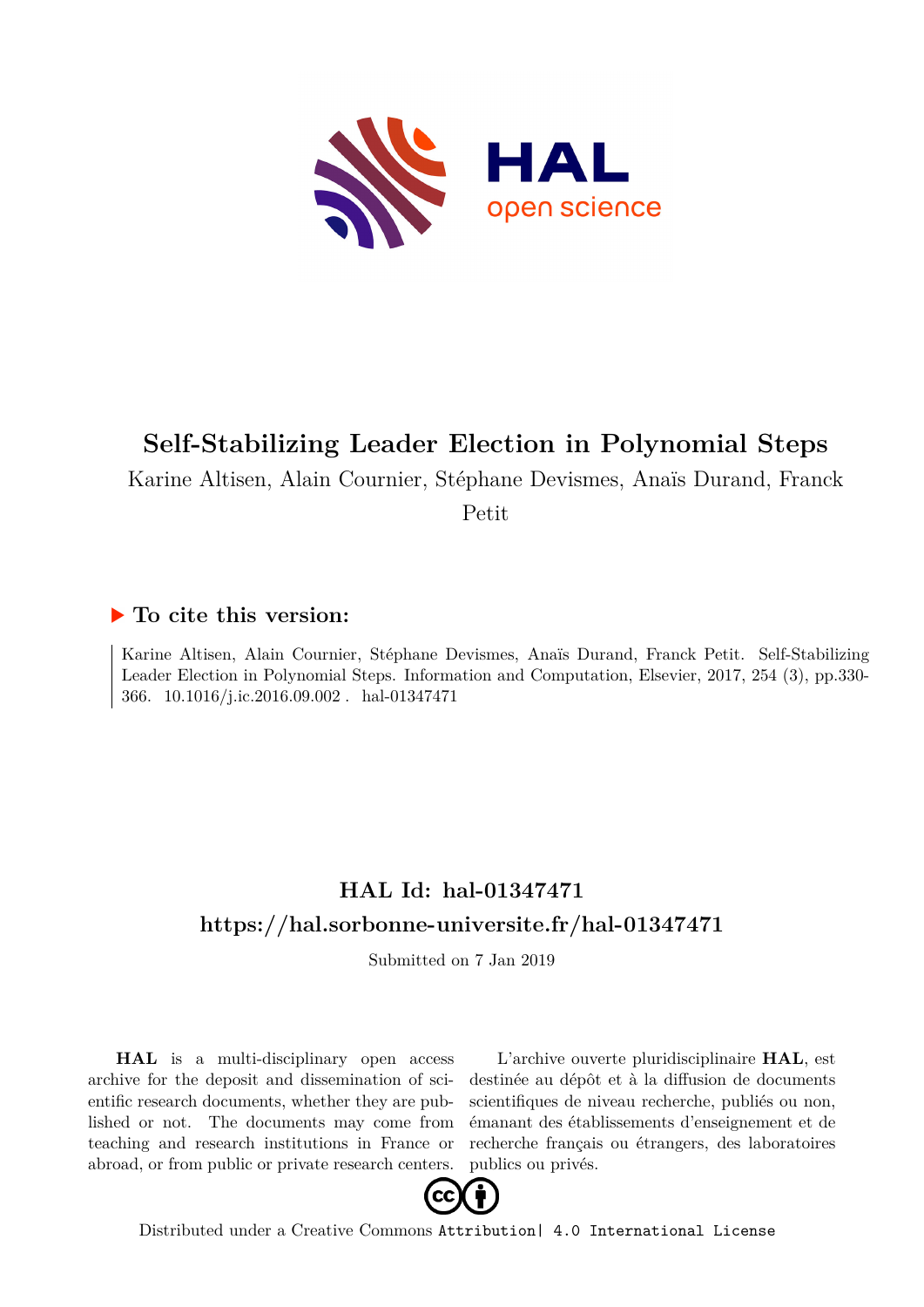# Self-stabilizing Leader Election in Polynomial Steps $\hat{\mathbf{x}}$ ,  $\hat{\mathbf{x}} \times$

Karine Altisen<sup>a</sup>, Alain Cournier<sup>b</sup>, Stéphane Devismes<sup>a</sup>, Anaïs Durand<sup>a,\*</sup>, Franck Petit<sup>c</sup>

 $\alpha$ VERIMAG UMR 5104, Université Grenoble Alpes, France  $^{b}$ MIS Lab., Université Picardie Jules Verne, France  $c$ LIP6 UMR 7606, INRIA, UPMC Sorbonne Universités, France

### Abstract

We propose a silent self-stabilizing leader election algorithm for bidirectional arbitrary connected identified networks. This algorithm is written in the locally shared memory model under the distributed unfair daemon. It requires no global knowledge on the network. Its stabilization time is in  $\Theta(n^3)$  steps in the worst case, where n is the number of processes. Its memory requirement is asymptotically optimal, *i.e.*,  $\Theta(\log n)$  bits per processes. Its round complexity is of the same order of magnitude — *i.e.*,  $\Theta(n)$  rounds — as the best existing algorithms designed with similar settings. To the best of our knowledge, this is the first self-stabilizing leader election algorithm for arbitrary identified networks that is proven to achieve a stabilization time polynomial in steps. By contrast, we show that the previous best existing algorithms designed with similar settings stabilize in a non polynomial number of steps in the worst case.

Keywords: Distributed algorithms, Fault-tolerance, Self-stabilization, Leader election, Unfair daemon

### 1. Introduction

In distributed computing, the *leader election* problem consists in distinguishing a single process, so-called the leader, among the others. We consider here identified networks. So, as it is usually done, we augment the problem by requiring all processes to eventually know the identifier of the leader. The leader election is fundamental as it is a basic component to solve many other important problems, e.g., consensus, spanning tree constructions, implementing broadcasting and convergecasting methods, etc.

Self-stabilization [2, 3] is a versatile technique to withstand any transient fault in a distributed system: a self-stabilizing algorithm is able to recover, *i.e.*, reach a legitimate

 $A \times A$  preliminary version of this paper has been published in SSS'2014 [1].

<sup>✩✩</sup>This work has been partially supported by the LabEx PERSYVAL-Lab (ANR-11-LABX-0025-01) funded by the French program Investissement d'avenir and the AGIR project DIAMS.

<sup>∗</sup>Corresponding author

Email addresses: karine.altisen@imag.fr (Karine Altisen), alain.cournier@u-picardie.fr (Alain Cournier), stephane.devismes@imag.fr (Stéphane Devismes), anais.durand@imag.fr (Anaïs Durand), franck.petit@lip6.fr (Franck Petit)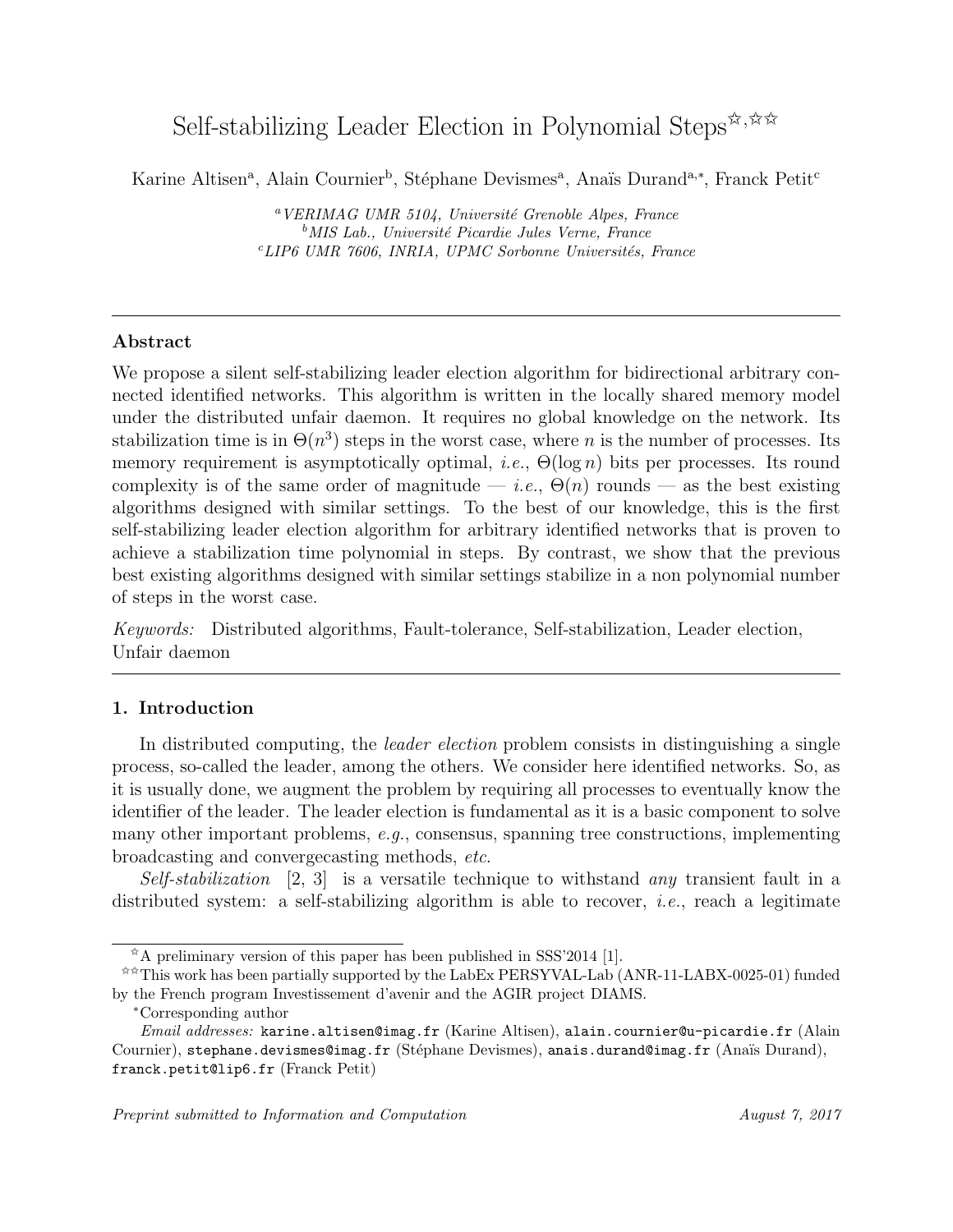configuration, in finite time, regardless the arbitrary initial configuration of the system, and therefore also after the occurrence of transient faults. Thus, self-stabilization makes no hypotheses on the nature or extent of transient faults that could hit the system, and recovers from the effects of those faults in a unified manner. Such versatility comes at a price. After transient faults, there is a finite period of time, called the stabilization phase, before the system returns to a legitimate configuration. The *stabilization time* is then the worst case duration of the stabilization phase, *i.e.*, the maximum time to reach a legitimate configuration starting from an arbitrary one. Notice that efficiency of self-stabilizing algorithms is mainly evaluated according to their stabilization time and memory requirement.

We consider deterministic<sup>1</sup> asynchronous silent self-stabilizing leader election problem in bidirectional, connected, and identified networks of arbitrary topology. We investigate solutions to this problem which are written in the locally shared memory model introduced by Dijkstra [2]. In this model, the distributed unfair daemon is known as the weakest scheduling assumption. Under such an assumption, proving that a given algorithm is self-stabilizing implies that the stabilization time must be finite in terms of atomic steps. However, despite some solutions assuming all these settings (in particular the unfairness assumption) are available in the literature  $\vert 4, 5, 6 \vert$ , none of them is proven to achieve a polynomial upper bound in steps on its stabilization time. Actually, the time complexities of all these solutions are analyzed in terms of rounds only.

Related Work. In [7], Dolev et al showed that silent self-stabilizing leader election requires  $\Omega(\log n)$  bits per process, where *n* is the number of processes. Notice that *non-silent* self-stabilizing leader election can be achieved using less memory, e.g., the non-silent selfstabilizing leader election algorithm for unoriented ring-shaped networks given in [8] requires  $O(\log \log n)$  space per process.

Self-stabilizing leader election algorithms for arbitrary connected identified networks have been proposed in the message-passing model [9, 10, 11]. First, the algorithm of Afek and Bremler [9] stabilizes in  $O(n)$  rounds using  $\Theta(\log n)$  bits per process. But, it assumes that the link-capacity is bounded by a value  $B$ , known by all processes. Two solutions that stabilize in  $O(D)$  rounds, where D is the diameter of the network, have been proposed in [10, 11]. However, both solutions assume that processes know some upper bound D on the diameter D; and require  $\Theta(\log D \log n)$  bits per process.

Several solutions are also given in the shared memory model [12, 13, 6, 4, 5, 14]. The algorithm proposed by Dolev and Herman  $[12]$  is not silent, works under a *fair* daemon, and assume that all processes know a bound N on the number of processes. This solution stabilizes in  $O(D)$  rounds using  $\Theta(N \log N)$  bits per process. The algorithm of Arora and Gouda [13] works under a *weakly fair* daemon and assume the knowledge of some bound N on the number of processes. This solution stabilizes in  $O(N)$  rounds using  $\Theta(\log N)$  bits per process.

Datta *et al*  $[6]$  propose the first self-stabilizing leader election algorithm (for arbitrary

<sup>&</sup>lt;sup>1</sup>We only consider here deterministic algorithms.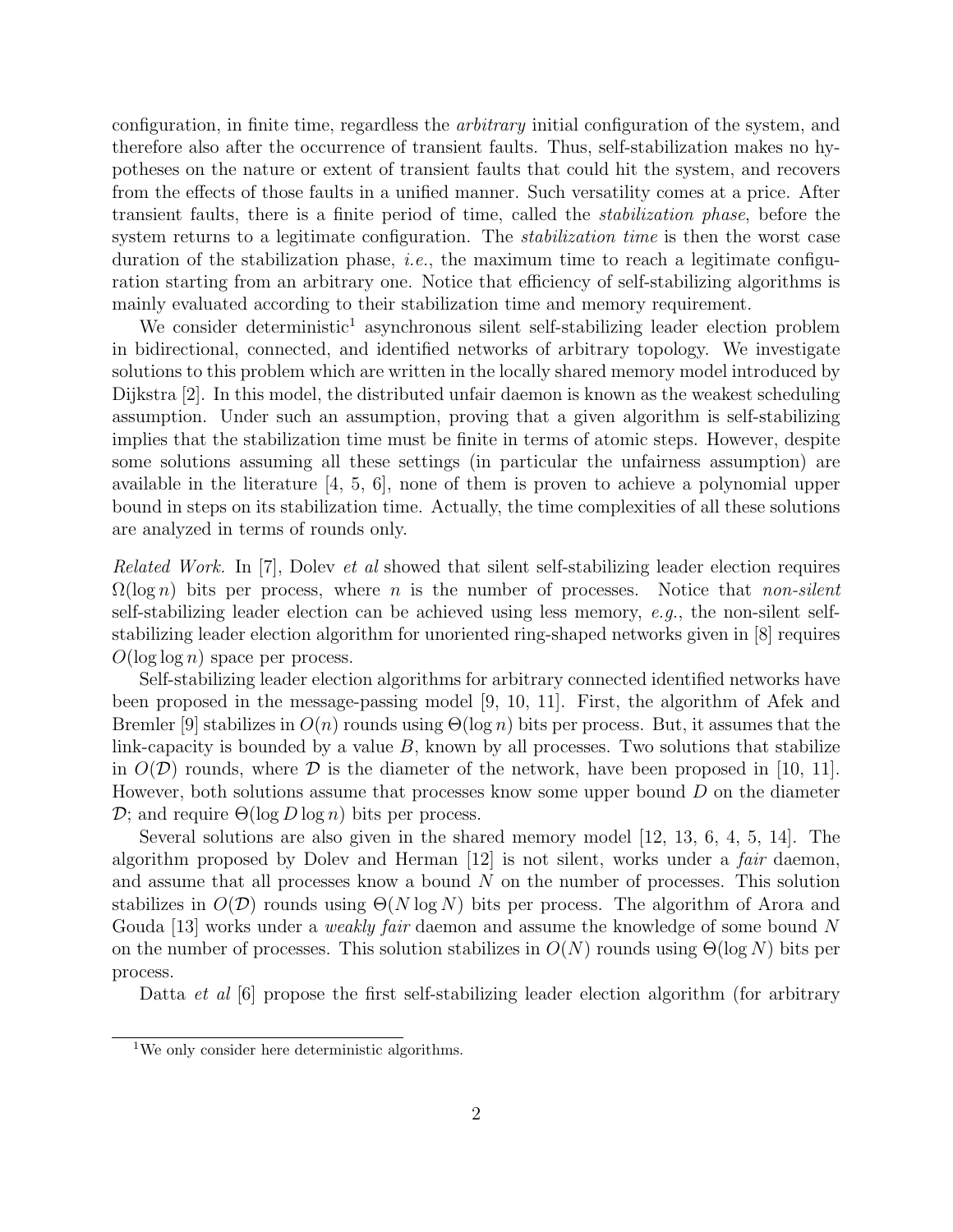connected identified networks) proven under the distributed unfair daemon. This algorithm stabilizes in  $O(D)$  rounds. However, the space complexity of this algorithm is unbounded. (More precisely, the algorithm requires each process to maintain an unbounded integer in its local memory.)

Solutions in [4, 5, 14] have a memory requirement which is asymptotically optimal (*i.e.* in  $\Theta(\log n)$ . The algorithm proposed by Kravchik and Kutten [14] assumes a synchronous daemon and the stabilization time of this latter is in  $O(D)$  rounds. The two solutions proposed by Datta *et al* in [4, 5] assume a distributed unfair daemon and have a stabilization time in  $O(n)$  rounds. However, despite these two algorithms stabilizing within a finite number of steps (indeed, they are proven assuming an unfair daemon), no step complexity analysis is proposed.

Contribution. We propose a silent self-stabilizing leader election algorithm for arbitrary connected and identified networks. Our solution is written in the locally shared memory model assuming a distributed unfair daemon, the weakest scheduling assumption. Our algorithm assumes no knowledge of any global parameter (e.g., an upper bound on  $\mathcal D$  or n) of the network. Like previous solutions of the literature [4, 5], it is asymptotically optimal in space (*i.e.*, it can be implemented using  $\Theta(\log n)$  bits per process), and it stabilizes in  $\Theta(n)$ rounds in the worst case. Yet, contrary to those solutions, we show that our algorithm has a stabilization time in  $\Theta(n^3)$  steps in the worst case.

For fair comparison, we have also studied the step complexity of the algorithms given in [4, 5], noted here  $D\mathcal{LV}$  and  $D\mathcal{LV}2$ , respectively. These latter are the closest to ours in terms of performance. We show that their stabilization time is not polynomial. Indeed, there is no constant  $\alpha$  such that the stabilization time of  $D\mathcal{LV}$  is in  $O(n^{\alpha})$  steps. More precisely, we show that fixing  $\alpha$  to any constant greater than or equal to 4, for every  $\beta \geq 2$ , there exists a network of  $n = 2^{\alpha-1} \times \beta$  processes in which there exists a possible execution that stabilizes in  $\Omega(n^{\alpha})$  steps. Similarly, for  $n \geq 5$ , there exists a network and a possible execution of  $\mathcal{DLV}2$  that stabilizes in  $\Omega(2^{\left\lfloor \frac{n-1}{4} \right\rfloor})$  steps.

Roadmap. The next section is dedicated to computational model and basic definitions. In Section 3, we propose our self-stabilizing leader election algorithm. We prove its correctness in Section 4. In the same section, we also study its stabilization time in both steps and rounds. We show that the stabilization time of the self-stabilizing leader election algorithms given in [4, 5] are not polynomial in steps in Sections 5 and 6, respectively. We present some experimental results in Section 7. We conclude in Section 8.

#### 2. Computational Model

#### 2.1. Distributed Systems

We consider *distributed systems* made of *n processes*. Each process can communicate with a subset of other processes, called its *neighbors*. We denote by  $\mathcal{N}_p$  the set of neighbors of process p. Communications are assumed to be bidirectional, *i.e.*  $q \in \mathcal{N}_p$  if and only if  $p \in \mathcal{N}_q$ . Hence, the topology of the system can be represented as a simple undirected connected graph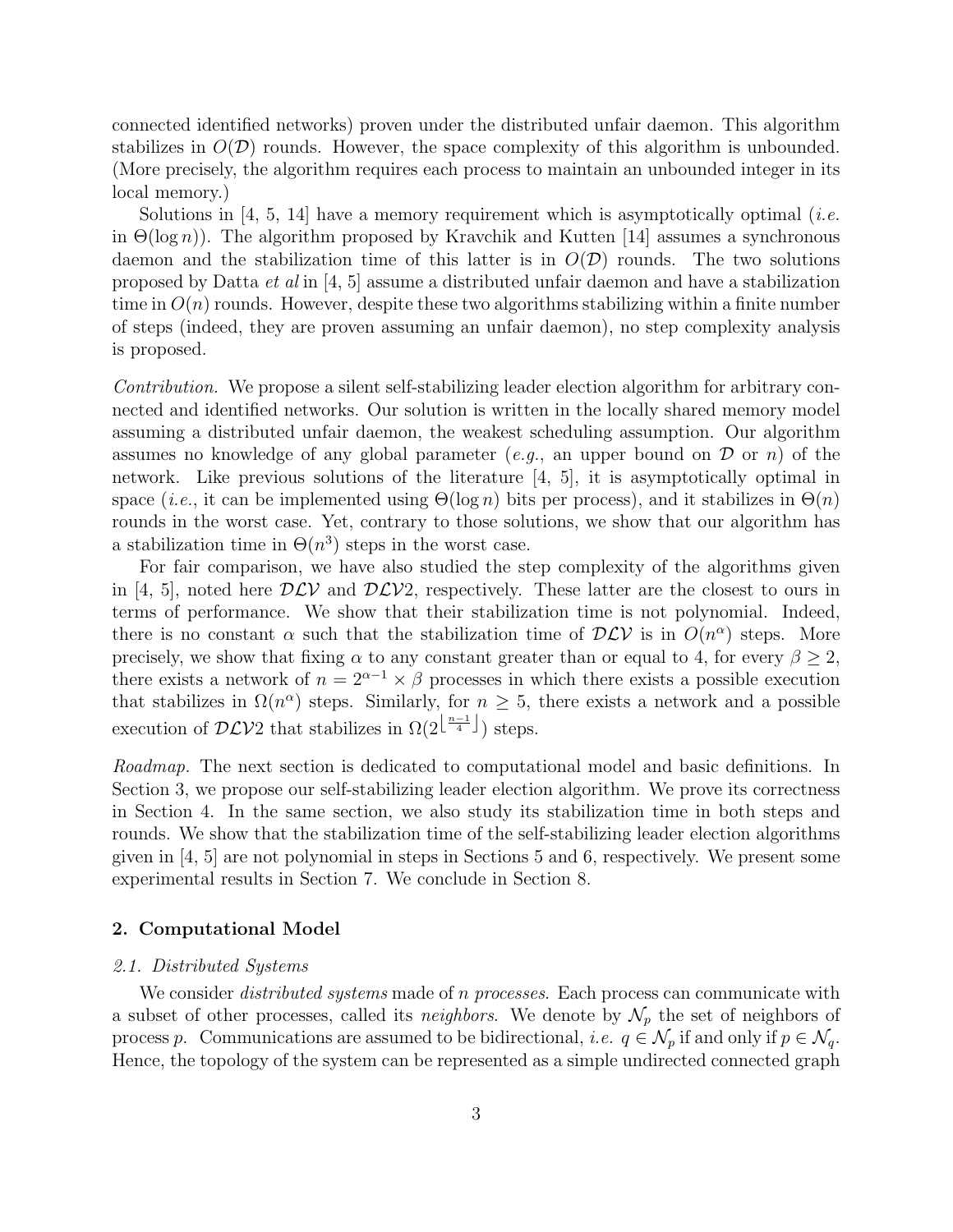$G = (V, E)$ , where V is the set of processes and E is a set of edges representing (direct) communication relations. We assume that each process has a unique ID, a natural integer. IDs are stored using a constant number of bits, b. As commonly done in the literature, we assume that  $b = \Theta(\log n)$ . Moreover, by an abuse of notation, we identify a process with its ID, whenever convenient. We will also denote by  $\ell$  the process of minimum ID. (So, the minimum ID will be also denoted by  $\ell$ .)

#### 2.2. Locally Shared Memory Model

We consider the *locally shared memory model* in which the processes communicate using a finite number of locally shared registers, called variables. Each process can read its own variables and those of its neighbors, but can only write to its own variables. The state of a process is the vector of values of all its variables. A configuration  $\gamma$  of the system is a vector consisting in one state of each process. We denote by  $\gamma(p)$  the state of process p in the configuration  $\gamma$ . We denote by C the set of all possible configurations.

A distributed *algorithm* consists of one *program* per process. The program of a process p is a finite set of actions of the following form:

$$
\langle
$$
label $\rangle$  ::  $\langle$ guard $\rangle \rightarrow \langle$ statement $\rangle$ 

The *labels* are used to identify actions. The *guard* of an action in the program of process p is a Boolean expression involving the variables of p and its neighbors. If the guard of some action evaluates to true, then the action is said to be *enabled* at  $p$ . By extension, if at least one action is enabled at p, p is said to be enabled. We denote by  $Enabled(\gamma)$  the set of processes enabled in configuration  $\gamma$ . The *statement* of an action is a sequence of assignments on the variables of  $p$ . An action can be executed only if it is enabled. In this case, the execution of the action consists in executing its statement.

The asynchronism of the system is materialized by an adversary, called the *daemon*. In a configuration  $\gamma$ , if there is at least one enabled process, then the daemon selects a non empty subset S of Enabled( $\gamma$ ) to perform an *(atomic) step*:  $\forall p \in S$ , p atomically executes one of its actions enabled in  $\gamma$ , leading the system to a new configuration  $\gamma'$ . We denote by  $\mapsto$  the relation between configurations such that  $\gamma \mapsto \gamma'$  if and only if  $\gamma'$  can be reached from  $\gamma$  in one (atomic) step. An *execution* is then a *maximal* sequence of configurations  $\gamma_0, \gamma_1, \ldots$  such that  $\gamma_{i-1} \mapsto \gamma_i, \forall i > 0$ . The term "maximal" means that the execution is either infinite, or ends at a *terminal* configuration  $\gamma$  in which  $Enabled(\gamma)$  is empty.

In this paper, the daemon is supposed to be *distributed* and *unfair*. "Distributed" means that while the configuration is not terminal, the daemon should select at least one enabled process, maybe more. "Unfair" means that there is no fairness constraint, *i.e.*, the daemon might never permit an enabled process to execute, unless it is the only enabled process.

#### 2.3. Rounds

To measure the time complexity of an algorithm, we also use the notion of round [15]. This latter allows to highlight the execution time according to the speed of the slowest process. If a process p is enabled in a configuration  $\gamma_i$  but not enabled in the next configuration  $\gamma_{i+1}$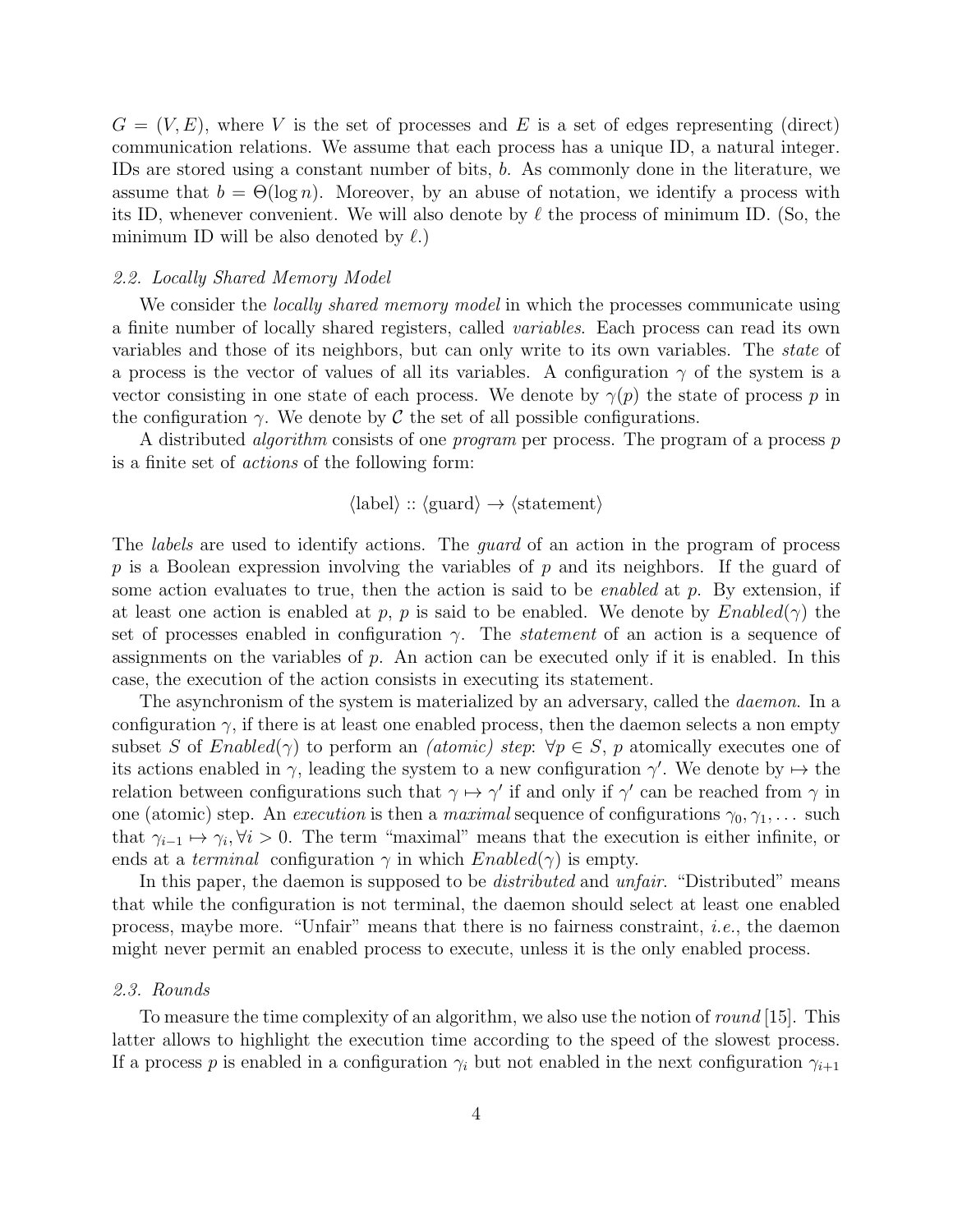and does not execute any action between  $\gamma_i$  and  $\gamma_{i+1}$ , we said that p is neutralized during the step  $\gamma_i \mapsto \gamma_{i+1}$ . Neutralization of p is caused by the following situation: at least one neighbor of p changes its state between  $\gamma_i$  and  $\gamma_{i+1}$ , and this change makes the guards of all actions of p false. The first round of an execution  $e$ , noted  $e'$ , is the minimal prefix of  $e$  in which every process that is enabled in the initial configuration either executes an action or becomes neutralized. Let  $e''$  be the suffix of  $e$  starting from the last configuration of  $e'$ . The second round of  $e$  is the first round of  $e''$ , and so forth.

#### 2.4. Self-stabilization

Let A be a distributed algorithm. Let E be the set of all possible executions of A. A specification SP is a predicate over  $\mathcal{E}$ .

 $\mathcal A$  is self-stabilizing for SP if and only if there exists a non-empty subset of configurations  $\mathcal{L} \subset \mathcal{C}$ , called *legitimate* configurations, such that:

- Closure:  $\forall e \in \mathcal{E}$ , for each step  $\gamma_i \mapsto \gamma_{i+1} \in e, \gamma_i \in \mathcal{L} \Rightarrow \gamma_{i+1} \in \mathcal{L}$ .
- Convergence:  $\forall e \in \mathcal{E}, \exists \gamma \in e \text{ such that } \gamma \in \mathcal{L}.$
- Correctness:  $\forall e \in \mathcal{E}$  such that e starts in a legitimate configuration  $\gamma \in \mathcal{L}$ , e satisfies SP.

Every configuration that is not legitimate is called illegitimate. The stabilization time is the maximum time (in steps or rounds) to reach a legitimate configuration starting from any configuration.

#### 2.5. Self-stabilizing Leader Election

We define  $SP_{LE}$  the specification of the leader election problem. Let Leader :  $V \mapsto \mathbb{N}$ be a function defined on the state of any process  $p \in V$  in the current configuration that returns the ID of the leader appointed by p. An execution  $e \in \mathcal{E}$  satisfies  $SP_{LE}$  if and only if:

- 1. For each configuration  $\gamma \in e$ ,  $\forall p, q \in V$ , Leader(p) = Leader(q) and Leader(p) is the ID of some process in  $V$ .
- 2. For each step  $\gamma_i \mapsto \gamma_{i+1} \in e, \forall p \in V$ , Leader(p) has the same value in  $\gamma_i$  and  $\gamma_{i+1}$ .

An algorithm A is *silent* if and only if every execution is finite [7]. Let  $\gamma$  be a terminal configuration. The set of all possible executions starting from  $\gamma$  is the singleton  $\{\gamma\}$ . So, if A is self-stabilizing and silent,  $\gamma$  must be legitimate. Thus, to prove that a leader election algorithm is both self-stabilizing and silent, it is necessary and sufficient to show that: (1) in every terminal configuration  $\gamma$ ,  $\forall p, q \in V$ , Leader(p) = Leader(q) and Leader(p) is the ID of some process; (2) every execution is finite.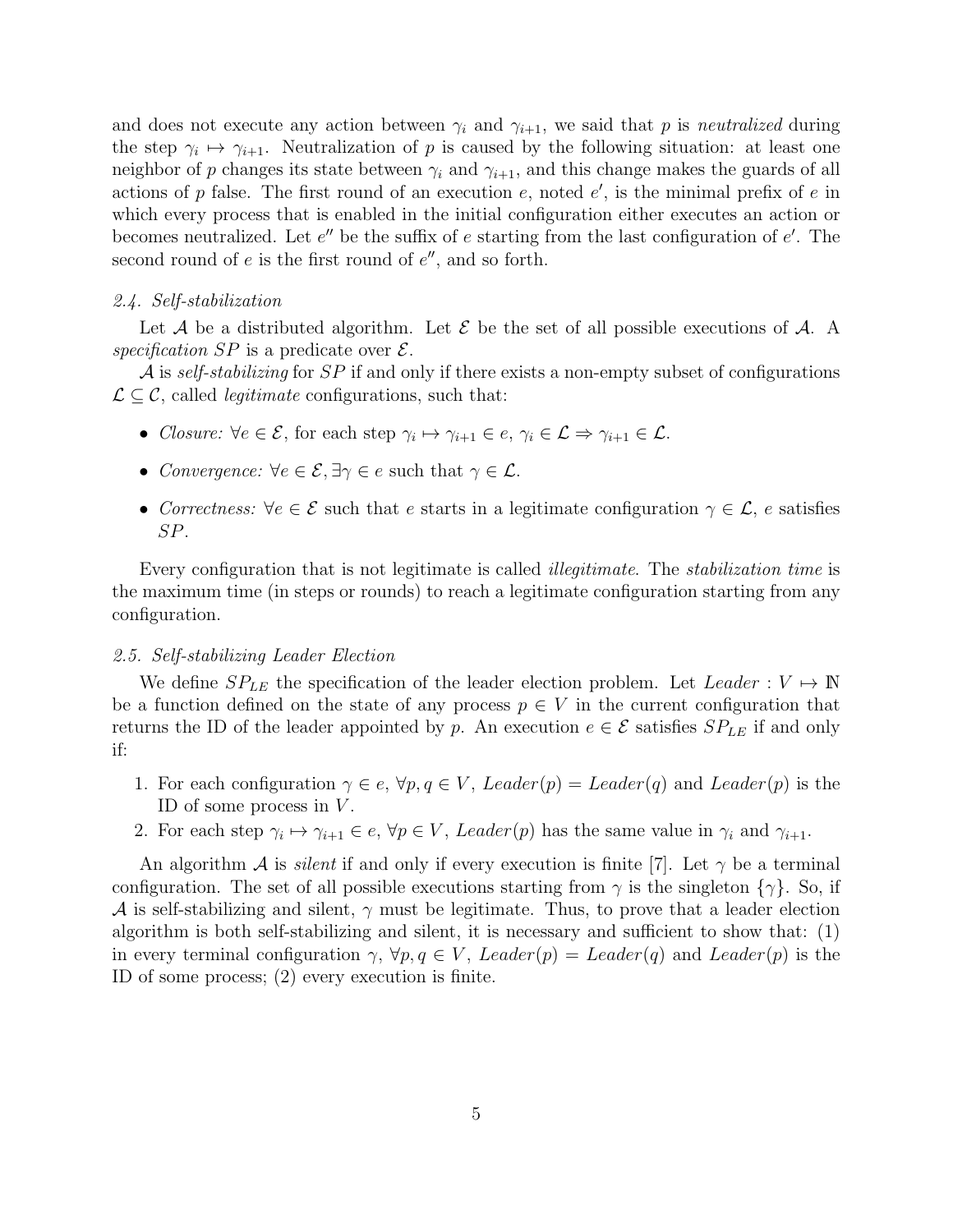#### 3. Algorithm  $\mathcal{LE}$

In this section, we present a silent and self-stabilizing leader election algorithm, called  $\mathcal{LE}$ . Its formal code is given in Algorithm 1. Starting from an arbitrary configuration,  $\mathcal{LE}$ converges to a terminal configuration, where the process of minimum ID,  $\ell$ , is elected. More precisely, in the terminal configuration, every process p knows the identifier of  $\ell$  thanks to its local variable *p.idR*; moreover a spanning tree rooted at  $\ell$  is defined using two variables per process: par and level (idR means ID of the root). Formally:

- 1.  $\ell.idR = \ell$ ,  $\ell par = \ell$ , and  $\ell.level = 0$ , and
- 2.  $\forall p \neq \ell$ , p.id $R = \ell$ , p.par points to the parent of p in the tree and p.level is the level of p in the tree.

We present a simple algorithm for the leader election problem in Subsection 3.1. We show why this algorithm is not self-stabilizing in Subsection 3.2. Then, we explain in Subsection 3.3 how to modify this simple algorithm to make it self-stabilizing.

#### 3.1. Non Self-stabilizing Leader Election

We first consider a simplified version of  $\mathcal{LE}$ . Starting from a predefined initial configuration, it elects  $\ell$  in all *idR* variables and builds a spanning tree rooted at  $\ell$ .

Initially, every process p declares itself as leader:  $p.idR = p$ ,  $p.par = p$ , and  $p-level = 0$ . So, p satisfies the two following predicates:

$$
SelfRoot(p) \equiv (p.par = p)
$$

$$
SelfRootOk'(p) \equiv (p. level = 0) \land (p.idR = p)
$$

Note that, in the sequel, we say that p is a self root when  $SelfRoot(p)$  holds.

From such an initial configuration, our non self-stabilizing algorithm consists in the following single action:

$$
J\text{-Action'} \ :: \ \exists q \in \mathcal{N}_p, (q.idR < p.idR) \ \rightarrow \ p.par \leftarrow \min_{\preceq} \{ q \in \mathcal{N}_p \}; \\
 p.idR \leftarrow p.par.idR; \\
 p-level \leftarrow p.par. level + 1;
$$

where  $\forall x, y \in V, x \leq y \Leftrightarrow (x.idR \leq y.idR) \land [(x.idR = y.idR) \Rightarrow (x < y)].$ 

Informally, when p discovers that  $p.idR$  is not equal to the minimum identifier, it updates its variables accordingly: let q be the neighbor of p having  $idR$  minimum. Then, p selects q as new parent (i.e., p.par  $\leftarrow q$  and p.level  $\leftarrow p$ .par.level + 1) and sets p.idR to the value of q.idR. If there are several neighbors having  $idR$  minimum, we break ties using the identifiers of those neighbors.

Hence, the identifier of  $\ell$  is propagated, from neighbors to neighbors, into the  $idR$  variables and the system reaches a terminal configuration in  $O(D)$  rounds. Figure 1 shows an example of such an execution.

Notice first that for every process p, p.idR is always less than or equal to its own identifier. Indeed, p.idR is initialized to p and decreases each time p executes J-Action'. Hence, p.idR =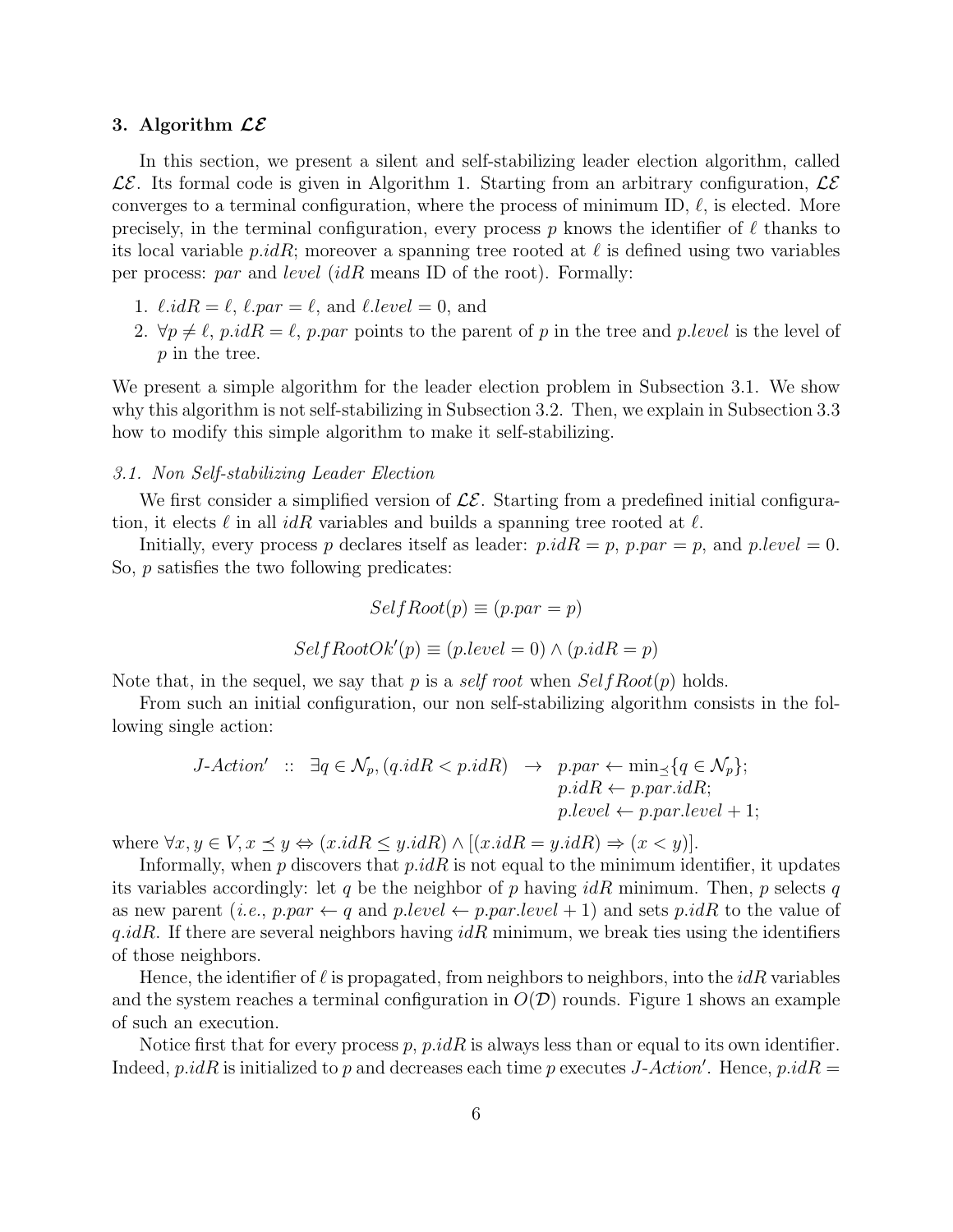

(a) Initial configuration.  $SelfRoot(p) \wedge$  $SelfRootOk'(p)$  holds for every process  $p$ .



(c) 2, 3, and 4 have executed  $J-Action'.$ 3 joins the tree rooted at 1. However, the new value of  $3.idR$  is not yet propagated to its child 6.



 $(b)$  4, 5, 6, and 7 have executed J-Action'. Note that J-Action' was not enabled at 2 because it is a local minimum.



(d) 6 has executed  $J\text{-}Action'.$  The configuration is now terminal,  $\ell = 1$  is elected, and a tree rooted at  $\ell$  is available.

Figure 1: Example of execution of the non self-stabilizing algorithm. Process identifiers are given inside the nodes.  $\langle x, y \rangle$  means  $idR = x$  and level = y. Arrows represent par pointers. The absence of arrow means that the process is a self root.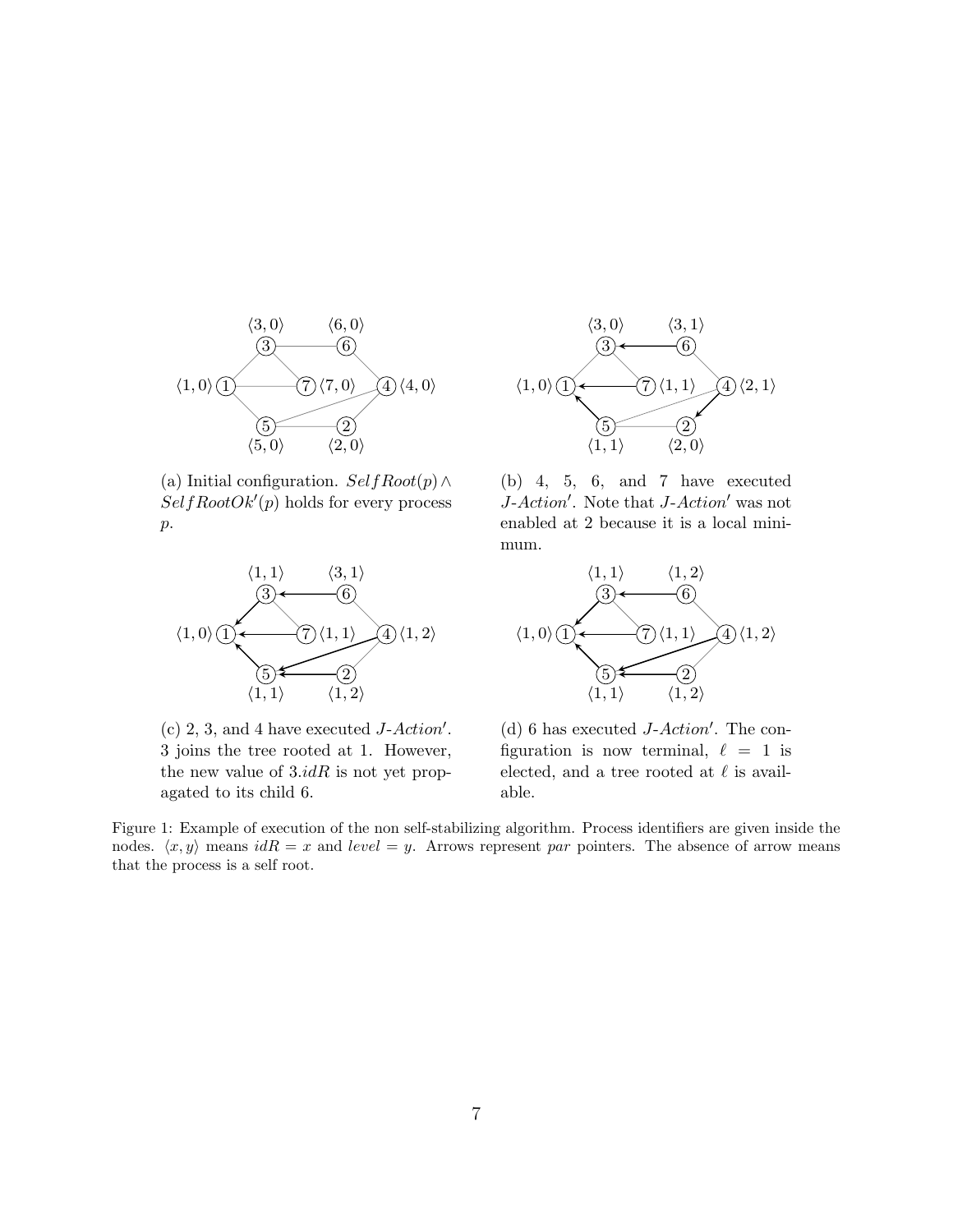p while p is a self root and after p executes J-Action' for the first time, p.idR is smaller than its ID forever.

Second, even in this simplified context, for each two neighbors p and q such that q is the parent of p, it may happens that  $p.idR$  is greater than  $q.idR$  — an example is shown in Figure 1c, where  $p = 6$  and  $q = 3$ . This is due to the fact that p joins the tree of q but meanwhile  $q$  joins another tree and this change is not yet propagated to  $p$ . Similarly, when  $p.idR \neq q.idR$ , p.level may be different from q.level + 1. According to those remarks, we can deduce that when  $p-par = q$  with  $q \neq p$ , we have the following relation between p and q:

$$
GoodIdR(p,q) \equiv (p.idR \ge q.idR) \land (p.idR < p)
$$
  
GoodLevel(p,q) \equiv (p.idR = q.idR) \Rightarrow (p-level = q-level + 1)

#### 3.2. Fake IDs

This previous algorithm is not self-stabilizing. Indeed, in a self-stabilization context, the execution may start in an arbitrary configuration. In particular,  $idR$  variables can be initialized to arbitrary natural integer values, even values that are actually not IDs of (existing) processes. We call such values fake IDs.

2 3 4 5 h1, 1i h3, 0i h4, 0i h1, 1i 2 3 4 5 h1, 1i h1, 2i h1, 2i h1, 1i

(a) Illegitimate initial configuration, where 2 and 5 have fake  $idR$ .

(b) 3 and 4 executed  $J-Action'$ . The configuration is now terminal.

Figure 2: Example of execution that does not converge to a legitimate configuration.

$$
\begin{array}{ccc}\n\langle 2,0\rangle & \langle 1,2\rangle & \langle 1,2\rangle & \langle 5,0\rangle \\
\hline\n\langle 2 \rangle & \langle 3 \rangle & \langle 4 \rangle & \langle 5 \rangle\n\end{array}
$$

Figure 3: One step after Figure 2b, 2 and 5 have reset.

The existence of fake IDs may lead the system to an illegitimate terminal configuration. Refer to the example of execution given in Figure 2: starting from the configuration in 2a, if processes 3 and 4 move, the system reaches the terminal configuration given in 2b, where there are two trees and the  $idR$  variables elect the fake ID 1. In this example, 2 and 5 can detect the problem. Indeed, predicate  $SelfRootOk'$  is violated by both 2 and 5. One may believe that it is sufficient to reset the local state of processes which detect inconsistency (here processes 2 and 5) to p.idR  $\leftarrow p$ , p.par  $\leftarrow p$  and p.level  $\leftarrow 0$ . After these resets, there are still some errors, as shown on Figure 3. Again, 3 and 4 can detect the problem. Indeed, predicate  $GoodIdR(p, p, par) \wedge GoodLevel(p, p, par)$  is violated by both 3 and 4. In this example, after 3 and 4 have reset, all inconsistencies have been removed. So let define the following action: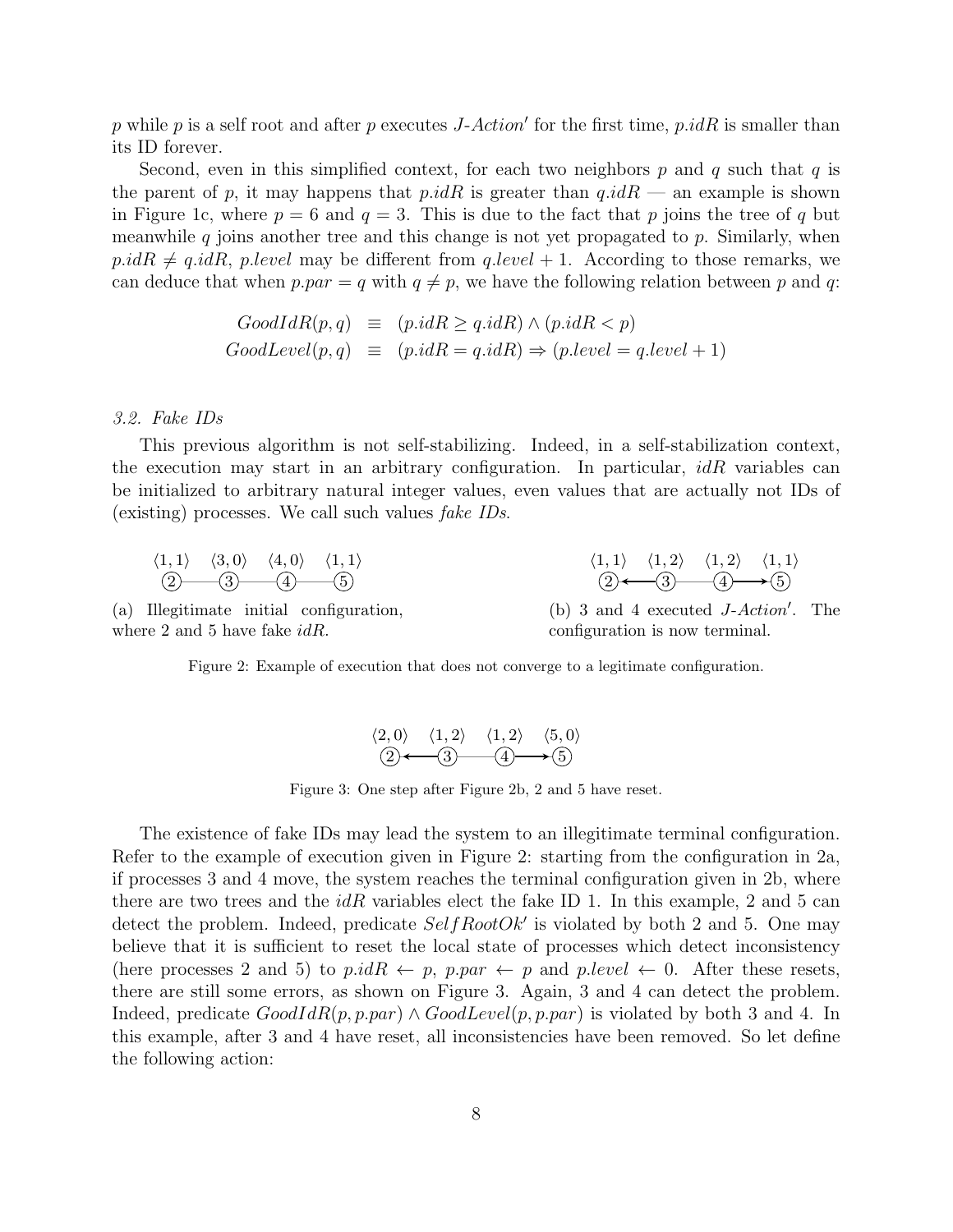$$
R\text{-Action'} :: \left(SelfRoot(p) \land \neg SelfRootOk'(p) \right) \lor \left( \neg SelfRoot(p) \land \neg \left( GoodIdR(p, p, par) \land GoodLevel(p, p, par) \right) \right) \\
 \rightarrow p, par \leftarrow p; p.idR \leftarrow p; p. level \leftarrow 0;
$$

Unfortunately, this additional action does not ensure the convergence in all cases, see the example in Figure 4. Indeed, if a process resets, it becomes a self root but this does not erase the fake ID in the rest of its subtree. Then, another process can join the tree and adopt the fake ID which will be further propagated, and so on. In the example, a process resets while another joins its tree at lower level, and this leads to endless erroneous behavior, since we do not want to assume any maximal value for level (such an assumption would otherwise imply the knowledge of some upper bound on  $n$ ). Therefore, the whole tree must be reset, instead of its root only. To that goal, we first freeze the "abnormal" tree in order to forbid any process to join it, then the tree is reset top-down. The cleaning mechanism is detailed in the next subsection.





Figure 4: The first process of the chain of bold arrows violates the predicate  $SelfRootOk'$  and resets by executing R-Action', while another process joins its tree. This cycle of resets and joins might never terminate.

#### 3.3. Cleaning Abnormal Trees

To introduce the trees, we define what is a "good relation" between a parent and its children. Namely, the predicate  $KinshipOk'(p, q)$  models that a process p is a real child of its parent  $q = ppar$ . This predicate holds if and only if  $GoodLevel(p, q)$  and  $GoodIdR(p, q)$  are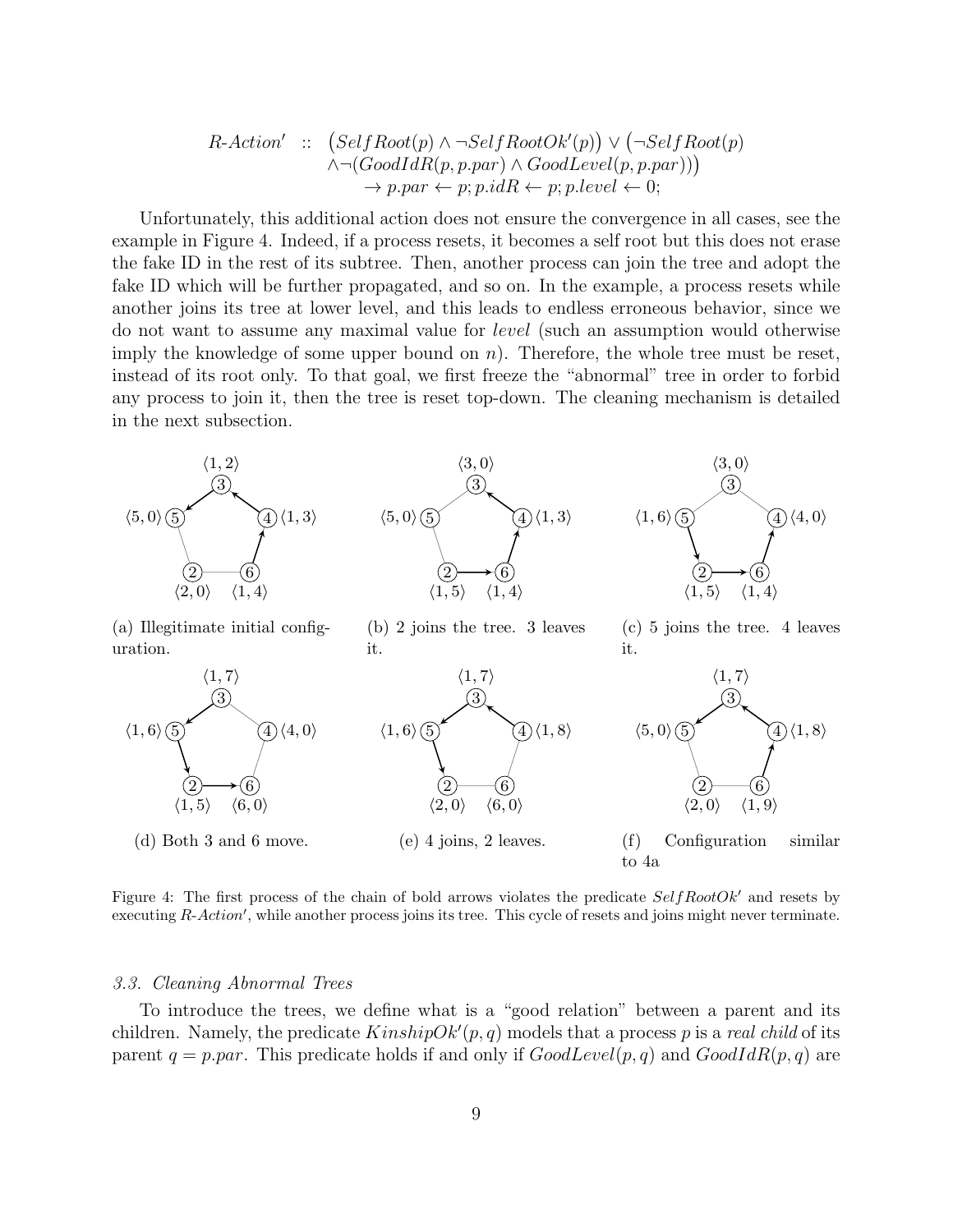true. This relation defines a spanning forest: a tree is a maximal set of processes connected by par pointers and satisfying  $KinshipOk'$  relation. A process p is a root of such a tree whenever  $SelfRoot(p)$  holds or  $KinshipOk'(p, p, par)$  is false. When  $SelfRoot(p) \wedge SelfRootOk'(p)$ is true,  $p$  is a *normal root* just as in the non self-stabilizing case (see 3.1). In other cases, there is an error and  $p$  is said to be an *abnormal root*:

 $AbRoot'(p) \equiv (SelfRoot(p) \land \neg SelfRootOk'(p)) \lor (\neg SelfRoot(p) \land \neg KinshipOk'(p, p, par))$ 

These are the two possible errors identified in the Subsection 3.2. A tree is called an *abnormal* tree (resp. normal) when its root is abnormal (resp. normal).

We now detail the different predicates and actions of Algorithm 1.

Variable status. Abnormal trees need to be frozen before to be cleaned in order to prevent them from growing endlessly (see 3.2). This mechanism (inspired from [16]) is achieved using an additional variable, status, that is used as follows. If a process is clean  $(i.e., not involved)$ into any freezing operation), then its *status* is C. Otherwise, it has status  $EB$  or  $EF$  and no neighbor can select it as its parent. These two latter states are actually used to perform a "Propagation of Information with Feedback" [17, 18] in the abnormal trees. Therefore, status EB means "Error Broadcast" and EF means "Error Feedback". From an abnormal root, the status  $EB$  is broadcast down in the tree. Then, once the  $EB$  wave reaches a leaf, the leaf initiates a convergecast  $EF$ -wave. Once the  $EF$ -wave reaches the abnormal root, the tree is said to be *dead*, meaning that there is no process of status  $C$  in the tree and no other process can join it. So, the tree can be safely reset from the abnormal root toward the leaves.

Notice that the new variable *status* may also get arbitrary initialization. Thus, we enforce previously introduced predicates as follows.

A self root must have status C, otherwise it is an abnormal root:

$$
SelfRootOk(p) \equiv SelfRootOk'(p) \land (p. status = C)
$$

To be a real child of q, p should have a status coherent with the one of q. This is expressed with the predicate  $GoodStatus(p, q)$  which is used to enforce the  $KinshipOk(p, q)$  relation:

$$
GoodStatus(p,q) \equiv [(p\: status = EB) \Rightarrow (q\: status = EB)]
$$
  
\n
$$
\land [(p\: status = EF) \Rightarrow (q\: status \neq C)]
$$
  
\n
$$
\land [(p\: status = C) \Rightarrow (q\: status \neq EF)]
$$
  
\n
$$
KinshipOk(p,q) \equiv KinshipOk'(p,q) \land GoodStatus(p,q)
$$

Precisely, when  $p$  has status  $C$ , its parent must have status  $C$  or  $EB$  (if the  $EB$ -wave is not propagated yet to  $p$ ). If  $p$  has status  $EB$ , its parent must be of status  $EB$  because  $p$ gets status  $EB$  from its parent and its parent will change its status to  $EF$  only after p gets status  $EF$ . Finally, if p has status  $EF$ , its parent can have status  $EB$  (if the  $EF$ -wave is not propagated yet to its parent) or EF.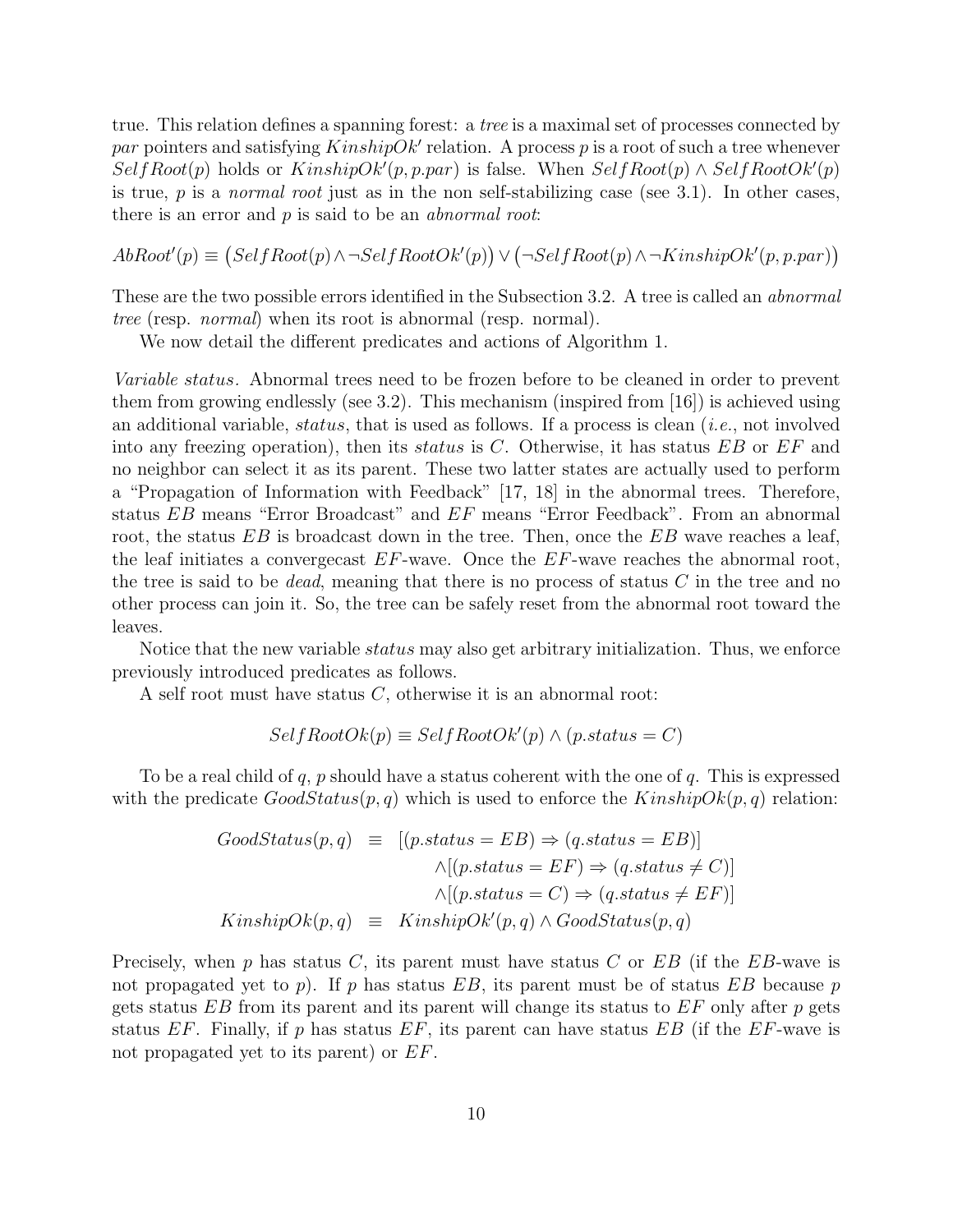## Algorithm 1 Algorithm  $\mathcal{LE}$  for every process  $p$

## Variables

 $p.idR \in \mathbb{N},$   $p.par \in \mathcal{N}_p \cup \{p\},$   $p.level \in \mathbb{N},$   $p.status \in \{C, EB, EF\}$ 

## Macros

| $Children_p$  | $\equiv \{q \in \mathcal{N}_p \mid q.parent = p\}$                                    |
|---------------|---------------------------------------------------------------------------------------|
|               | $RealChildren_p \equiv \{q \in Children_p \mid KinshipOk(q,p)\}\$                     |
| $p \preceq q$ | $\equiv$ $(p.idR \leq q.idR) \land [(p.idR = q.idR) \Rightarrow (p \leq q)]$          |
| $Min_{p}$     | $\equiv$ min <sub><math>\prec</math></sub> { $q \in \mathcal{N}_p$   $q.status = C$ } |

## Predicates

| SelfRoot(p)                                  |                       | $\equiv$ p.par = p                                                |                                                                                              |
|----------------------------------------------|-----------------------|-------------------------------------------------------------------|----------------------------------------------------------------------------------------------|
| SelfRootOk(p)                                |                       | $\equiv$ (p.level = 0) $\land$ (p.idR = p) $\land$ (p.status = C) |                                                                                              |
| GoodIdR(s, f)                                |                       | $\equiv (s.idR \ge f.idR) \wedge (s.idR < s)$                     |                                                                                              |
| GoodLevel(s, f)                              |                       | $(s.idR = f.idR) \Rightarrow (s-level = f-level + 1)$<br>$\equiv$ |                                                                                              |
| GoodStatus(s, f)                             |                       | $\equiv [(s. status = EB) \Rightarrow (f. status = EB)]$          |                                                                                              |
|                                              |                       | $\wedge$ [(s.status = EF) $\Rightarrow$ (f.status $\neq$ C)]      |                                                                                              |
|                                              |                       | $\wedge$ [(s.status = C) $\Rightarrow$ (f.status $\neq$ EF)]      |                                                                                              |
| KinshipOk(s, f)                              |                       |                                                                   | $\equiv \text{GoodIdR}(s, f) \wedge \text{GoodLevel}(s, f) \wedge \text{GoodStatus}(s, f)$   |
| AbRoot(p)                                    |                       | $\equiv$ [SelfRoot(p) $\land \neg SelfRootOk(p)$ ]                |                                                                                              |
|                                              |                       |                                                                   | $\vee[\neg SelfRoot(p) \wedge \neg KinshipOk(p, p, par)]$                                    |
| Allowed(p)                                   |                       |                                                                   | $\equiv \forall q \in Children_p, (\neg KinshipOk(q, p) \Rightarrow q. status \neq C)$       |
| Guards                                       |                       |                                                                   |                                                                                              |
| EBroadcast(p)                                |                       |                                                                   | $\equiv$ (p.status = C) $\land$ [AbRoot(p) $\lor$ (p.par.status = EB)]                       |
| EFeedback(p)                                 | 亖                     |                                                                   | $(p. status = EB) \wedge (\forall q \in RealChildren_p, q. status = EF)$                     |
| Reset(p)                                     | $\equiv$              | $(p. status = EF) \wedge AbRoot(p) \wedge Allowed(p)$             |                                                                                              |
| Join(p)                                      | $\equiv$ .            |                                                                   | $(p. status = C) \wedge [\exists q \in \mathcal{N}_p, (q.idR < p.idR) \wedge (q.state = C)]$ |
|                                              |                       | $\wedge$ Allowed $(p)$                                            |                                                                                              |
| $\rm Actions$                                |                       |                                                                   |                                                                                              |
| $EB\text{-}action :: EBroadcast(p)$          |                       |                                                                   | $\rightarrow$ p.status $\leftarrow$ EB;                                                      |
| $EF\text{-}action :: EF\text{} {e}edback(p)$ |                       |                                                                   | $\rightarrow$ p.status $\leftarrow EF$ ;                                                     |
| R-action                                     | $\therefore$ Reset(p) |                                                                   | $\rightarrow$ p.status $\leftarrow C$ ; p.par $\leftarrow$ p;                                |
|                                              |                       |                                                                   | $p.idR \leftarrow p; p-level \leftarrow 0;$                                                  |
| <i>J</i> -action                             |                       | $\therefore$ $Join(p) \land \neg EBroadcast(p)$                   | $\rightarrow$ p.par $\leftarrow Min_p$ ; p.idR $\leftarrow p$ .par.idR;                      |
|                                              |                       |                                                                   | $p.\text{level} \leftarrow p.\text{par}.\text{level} + 1;$                                   |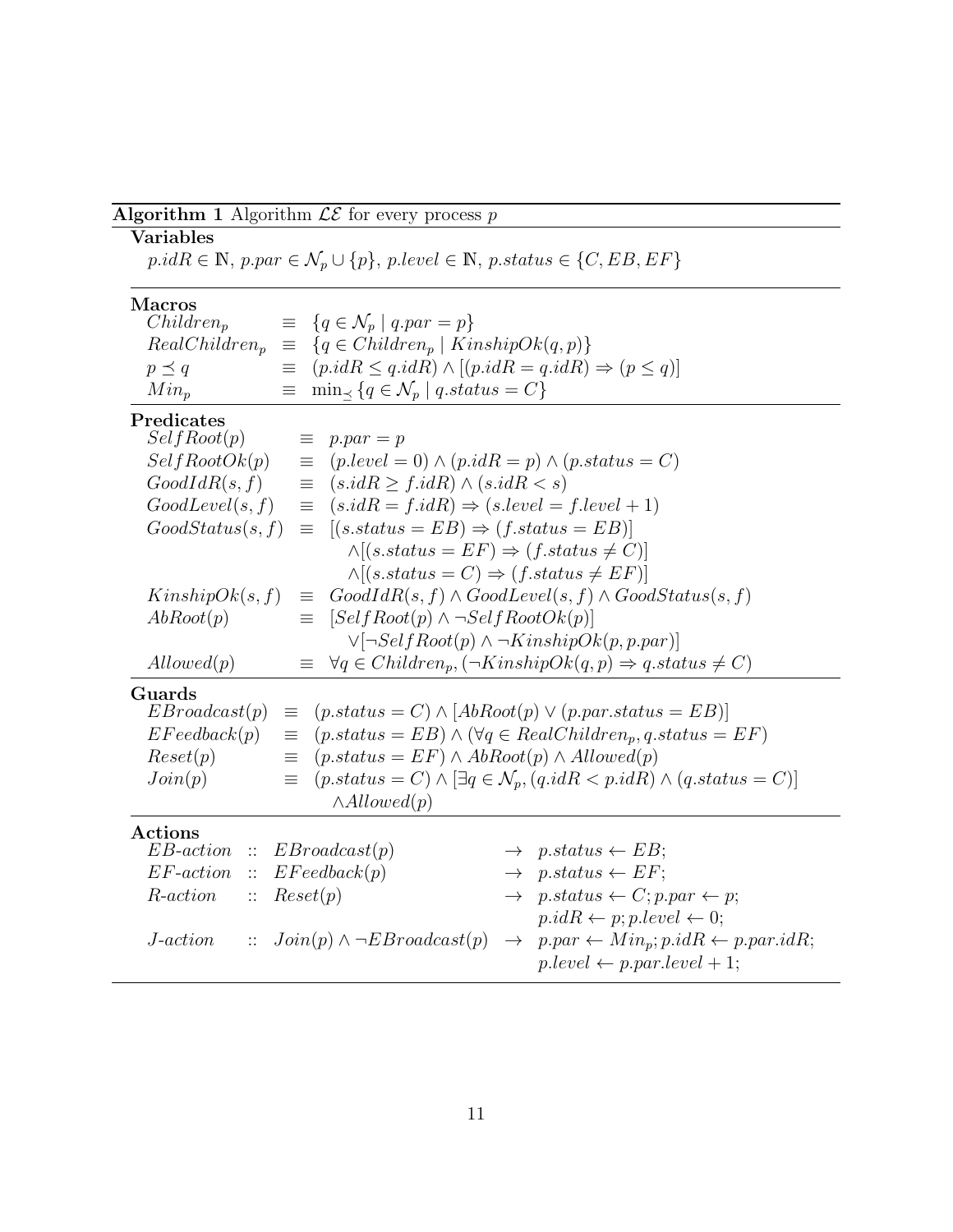Normal execution. Remark that, after all abnormal trees have been removed, all processes have status C and the algorithm works as in the initial version. Notice that the guard of  $J\text{-action}$  has been enforced so that only processes with status  $C$  and which are not abnormal root can execute it, and when executing *J-action*, a process can only choose a neighbor of status C as parent. Moreover, remark that the cleaning of all abnormal trees does not ensure that all fake IDs have been removed. Rather, it guarantees the removal of all fake IDs smaller than  $\ell$ . This implies that (at least)  $\ell$  is a self root at the end of the cleaning and all other processes will elect  $\ell$  within the next  $\mathcal D$  rounds.

Cleaning abnormal trees. Figure 5 shows how an abnormal tree is cleaned. In the first phase (see Figure 5a), the root broadcasts status  $EB$  down to its (abnormal) tree: all the processes in this tree execute  $EB\text{-}action$ , switch to status  $EB$  and are consequently informed that they are in an abnormal tree. The second phase starts when the EB-wave reaches a leaf. Then, a converge cast wave of status  $EF$  is initiated thanks to action  $EF$ -action (see Figure 5b). The system is asynchronous, hence all the processes along some branch can have status  $EF$ before the broadcast of the EB-wave is done into another branch. In this case, the parent of these two branches waits that all its children in the tree (processes in the set RealChildren) get status  $EF$  before executing  $EF\text{-}action$  (Figure 5c). When the root gets status  $EF$ , all processes have status  $EF$ : the tree is dead. Then (third phase), the root can reset (safely) to become a self root by executing R-action (Figure 5e). Its former real children (of status  $EF$ ) become themselves abnormal roots of dead trees (Figure 5f) and reset, *etc.* 

Finally, we used the predicate  $Allowed(p)$  to temporarily lock the parent of p in two particular situations — illustrated in Figure  $6$  — where p is enabled to switch its status from C to EB. These locks impact neither the correctness nor the complexity of  $\mathcal{LE}$ . Rather, they allow us to simplify the proofs by ensuring that, once enabled, EB-action remains continuously enabled until executed.

#### 4. Correctness and Complexity Analysis

In this section, we first define some concepts which will be used in the proofs (Subsection 4.1). Then, we show in Subsection 4.2 that Algorithm  $\mathcal{LE}$  is self-stabilizing and silent for the leader election, assuming a distributed unfair daemon. Along the proof, we also establish a bound on its stabilization time in steps, namely  $O(n^3)$ . Finally, we study more precisely the complexity of  $\mathcal{LE}$  in Subsection 4.3 (in particular, we give its complexity in rounds).

#### 4.1. Some Definitions

First, we instantiate the function  $Leader(p)$  used in the specification of the leader election (Section 2.5).

## **Definition 1** (Leader). For each process p, for every configuration  $\gamma$ , the value Leader(p) in  $\gamma$  is p.idR.

Note that the value of  $Leader(p)$  depends on the current configuration  $\gamma$ . Nevertheless, when it is clear from the context, we omit the mention to  $\gamma$ . This will be also the case for every predicates and notations used in the sequel.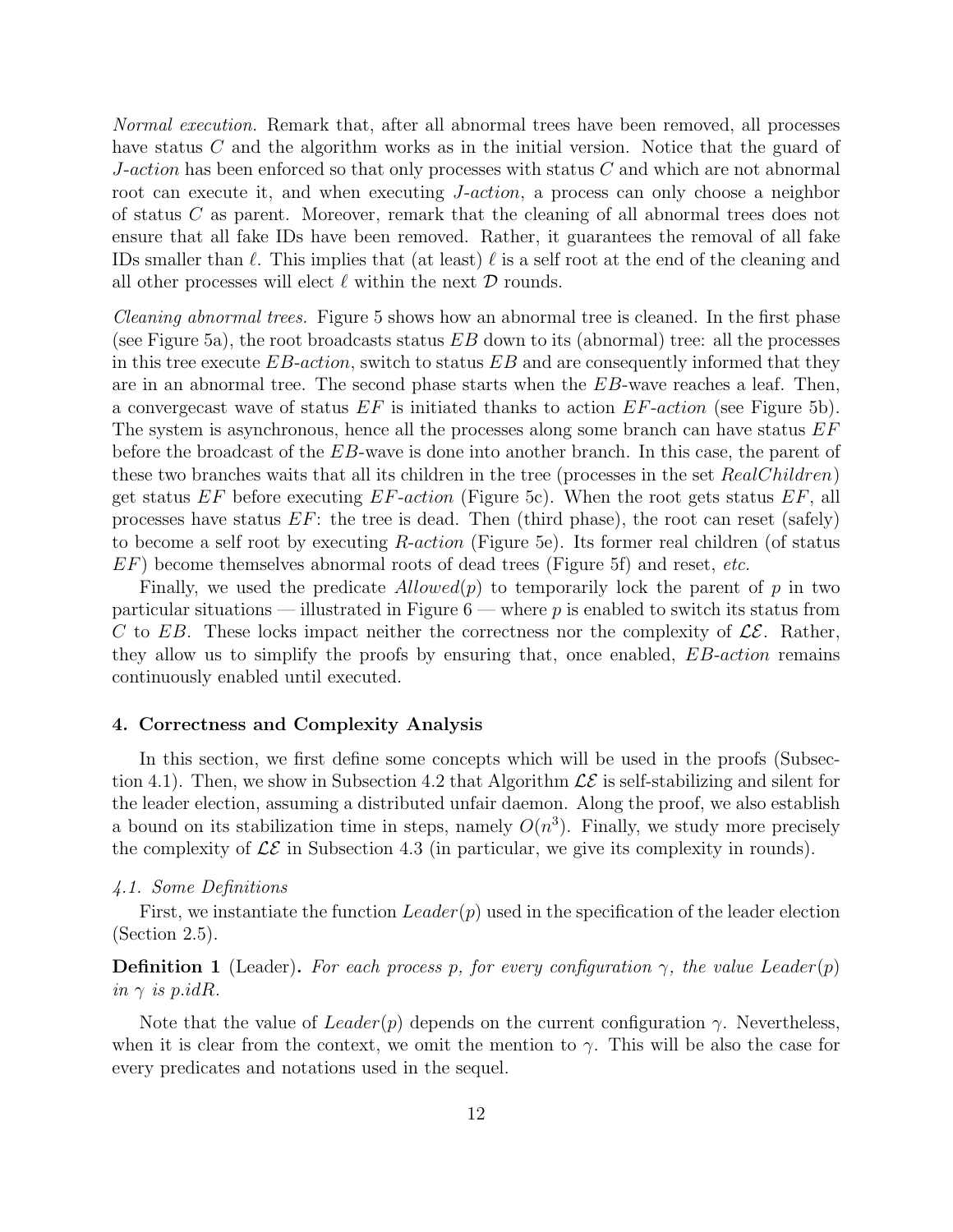

(a) When an abnormal root detects an error, it executes EB-action. The EB-wave is broadcast to the leaves. Here, 6 is an abnormal root because it is a self root and its  $idR$ is different from its ID  $(1 \neq 6)$ .



(c) It may happen that the  $EF$ -wave reaches a node, here process 5, even though the EBwave is still broadcasting into some of its proper subtrees: 5 must wait that the status of 4 and 7 become EF before executing EF-action.



(e) EF-wave reaches the root. The root can safely reset  $(R\text{-}action)$  because its tree is dead. The cleaning wave is propagated down to the leaves.



(b) When the EB-wave reaches a leaf, it executes EF-action. The EF-wave is propagated up to the root.



(d) EB-wave has been propagated in the other branch. An EF-wave is initiated by the leaves.



(f) Its children become themselves abnormal roots of dead trees and can execute R-action: 2 and 8 can clean because their status is EF and their parent has status C.

Figure 5: Schematic example of the cleaning mechanism. Trees are filled according to the status of their processes: white for  $C$ , dashed for  $EB$ , gray for  $EF$ .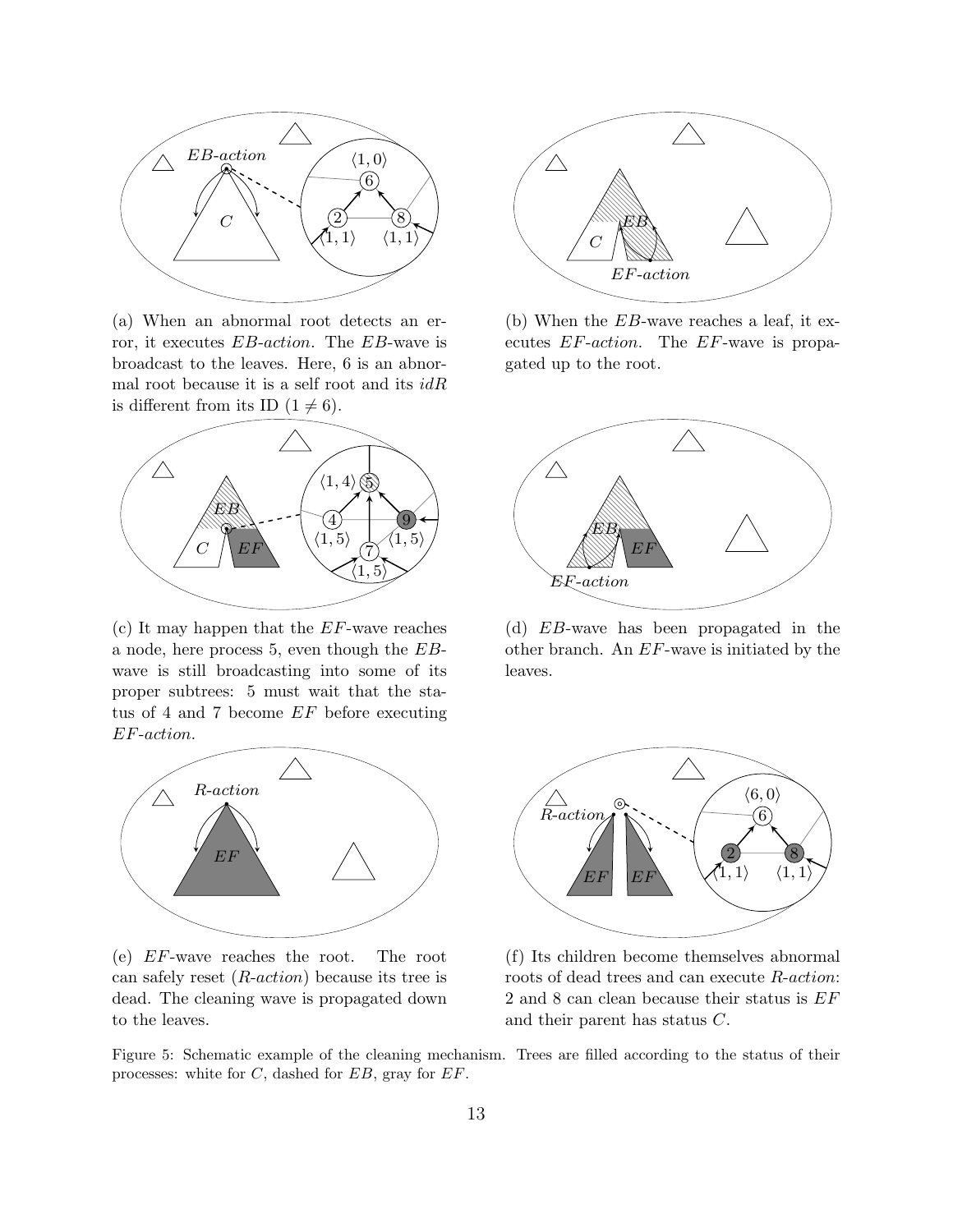

(a) 4 and 9 are abnormal roots. If 4 executes R-action before 9 executes EB-action, the kinship relation between 4 and 9 becomes correct and 9 is no more an abnormal root. Then, *EB-action* is no more enabled at 9.



(b) 9 is an abnormal root and  $Min_4$  is 6. If 4 executes J-action before 9 executes EB-action, the kinship relation between 4 and 9 becomes correct and 9 is no more an abnormal root. Then, EB-action is no more enabled at 9.

Figure 6: Example of situations where the parent of a process is locked.

We now recall some definitions and notations from graph theory. A path  $P$ , from  $p_k$  to  $p_0$ is a sequence of processes  $p_k, p_{k-1}, \ldots, p_0$  such that  $p_{i-1} \in \mathcal{N}_{p_i}$ , for all i in  $\{1, ..., k\}$ . Nodes  $p_k$  and  $p_0$  are respectively called the *initial* and *terminal extremity* of  $P$ . The length of  $P$ , denoted by  $|\mathcal{P}|$ , is equal to k. We call cycle any path  $p_k, p_{k-1}, \ldots, p_0$  such that  $p_0 = p_k$ . The distance between two processes p and q, denoted  $\|p, q\|$ , is equal to the length of the shortest path between p and q. The *diameter* of the network, denoted  $D$ , is the maximum distance between any two processes.

The rest of the paragraph is dedicated to introducing and justifying the notion of trees induced by the KinshipOk relation. We first show that the predicate KinshipOk is an acyclic relation. To that goal, we define the graph induced by the  $KinshipOk$  relation.

**Definition 2** (Graph of Kinship Relations). For some configuration  $\gamma$ , let  $G_{kr} = (V, KR)$ be a directed graph such that  $(p,q) \in KR \Leftrightarrow (\{p,q\} \in E) \wedge (p-par = q) \wedge KinshipOk(p,q).$  $G_{kr}$  is called the graph of kinship relations in  $\gamma$ .

We first show that  $G_{kr}$  is a DAG (Directed Acyclic Graph). We recall, path and cycle naturally extend to directed graph, *i.e.*, a (directed) path  $P$  in  $G_{kr}$  is a sequence of processes  $p_k, p_{k-1}, \ldots, p_0$  such that for all i in  $\{1, ..., k\}, (p_i, p_{i-1}) \in KR$ .

**Lemma 1.** Let  $\gamma$  be a configuration. The graph of kinship relations in  $\gamma$  contains no cycle.

*Proof.* By definition, for all pairs of processes p, q such that  $KinshipOk(p, q)$  holds, we have:  $p.idR \geq q.idR$  and  $p.idR = q.idR \Rightarrow p-level = q-level + 1$ . Hence, the processes along any path in  $G_{kr}$  are ordered w.r.t. the strict lexical order on the pair  $(idR, level)$ . The result directly follows.  $\Box$ 

Hence  $G_{kr}$  is a DAG (Directed Acyclic Graph) and even a spanning forest since the condition  $p, par = q$  implies at most one successor per process in KR. Below, we define the roots and trees of this spanning forest.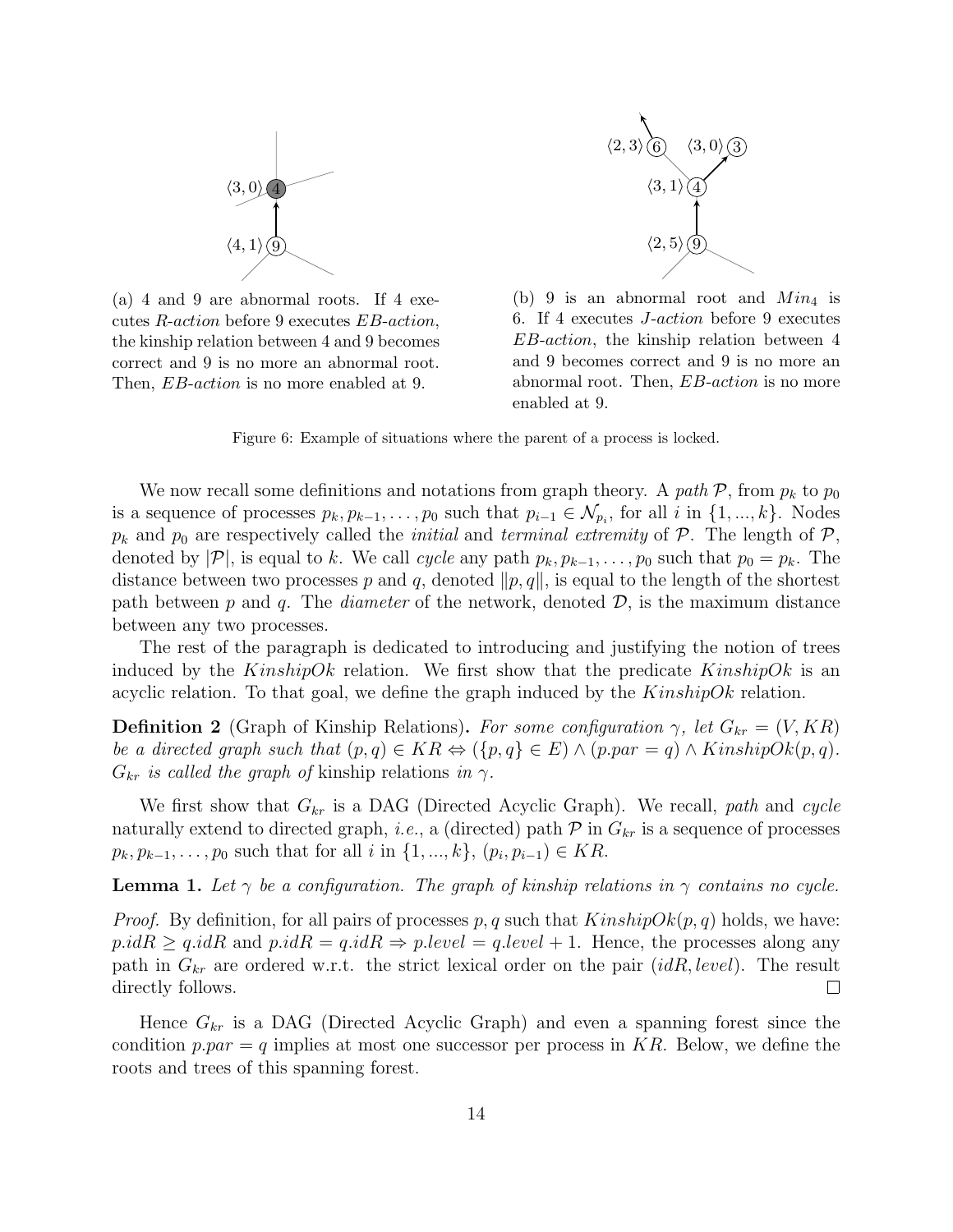**Definition 3** (Root). For some configuration  $\gamma$ , a process p satisfies Root(p) (and is called a root in  $\gamma$ ) if and only if SelfRoot(p)  $\vee$  AbRoot(p), or equivalently if SelfRoot(p)  $\vee$  $\neg KinshipOk(p, p. par) holds in \gamma.$ 

Next, we define the paths, called KPaths, that follow the tree structures in  $G_{kr}$ , *i.e.*, the paths linking each process to the root of its own tree.

**Definition 4** (KPath). For every process p,  $KPath(p)$  is the unique path  $p_0, p_1, \ldots, p_k$  such that  $p_k = p$  and satisfying the following conditions:

- $\forall i, 1 \leq i \leq k, (p_i, par = p_{i-1}) \wedge KinshipOk(p_i, p_{i-1})$
- $Root(p_0)$

Using Definitions 3 and 4, we formally define trees as follows.

**Definition 5** (Tree). For some configuration  $\gamma$ , for every process p such that Root(p), we define  $Tree(p)$ , the tree rooted at p, as follows:

 $Tree(p) = \{q \in V \mid p \text{ is the initial extremity of } KPath(q)\}\$ 

This means, in particular, that we identify each tree with the ID of its root.

We give in Observation 1 an invariant on KPaths when looking at the status of the processes. This property is based on the notion of S-Trace defined below.

**Definition 6** (S-Trace). For some configuration  $\gamma$ , for a sequence of processes  $p_0, p_1, \ldots, p_k$ , we define:

 $S\text{-}Trace(p_0, p_1, \ldots, p_k) \in \{C, EB, EF\}^*$ 

as the sequence  $(p_0.status) \cdot (p_1.status) \cdot \ldots (p_k.status) \cdot in \gamma$ .

**Observation 1.** For any configuration, we have:

 $\forall p \in V, S\text{-}Trace(KPath(p)) \in EB^*C^* \cup EB^*EF^*.$ 

*Proof.* Let p be a process. If  $|KPath(p)| = 1$ , Observation 1 trivially holds. For  $|KPath(p)| \ge$ 2, assume by contradiction that  $S\text{-}Trace(KPath(p)) \notin EB^*C^* \cup EB^*EF^*$ . Then,  $\exists s, f \in$  $KPath(p)$  such that  $spar = f$  and  $S-Trace(f, s) \in \{C.EB, C.EF, EF.EB, EF.C\}$ . In all cases,  $\neg GoodStatus(s, f)$  holds which in turns implies that  $\neg KinshipOk(s, f)$ . This contradicts Definition 4.  $\Box$ 

#### 4.2. Correctness

To prove the self-stabilization of Algorithm  $\mathcal{LE}$  under an unfair daemon, we first show that any execution is finite (Theorem 1) and then we show that in any terminal configuration, there is a unique leader: for every two processes, p and q, we have  $Leader(p) = Leader(q)$ and  $Leader(p)$  is the ID of some process (Theorem 2).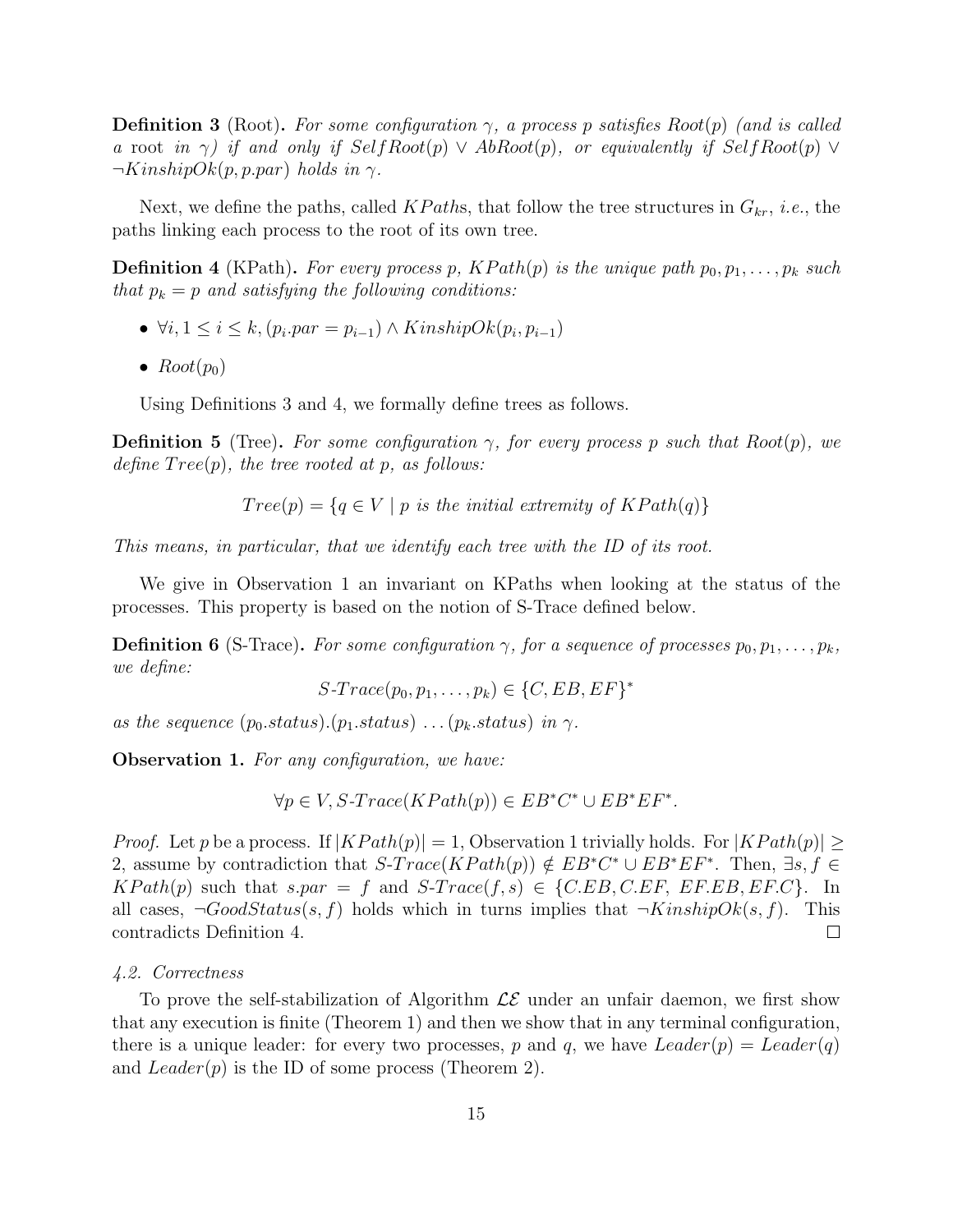#### 4.2.1. Termination of  $\mathcal{LE}$

The goal, here, is to show that any execution contains a finite number of steps. We first partition a given execution into a finite number of segments (Lemma 4), see Fig. 7. Then, we prove that each segment contains a finite number of *J*-actions (Lemma 10). This latter result implies that every execution contains a finite number of J-actions (Corollary 2). Then, we show, in Lemma 11 and Corollary 3, that every execution contains a finite number of other actions. This allows us to conclude in Theorem 1 that every execution contains a finite number of steps.

Abnormal trees. First, we introduce some notions that refine the concept of trees.

**Definition 7** (Normal/Abnormal Tree). For every configuration  $\gamma$  and every process p, any tree rooted at p such that  $\neg AbRoot(p)$  in  $\gamma$  is called a normal tree. In this case, Self Root(p)  $\wedge$  $SelfRootOk(p)$  holds in  $\gamma$ , by Definition 3. Any tree that is not normal is simply said to be abnormal.

**Definition 8** (Alive/Dead). Let  $\gamma$  be a configuration. A process p is called alive in  $\gamma$  if and only if  $\gamma(p)$  status = C. Otherwise, p is said to be dead. A tree T in  $\gamma$  is called an alive tree in  $\gamma$  if and only if  $\exists p \in T$  such that p is alive in  $\gamma$ . Otherwise, it is called a dead tree.

**Definition 9** (Leave/Join a Tree). Let  $\gamma \mapsto \gamma'$  be a step. If a process p is in a tree T in  $\gamma$ , but in a different tree  $T'$  in  $\gamma'$  (namely, the roots of T and T' are different), we say that p leaves T and joins T' in  $\gamma \mapsto \gamma'$ .

**Remark 1.** No process can join a dead tree.

Lemma 2. No alive abnormal root can be created.

*Proof.* Let p be a process which is not an alive abnormal root in some configuration  $\gamma$ . This means that p is dead, p is a normal root  $(SelfRoot(p) \wedge SelfRootOk(p))$  holds in  $\gamma$ ), or p is not a root  $(KinshipOk(p, p, par)$  holds in  $\gamma$ ).

Let  $\gamma \mapsto \gamma'$  be a step. If p executes EB-action in  $\gamma \mapsto \gamma'$  (respectively EF-action), then  $\gamma'(p).status = EB$  (respectively  $\gamma'(p).status = EF)$  and, consequently, p is dead in  $\gamma'$ .

If p executes R-action, the predicate  $SelfRoot(p) \wedge SelfRootOk(p)$  holds in  $\gamma'$ . So, p is a normal root in  $\gamma'$ .

If p executes J-action, let  $q = Min_p$  in  $\gamma$ . By definition of J-action,  $\gamma(p).idR \leq p$  (since p is not an abnormal root at  $\gamma$ ),  $\gamma(q)$ .status = C, and  $\gamma(p)$ .status =  $\gamma'(p)$ .status = C. Also,  $\neg SelfRoot(p)$  holds in  $\gamma'$ .

• If q does not move in  $\gamma \mapsto \gamma'$ , then  $\gamma'(p).par = q$ ,  $\gamma'(q).status = C = \gamma'(p).status$ ,  $\gamma'(p).level = \gamma(q).level + 1 = \gamma'(q).level + 1, \text{ and } \gamma'(p).idR = \gamma(q).idR = \gamma'(q).idR <$  $\gamma(p).idR \leq p$ . Hence, the predicate  $KinshipOk(p, p. par)$  is true in  $\gamma'$ . Now, we already know that  $\neg SelfRoot(p)$  holds in  $\gamma'$ . Thus,  $\neg SelfRoot(p) \land KinshipOk(p,q)$  holds in  $\gamma'$ : p is not a root in  $\gamma'$ , by Definition 3.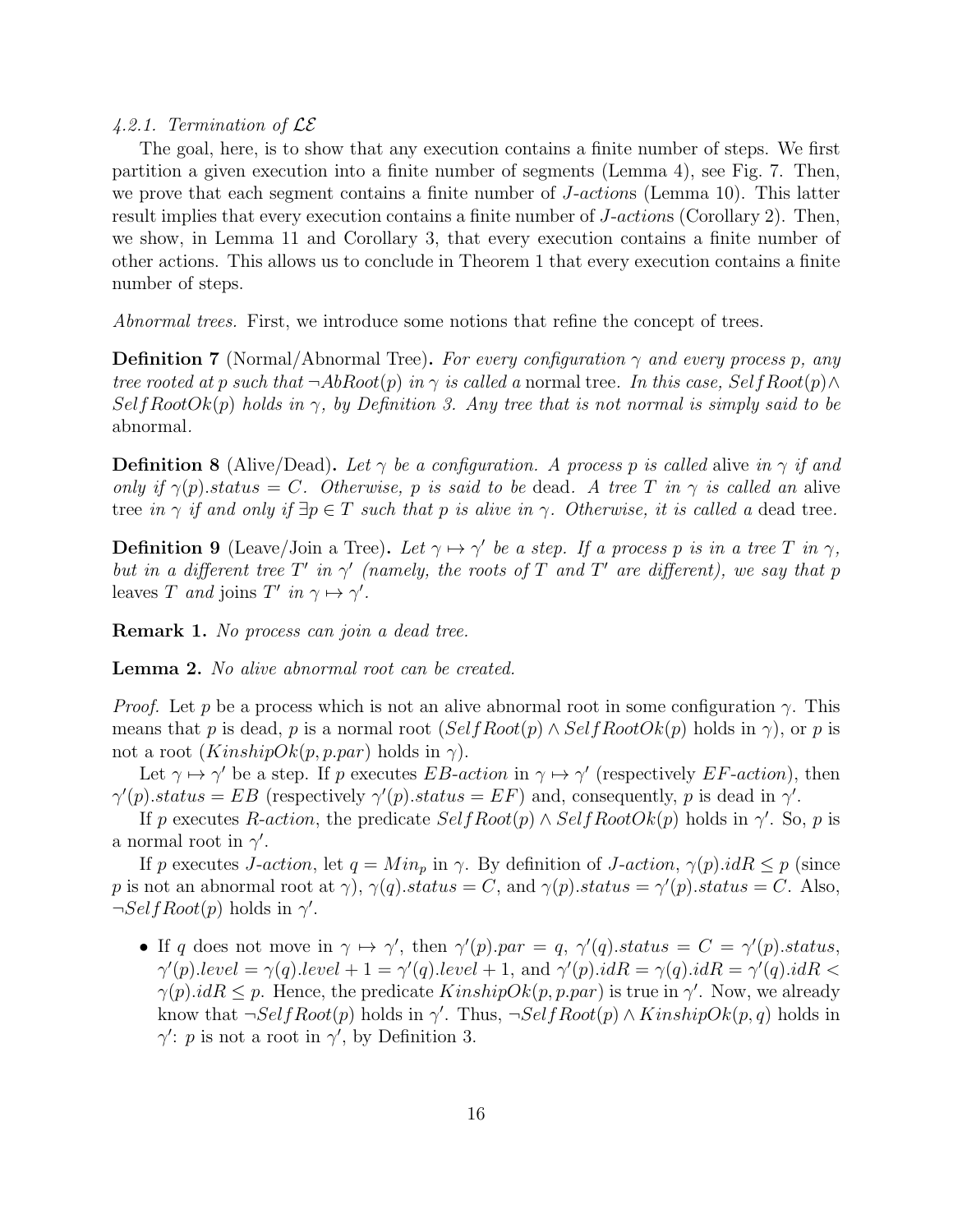• Assume now that q moves during the step  $\gamma \mapsto \gamma'$ . As  $\gamma(q)$  status = C, q can only execute EB-action or J-action in the step. Consequently,  $\gamma'(q).idR \leq \gamma(q).idR$ . Then,  $\gamma'(p).idR = \gamma(q).idR \geq \gamma'(q).idR$  and  $\gamma'(p).idR = \gamma(q).idR < \gamma(p).idR \leq p$ . So, the predicate  $GoodIdR(p, q)$  holds in  $\gamma'$ .

If q executes *J-action*, then  $\gamma'(p).idR \neq \gamma'(q).idR$ . Otherwise, q executes *EB-action*, so  $\gamma'(p).idR = \gamma'(q).idR$  and  $\gamma'(p).level = \gamma(q).level + 1 = \gamma'(q).level + 1. Hence,$  $GoodLevel(p, q)$  holds in  $\gamma'$ .

Finally,  $\gamma'(q)$  status  $\in \{C, EB\}$  and  $\gamma'(p)$  status  $= \gamma(p)$  status  $= C$ , so the predicate  $GoodStatus(p, q)$  holds in  $\gamma'$ .

Thus,  $\neg SelfRoot(p) \land KinshipOk(p,q)$  holds in  $\gamma'$  and, so, p is not a root in  $\gamma'$ , by Definition 3.

Assume now that p executes no action in the step  $\gamma \mapsto \gamma'$ . The only way for p to become an alive abnormal root is that  $\gamma(p)$ .par moves during the step, since the property "alive abnormal root" only depends on p and p.par. Furthermore, as p is not an alive abnormal root, when p is a normal root in  $\gamma$ , it stays so, in  $\gamma'$ .

Therefore, let us consider the case when p is not a root in  $\gamma$  and  $\gamma(p)$ . par moves. As p changes none of its variables, the only way for it to become an alive abnormal root is to have status C in  $\gamma$  and thus in  $\gamma'$ . As  $GoodStatus(p, p, par)$  holds in  $\gamma$ , this implies that the status of  $\gamma(p)$ .par is either EB or C. Looking at case EB, p is a real child of p.par in  $\gamma$  with status C; hence  $EF\text{-action}$  is disabled for p.par in  $\gamma$ . Looking at case C, p.par can execute EB-action and can change only its status to EB in  $\gamma \mapsto \gamma'$ : GoodStatus(p, p.par) holds in  $\gamma'$  and consequently  $KinshipOk(p, p, par)$  holds in  $\gamma'$ . p.par can also execute *J*-action in  $\gamma \mapsto \gamma'$ . This means that in  $\gamma$  and in  $\gamma'$ , p.par has status C, hence GoodStatus(p, p.par) holds in  $\gamma'$ . Furthermore, p.par has a smaller value of idR in  $\gamma'$ , so  $GoodIdR(p, p, par)$ and  $GoodLevel(p, p, par)$  are satisfied in  $\gamma'$ , and consequently  $KinshipOk(p, p, par)$  holds in  $\gamma'$ .  $\Box$ 

#### Lemma 3. No alive abnormal tree can be created.

*Proof.* Let  $\gamma \mapsto \gamma'$  be a step. Let  $p \in V$ . Assume there is no alive abnormal tree rooted at p in γ. In particular, p is not an alive abnormal root in γ. Then, assume, by contradiction, that  $Tree(p)$  exists and is an alive abnormal tree in  $\gamma'$ .

- If  $\gamma'(p)$  status = EF, then every process in the tree has status EF (Observation 1) and the tree is dead, a contradiction.
- If  $\gamma'(p)$  status = C, then p is an alive abnormal root in  $\gamma'$ . But no alive abnormal root is created (Lemma 2), a contradiction.
- If  $\gamma'(p)$  status = EB. Then, according to the algorithm, there are two possible cases:

 $\gamma(p).status = EB$ :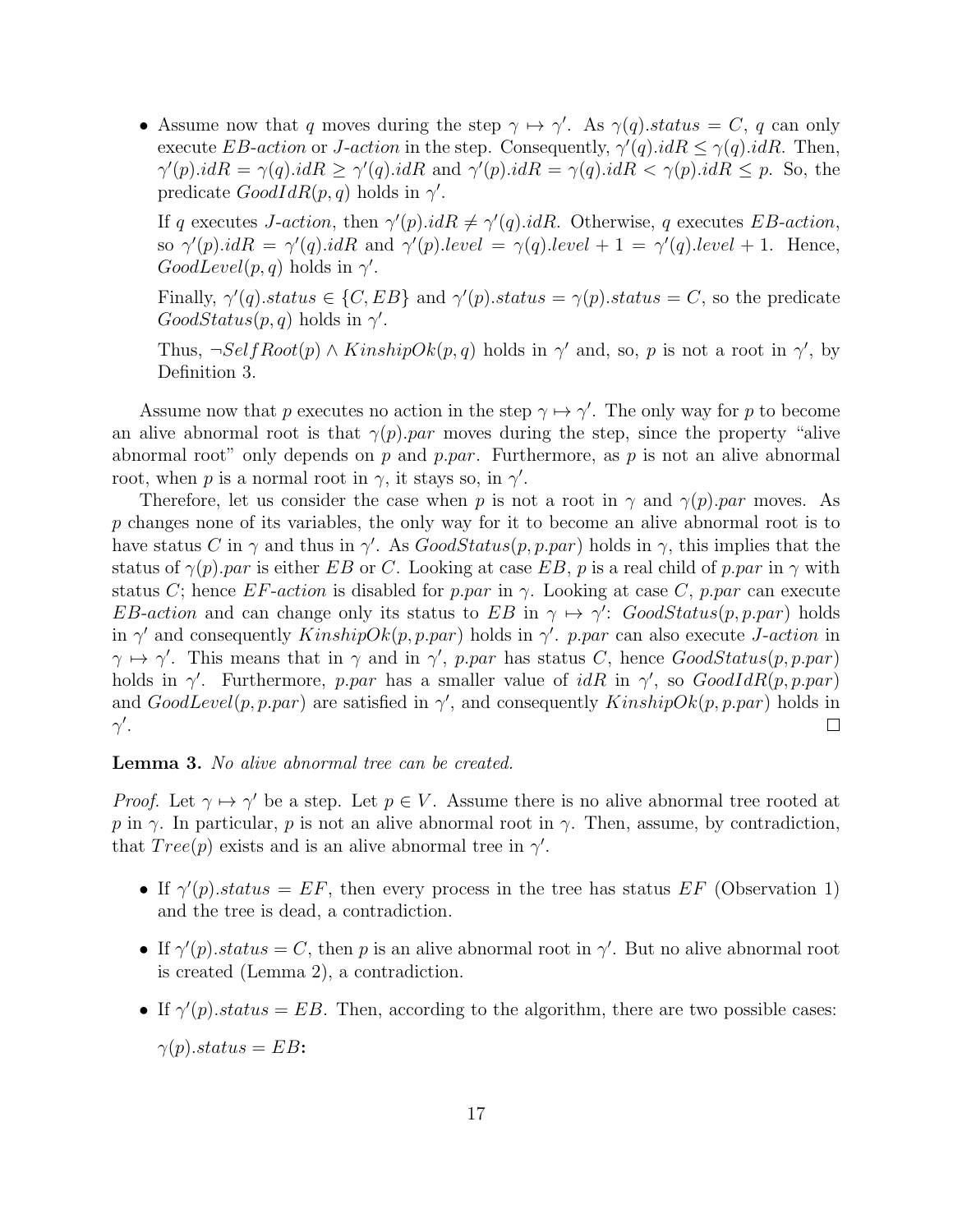– If  $AbRoot(p)$  holds in  $\gamma$ , then  $Tree(p)$  is dead in  $\gamma$  (otherwise,  $Tree(p)$  is an abnormal alive tree in  $\gamma$ , a contradiction). By the definition of *J*-action, no process can join  $Tree(p)$  in  $\gamma \mapsto \gamma'$ .

Moreover, as  $\gamma(p)$  status = EB, no process q in  $Tree(p)$  satisfies  $Reset(q)$  in  $\gamma$ , by Observation 1. Consequently, no process can leave  $Tree(p)$  in  $\gamma \mapsto \gamma'$ . So, every process in  $Tree(p)$  still have status  $EF$  or  $EB$  in  $\gamma'$ , *i.e.*  $Tree(p)$ is still dead in  $\gamma'$ , a contradiction.

- If  $\neg AbRoot(p)$  holds in  $\gamma$ , then p does not satisfy  $SelfRoot(p)$ . Indeed, the predicate  $SelfRootOk(p)$  implies that p.status = C in  $\gamma$ , a contradiction. So, let  $q = \gamma(p)$  par  $\in \mathcal{N}_p$ .  $\neg AbRoot(p)$  in  $\gamma$  implies that q status = EB and the predicate  $KinshipOk(p, q)$  holds in  $\gamma$ . This latter also implies that  $p \in RealChildren_q$  in  $\gamma$ . Now,  $p \in RealChildren_q$  and  $p\_status = EB$  in  $\gamma$ implies that q is disabled in  $\gamma$ . Moreover, as  $\gamma'(p)$ .status = EB, p does not execute any action in  $\gamma \mapsto \gamma'$ . So, the predicate  $\neg AbRoot(p)$  still holds in  $\gamma'$ , a contradiction.
- $\gamma(p)$ .status = C:  $\neg AbRoot(p)$  holds in  $\gamma$  (otherwise p is an abnormal alive root in  $\gamma$ ). Then, p executes EB-action in  $\gamma \mapsto \gamma'$  to get status EB. So, EBroadcast(p)  $\wedge$  $\neg AbRoot(p)$  implies that p.par  $\neq p$  and p.par.status = EB in  $\gamma$ . Let  $q = \gamma(p)$ .par. Now, p.par  $\neq p$  and  $\neg AbRoot(p)$  implies that  $KinshipOk(p, q)$  in  $\gamma$ . So,  $p \in$  $RealChildren<sub>q</sub>$  and, as p.status = C and q.status = EB in  $\gamma$ , q is disabled in  $\gamma$ . Moreover, as  $\gamma'(p)$ .status = EB, p necessarily executes EB-action in  $\gamma \mapsto$  $\gamma'$  which only changes its status to EB. So,  $\neg AbRoot(p)$  still holds in  $\gamma'$ , a contradiction.

 $\Box$ 

Finite number of J-actions. To show that every process p executes only a finite number of J-actions, we prove below that  $p$  can only execute a finite number of J-actions in each segment of execution — a segment being separated from its follower by the death or the disappearance of some abnormal alive tree.

**Definition 10** (Disappear/Die). Let  $\gamma \mapsto \gamma'$  be a step and let p be a process such that  $Root(p)$  in  $\gamma$ .

- $Tree(p)$  disappears during the step  $\gamma \mapsto \gamma'$  if and only if  $Tree(p)$  is no more defined in  $\gamma'$  – namely Root(p) does not hold in  $\gamma'$ .
- $Tree(p)$  dies during the step  $\gamma \mapsto \gamma'$  if and only if  $Tree(p)$  is alive in  $\gamma$ , yet  $Tree(p)$ exists — namely  $Root(p)$  holds — and is dead in  $\gamma'$ .

**Definition 11** (Segment of execution). Let  $e = \gamma_0 \gamma_1 ...$  be any execution.  $e' = \gamma_i ... \gamma_j$  is a segment of execution  $e$  (segment, for short) if and only if  $e'$  is a maximal factor of  $e$ , where no abnormal alive tree dies nor disappears.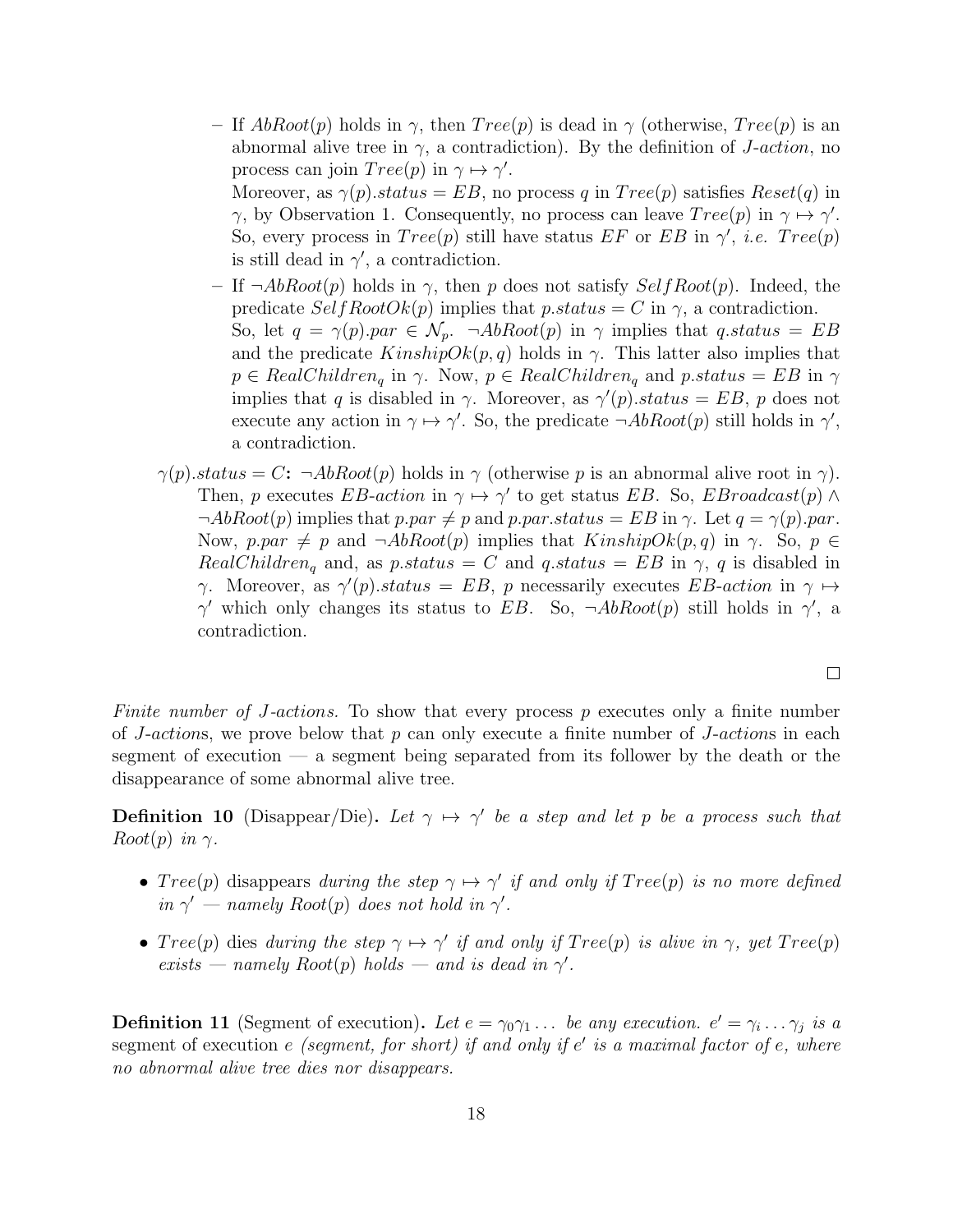

Figure 7: Segments of execution

Figure 7 illustrates Definition 11. We now show that the number of segments is finite.

**Lemma 4.** There are at most  $n + 1$  segments in any execution.

*Proof.* In the initial configuration, there are at most n abnormal roots (every process) and, consequently, at most n abnormal trees. As no alive abnormal tree can be created (Lemma 3), if an abnormal tree is alive, then it is alive since the initial configuration. So, there is at most *n* trees that die or disappear and, consequently, there are at most  $n + 1$  segments in the execution.  $\Box$ 

From Lemma 4, we have the following remark: There are at most n steps outside segments (more precisely, the steps where at least one abnormal tree dies or disappears) and these steps necessarily contains an execution of EB-action.

We now count the number of *J-actions* processes can execute in a given segment. For that purpose, we first need to prove intermediate lemmas that identify properties on computation steps.

**Observation 2.** Let  $\gamma$  be a configuration and let p a process such that Reset(p) is true in  $\gamma$ . Then, Tree(p) exists and is dead in  $\gamma$ .

*Proof.* Let  $\gamma$  be a configuration and let p be a process such that  $Reset(p)$  is true in  $\gamma$ . By definition,  $AbRoot(p)$  holds in  $\gamma$ , hence  $Tree(p)$  is defined in  $\gamma$ . Furthermore,  $\gamma(p)$ .status = EF: by Observation 1, every process in  $Tree(p)$  has status EF in  $\gamma$ , and we are done.  $\Box$ 

**Lemma 5.** Let  $\gamma \mapsto \gamma'$  be a step and let p be a process such that p.status  $\in \{EB, EF\}$  in  $\gamma$ . Let T be the tree which contains p in  $\gamma$ . First, T is an abnormal tree in  $\gamma$ . Second, if T does not disappear during the step  $\gamma \mapsto \gamma'$ , p is still in T in  $\gamma'$  unless T was dead in  $\gamma$ .

*Proof.* Let  $\gamma \mapsto \gamma'$  be a step and let p be a process such that p.status  $\in \{EB, EF\}$  in  $\gamma$ . We note r the root of the tree containing p in  $\gamma$ . As  $S\text{-}Trace(KPath(p)) \in EB^*EF^*$ , by Observation 1, the status of r in  $\gamma$  is either EF or EB. Hence  $AbRoot(r)$  holds in  $\gamma$ :  $Tree(r)$ is an abnormal tree in  $\gamma$ .

Assume now that  $Root(r)$  holds in  $\gamma'$  (the tree does not disappear during the step). If r executes R-action in  $\gamma \mapsto \gamma'$ , Observation 2 applies in  $\gamma$  and proves that  $Tree(r)$  is dead in  $γ.$ 

If r does not (or cannot) execute R-action, its only possible action is  $EF\text{-action}$ . As Root(r) holds in  $\gamma'$ , r is still abnormal root in  $\gamma'$ . Let then  $q \in KPath(p)$  in  $\gamma$  with  $q \neq r$ . By Observation 1,  $\gamma(q)$ .status  $\in$  {EB, EF} also. If  $\gamma(q)$ .status = EB, q can only execute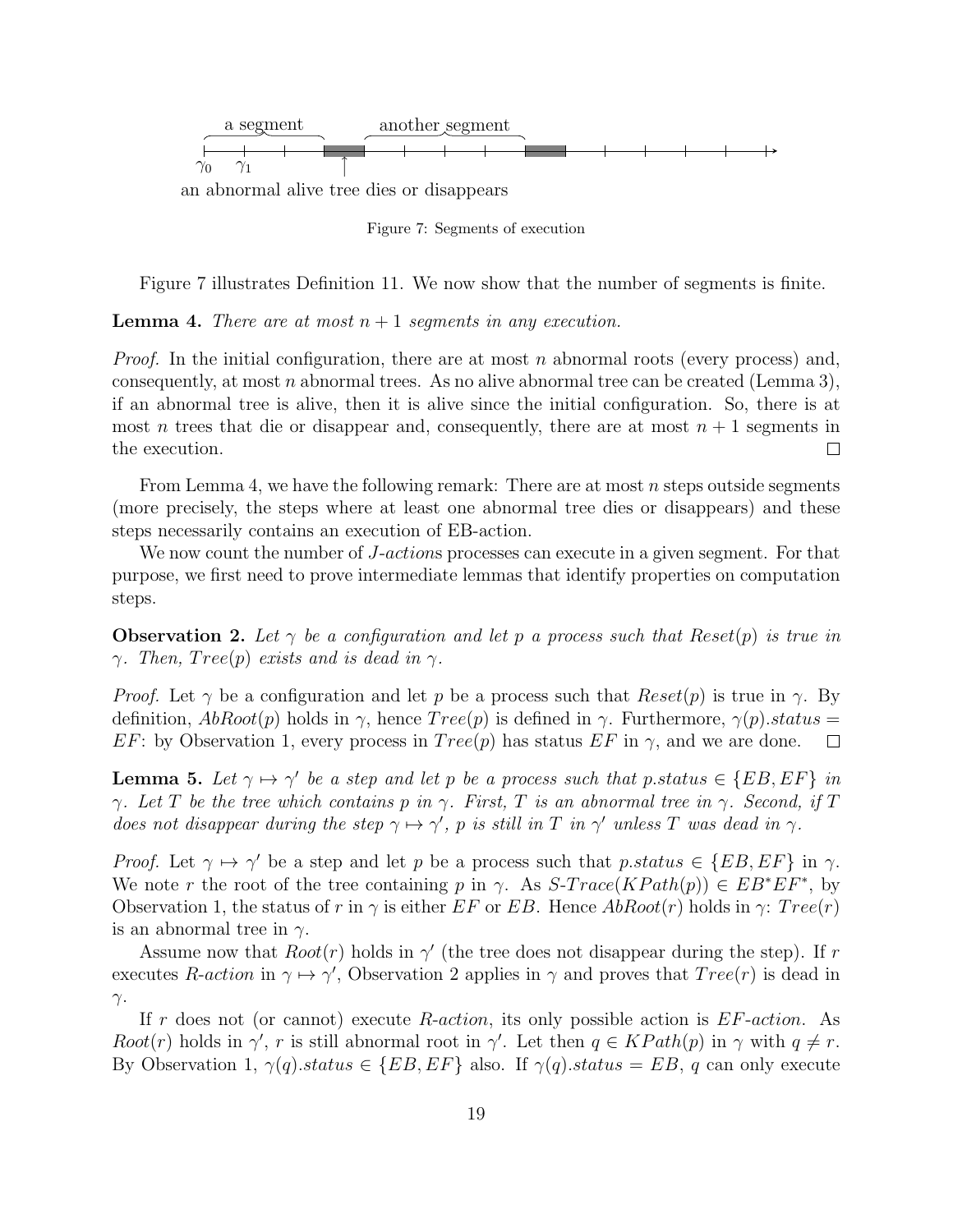$EF\text{-}action$  and if  $\gamma(q)\text{-}status = EF$ , q is disabled, as  $q \neq r$ . Executing EF-action preserves  $Good Status$  and hence preserves also  $KinshipOk$  relations. Therefore, the  $KPath$  from p to r is the same in  $\gamma$  and  $\gamma'$  and then  $p \in Tree(r)$  in  $\gamma'$ .  $\Box$ 

**Lemma 6.** Let p be a process and let  $\gamma \mapsto \gamma'$  be a step. If p is an abnormal root of status C in  $\gamma$ , then it is still an abnormal root in  $\gamma'$ .

*Proof.* Let  $\gamma \mapsto \gamma'$  be a step and let p be a process such that  $AbRoot(p) \wedge p status = C$  in  $\gamma$ : p can only execute EB-action. Therefore,  $\gamma'(p)$  status  $\in \{C, EB\}$  and every other variable of p has identical value in  $\gamma$  and  $\gamma'$ .

So, if  $SelfRoot(p)$  holds in  $\gamma$ , then  $SelfRootOk(p)$  is false in  $\gamma$ , and  $SelfRoot(p) \wedge$  $\neg SelfRootOk(p)$  still holds in  $\gamma'$ .

Otherwise,  $\neg SelfRoot(p)$  holds in  $\gamma$ , *i.e.*,  $p, par \neq p$ . Then,  $\neg SelfRoot(p)$  still holds in  $\gamma'$ . Let  $q \in V$  such that  $q = \gamma(p)$  par and consider the following cases:

- $\gamma(q)$ .status = EF: Then,  $\neg GoodStatus(p, q)$  holds in  $\gamma$  which implies that  $\neg KinshipOk(p, q)$ holds in  $\gamma$ . However,  $p \in Children_q$  in  $\gamma$ . So,  $\neg Allowed(q)$  holds in  $\gamma$ , and q is disabled. So,  $\gamma'(p)$ .status  $\in \{C, EB\}$  and  $\gamma'(q)$ .status = EF, which implies that the predicate  $\neg GoodStatus(p, q)$  holds in  $\gamma'$ . Thus, we have  $\neg KinshipOk(p, q)$  in  $\gamma'$ .
- $\gamma(q)$ .status = EB: Then, GoodStatus $(p, q)$  holds in  $\gamma$ . So, AbRoot $(p)$  in  $\gamma$  implies that the predicate  $\neg GoodIdR(p, q) \vee \neg GoodLevel(p, q)$  holds in  $\gamma$ . Now, q can only executes EF-action in  $\gamma \mapsto \gamma'$ . So, neither p nor q modify their variables par, idR, or level in  $\gamma \mapsto \gamma'$ , and, consequently,  $\neg GoodIdR(p, q) \vee \neg GoodLevel(p, q)$  still holds in  $\gamma'$ . So,  $\neg KinshipOk(p, q)$  holds in  $\gamma'$ .
- $\gamma(q)$ .status = C: As  $AbRoot(p)$  holds in  $\gamma$ ,  $\neg KinshipOk(p, q)$  in  $\gamma$ . Thus,  $\neg Allowed(q)$  holds in  $\gamma$  because  $p \in Children_q$  and  $p\_status = C$  in  $\gamma$ . So, q cannot execute *J*-action in  $\gamma \mapsto \gamma'$ . Then,  $\gamma(q)$  status = C and  $\gamma(p)$  status = C implies that  $GoodStatus(p, q)$ holds in  $\gamma$ . So,  $AbRoot(p)$  in  $\gamma$  implies that  $\neg GoodIdR(p,q) \vee \neg GoodLevel(p,q)$  holds in γ. As p and q can only modify their status during the step  $\gamma \mapsto \gamma'$  (q can only execute EB-action in  $\gamma \mapsto \gamma'$ ,  $\neg GoodIdR(p,q) \vee \neg GoodLevel(p,q)$  still holds in  $\gamma'$ . So,  $\neg KinshipOk(p, q)$  holds in  $\gamma'$ .

In any cases,  $\neg KinshipOk(p, q)$  holds in  $\gamma'$ . As the predicate  $\neg SelfRoot(p)$  holds in  $\gamma'$ ,  $AbRoot(p)$  holds in  $\gamma'$ .  $\Box$ 

**Lemma 7.** Let  $\gamma$  be a configuration and let p be a process such that p.status  $\in \{EB, EF\}$ in γ. Let T be the tree which contains p in γ. Let  $\gamma_R$  be the first configuration, if any, after  $\gamma$ , such that p executes an R-action  $\gamma_R \mapsto \gamma_{R+1}$ .

Assume  $\gamma_R$  exists, then T is dead in  $\gamma_R$  or has disappeared (at least once) between  $\gamma$  and  $\gamma_R$ .

*Proof.* Let  $\gamma$  be a configuration and let p be a process such that p.status  $\in \{EB, EF\}$  in γ. We note r the root of the tree which contains p in γ. Let  $\gamma = \gamma_0 \gamma_1 ...$  be an execution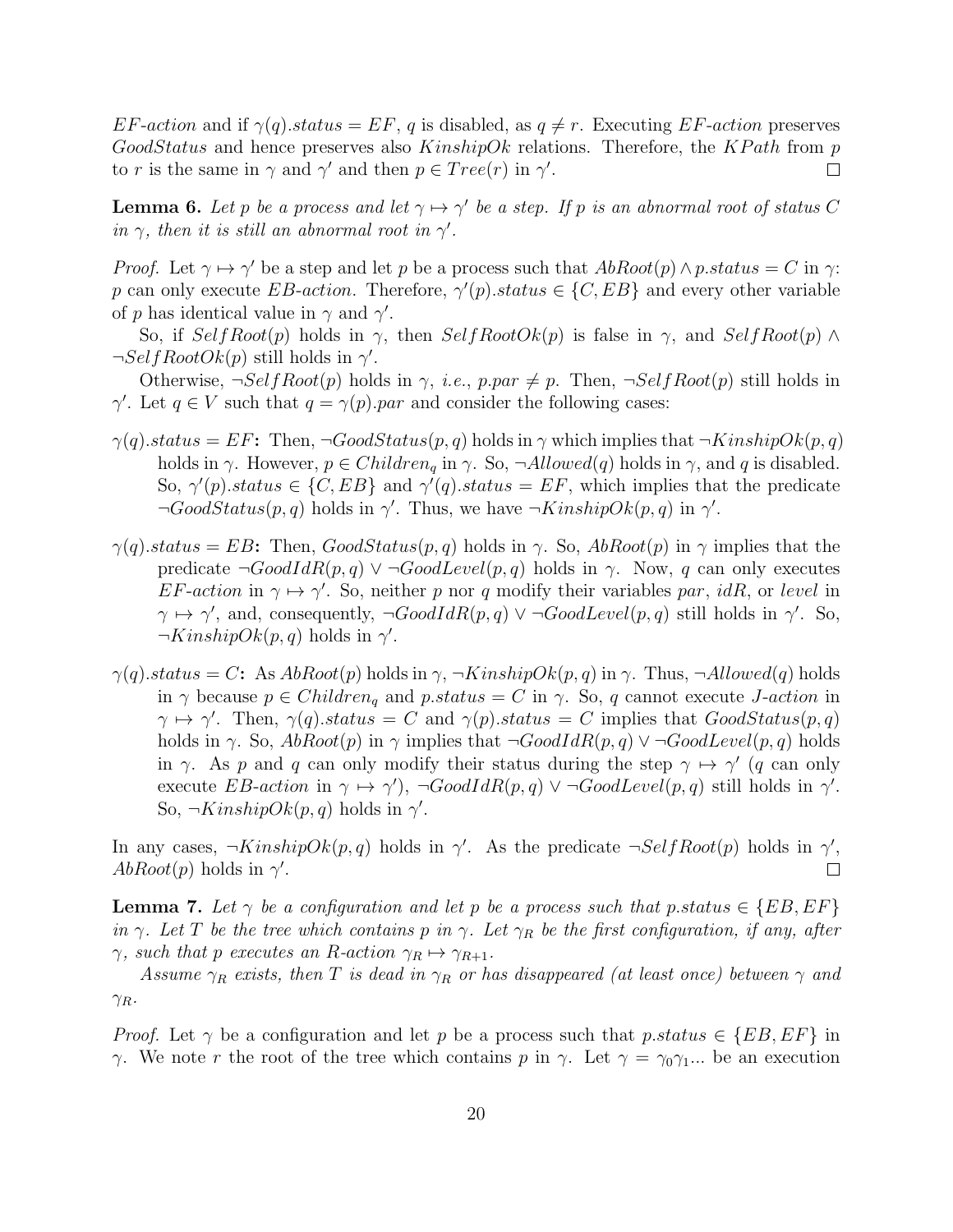starting at  $\gamma$ . Let  $\gamma_R$  be the first configuration, if any, in this execution such that p executes an *R*-*action* during the step  $\gamma_R \mapsto \gamma_{R+1}$ .

For every configuration  $\gamma_x, x \in \{0, ..., R-1\}$ , the status of p is EB or EF. Hence, Lemma 5 applies iteratively in  $\gamma_x$ : either  $Tree(r)$  disappears during the step  $\gamma_x \mapsto \gamma_{x+1}$ , or, if not,  $p \in Tree(r)$  in  $\gamma_{x+1}$ . Hence, in  $\gamma_R$ , either  $Tree(r)$  has disappeared or, if not,  $p \in Tree(r).$ 

When  $p \in Tree(r)$  in  $\gamma_R$ , by assumption, p executes an R-action between  $\gamma_R$  and  $\gamma_{R+1}$ . Hence,  $AbRoot(p)$  holds in  $\gamma_R$  and thus  $p = r$ . Furthermore, Observation 2 applies and proves that  $Tree(r)$  is dead in  $\gamma_R$ .  $\Box$ 

**Lemma 8.** Let p be a process and let  $\gamma \mapsto \gamma'$  be a step. Let T be the tree that contains p in  $\gamma$ . If EBroadcast(p) holds in  $\gamma$ , then T is an abnormal alive tree in  $\gamma$  and, if T has not disappeared in  $\gamma'$ , p still belongs to T in  $\gamma'$ .

*Proof.* Let  $\gamma \mapsto \gamma'$  be a step. Let p be a process such that  $EBroadcast(p)$  holds in  $\gamma$ . We note r the root of the tree which contains p in  $\gamma$ .

If  $AbRoot(p)$  holds in  $\gamma$ , then  $p = r$  is the root of an alive abnormal tree, since  $\gamma(p)$ . status = C. Furthermore, if  $Tree(p)$  exists in  $\gamma'$ ,  $p \in Tree(p)$  in  $\gamma'$ , trivially.

Otherwise,  $\neg AbRoot(p)$ , p.par.status = EB, and KinshipOk(p, p.par) holds in  $\gamma$ . Applying Lemma 5 to  $\gamma(p)$ .par, we have that  $\gamma(p)$ .par belongs to an abnormal alive tree in  $\gamma$ and so does  $p: Tree(r)$  is an alive abnormal tree.

Furthermore, first note that  $\gamma(p)$  par =  $\gamma'(p)$  par (p can only change its status to EB in  $\gamma \mapsto \gamma'$ : either p do not move or executes EB-action). So, still by Lemma 5, in  $\gamma'$ , if  $Tree(r)$  exists in  $\gamma'$ ,  $\gamma'(p)$  par belongs to  $Tree(r)$  in  $\gamma'$ , since  $Tree(r)$  is not dead in  $\gamma$  $(\gamma(p).status = C).$ 

As  $KinshipOk(p, p, par)$  holds in  $\gamma$ , we have that  $p \in RealChildren_q$  in  $\gamma$ . Since  $\gamma(p)$ .status = C, q is disabled in  $\gamma$  (because of p) and, as p can only modify its status to EB in  $\gamma \mapsto \gamma'$ , we still have  $p \in RealChildren_q$  in  $\gamma'$ , *i.e.*, p and q belong to the same abnormal tree,  $Tree(r)$ , in  $\gamma'$ .  $\Box$ 

**Corollary 1.** Let  $\gamma$  be a configuration and let p be a process such that EBroadcast(p) holds in  $\gamma$ . Let T the tree which contains p in  $\gamma$ . Let  $\gamma_R$  be the first configuration, if any, since  $\gamma$ , such that p executes an R-action  $\gamma_R \mapsto \gamma_{R+1}$ .

Assume  $\gamma_R$  exists, then T is an alive abnormal tree in  $\gamma$  but it is dead in  $\gamma_R$  or has disappeared (at least once) between  $\gamma$  and  $\gamma_R$ .

*Proof.* Let  $\gamma$  be a configuration and let p be a process such that  $E_{\text{Broadcast}}(p)$  holds in  $\gamma$ . We note r the root of the tree which contains p in  $\gamma$ . Lemma 8 applies in  $\gamma$ : Tree(r) is an alive abnormal tree in  $\gamma$ .

Let  $\gamma = \gamma_0 \gamma_1 ...$  be an execution starting at  $\gamma$ . Let  $\gamma_R$  be the first configuration, if any, in this execution such that p executes an R-action during the step  $\gamma_R \mapsto \gamma_{R+1}$ . We assume that  $\gamma_R$  exists. Then at some step,  $\gamma_i \mapsto \gamma_{i+1}$ , p executes a *EB*-action, with  $i < R$ .

Lemma 8 applies iteratively from  $\gamma_0$  and to  $\gamma_i$ : either  $Tree(r)$  has disappeared in  $\gamma_1$  (and so between  $\gamma_0$  and  $\gamma_{i+1}$ , or p stays in  $Tree(r)$  in  $\gamma_1$  (and so between  $\gamma_0$  and  $\gamma_{i+1}$ ), and so on.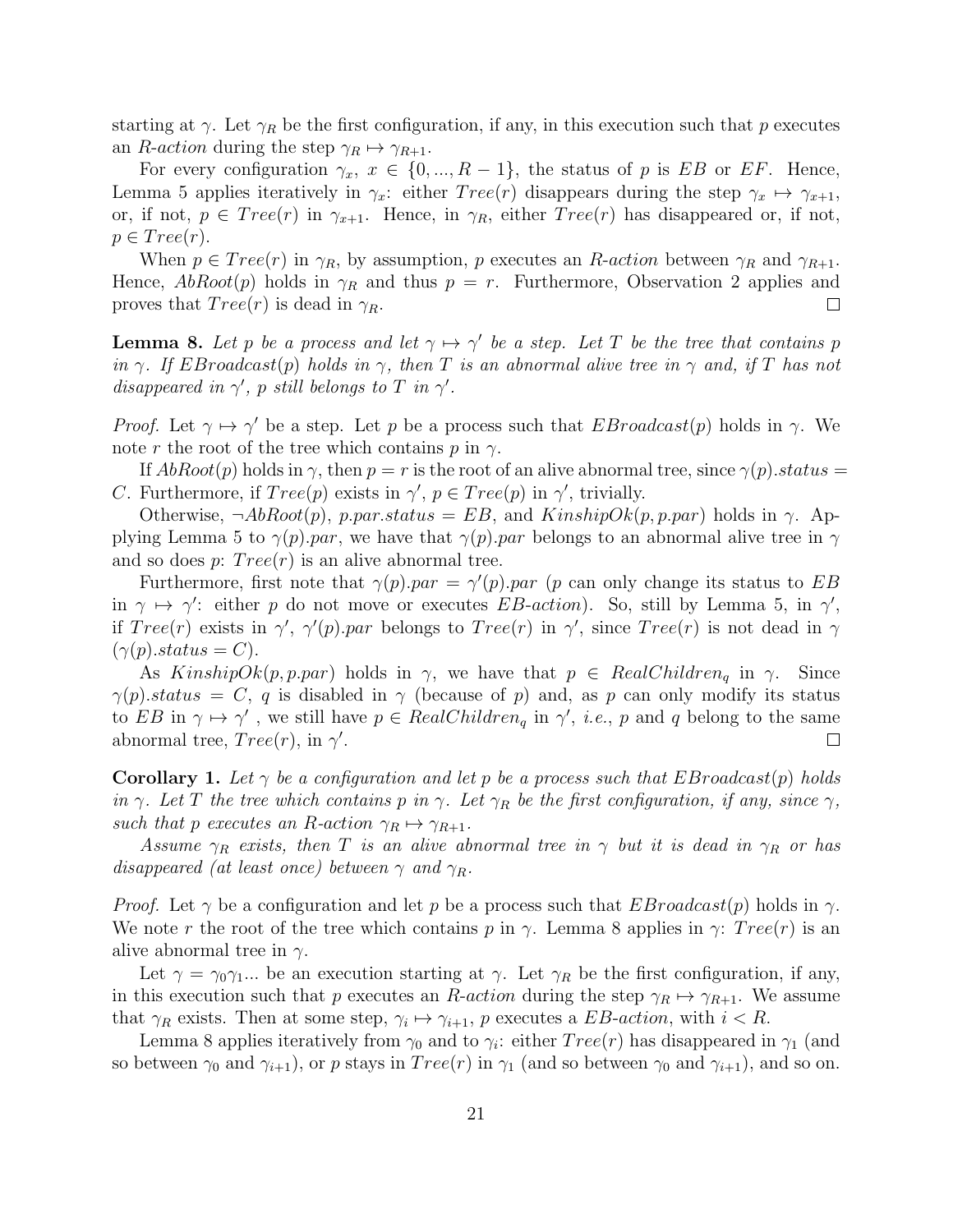If  $Tree(r)$  has not yet disappeared in  $\gamma_{i+1}$ , then  $p \in Tree(r)$  in  $\gamma_{i+1}$  and  $\gamma_{i+1}(p).status =$ EB. Here, Lemma 7 applies and proves that  $Tree(r)$  has disappeared in  $\gamma_R$  or p is in  $Tree(r)$  $\Box$ in  $\gamma_R$ .

**Lemma 9.** Let p be a process. Let s be a segment of execution. Between any two executions of J-action by p in s, p can only execute J-actions.

*Proof.* Let  $s = \gamma_0 \gamma_1 \dots$  be a segment of execution and  $p \in V$ . Consider two executions of *J-action* by p during s: one in  $\gamma_i \mapsto \gamma_{i+1}$  and the other in  $\gamma_j \mapsto \gamma_{j+1}$ , with  $i < j$ . Assume by contradiction that p executes an action different from J-action between  $\gamma_{i+1}$  and  $\gamma_j$ . Let  $\gamma_k \mapsto \gamma_{k+1}$  be the first step between  $\gamma_{i+1}$  and  $\gamma_i$  during which p executes some other action: this is a EB-action. Let  $\gamma_l \mapsto \gamma_{l+1}$  be the last step between  $\gamma_{i+1}$  and  $\gamma_j$  during which p executes some other action: this is a *R-action* (hence  $k < l$ ).

Now, Lemma 1 applies since in  $\gamma_k$ ,  $EBroadcast(p)$  holds, and in some step later  $\gamma_l \mapsto \gamma_{l+1}$ , p executes a R-action. This proves that in  $\gamma_k$ , some abnormal tree is alive and that in  $\gamma_l$ , this tree is dead or has disappeared. Hence  $\gamma_k$  and  $\gamma_l$  are not in the same segment, a contradiction.  $\Box$ 

**Lemma 10.** In a segment of execution, there are at most  $(n-1)(n-2)/2$  executions of J-action.

*Proof.* Let  $p \in V$ . First, p only executes *J-actions* between two *J-actions* in the same segment (Lemma 9). So, using the guard of  $J\text{-action}$ , it follows that the value of the  $p.idR$ always decreases during any sequence of *J-actions* which means that p cannot set  $p.idR$  two times to the same value during the segment.

Let A be the set of processes q such that  $q\:$ status  $= C$  at the beginning of the segment. Let B the set of processes q such that q executes an R-action in the segment.  $A \cap B = \emptyset$ . Indeed, pick a process  $q \in A \cap B$ . q switches from status C at the beginning to status EB, and then to status  $EF$  since some step later, it executes  $R\text{-action}$ . Hence, there exists a configuration  $\gamma_b$  in the segment such that  $E Broadcast(q)$  is true and another  $\gamma_r$ , later on such that R-action occurs: hence Corollary 1 applies and proves that the tree of q in  $\gamma_b$ is abnormal alive and that it dies or disappears some step before  $\gamma_r$ . This contradicts the definition of segment. Hence,  $|A| + |B| \leq n$ .

Now, p.idR can only be assigned to (1) values which are present in variables  $idR$  of processes in A at the first configuration of the segment and  $(2)$  to ID of processes in B. Let  $f: V \mapsto \mathbb{N}$  such that  $\forall p \in A \cup B$ , if  $p \in A$ ,  $f(p) = x$ , where x is the value of p.idR at the beginning of the segment; otherwise,  $f(p) = p$ . Let  $p_0, \ldots, p_{k-1}$  (with  $k \leq n$ ) be the set of processes in  $A \cup B$  in ascending order of f.  $p_i$  changes at most i times of idR. Hence, in a given segment, the number of executed *J*-actions, noted  $\sharp J\text{-action}$ , satisfies the following inequality:

$$
\sharp J\text{-action} \le \sum_{i=0}^{k-1} i \le \sum_{i=0}^{n-1} i = \frac{(n-1)(n-2)}{2}
$$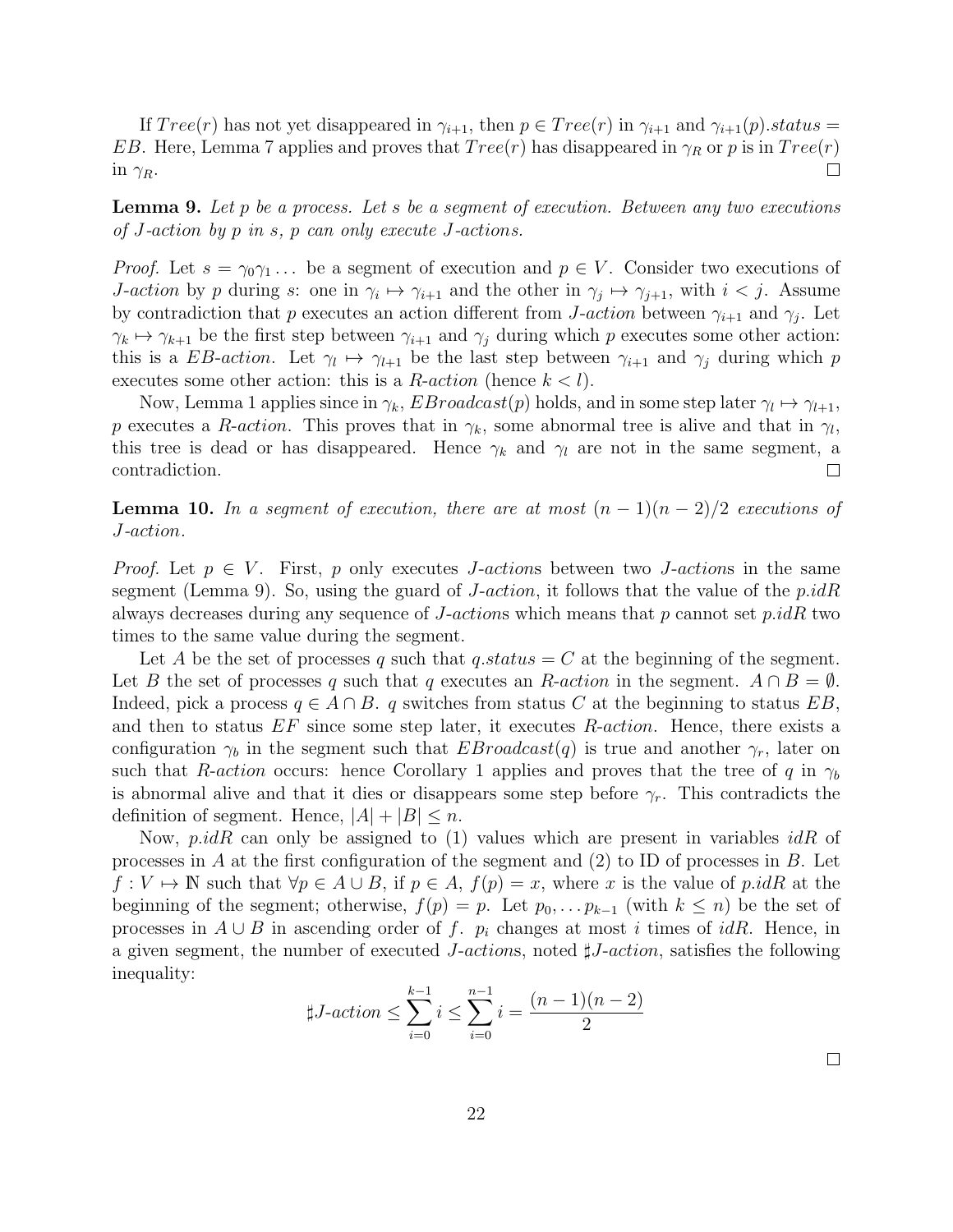By Lemmas 4 and 10, in any execution, there are at most  $n+1$  segments, where processes execute at most  $(n-1)(n-2)/2$  *J*-actions. Hence, follows:

**Corollary 2.** In any execution, there are at most  $\frac{n^3}{2} - n^2 + \frac{n}{2} + 1$  steps containing J-actions.

Other Actions. Below, we show an upper bound on the number of executions of other actions.

Lemma 11. In any execution, each process can execute at most n R-actions.

*Proof.* First, by definition, there are at most n abnormal alive trees in the initial configuration. Let  $\sharp AbT$  be that number. Moreover,  $\sharp AbT$  can only decrease, by Lemma 3.

Let p be a process. We first show that when p executes  $R\text{-}action$  for the first time,  $\sharp AbT \leq n-1$ . Then, we show that after every subsequent execution of a R-action by p,  $\sharp AbT$  necessarily decreases. Hence, we will conclude that p cannot execute R-action more than *n*, because  $\sharp AbT$  cannot be negative.

Consider the first step  $\gamma_i \mapsto \gamma_{i+1}$  where p executes R-action. Using Observation 2, Tree(p) exists and is dead in  $\gamma_i$ . Hence, there are at most  $n-1$  abnormal alive trees in  $\gamma_i$ .

Consider the  $j-th$  execution of R-action by p, with  $j > 1$ . After the  $(j-1)-th$  R-action of p, the status of p is C. So, between the  $(j-1) - th$  and the  $j-th$  R-action, the status of p thus switches from C to  $EB$  and from C to  $EF$ , so that p can switch its status from  $EF$  to C when executing its  $j-th$  R-action. Hence, meanwhile there exists a configuration  $\gamma_b$  such that EBroadcast(q) is true and another  $\gamma_r$ , later on such that p executes its j – th R-action in  $\gamma_r \mapsto \gamma_{r+1}$ : Corollary 1 applies and proves that the tree to which p belongs in  $\gamma_b$ is abnormal alive and that tree dies or disappears some step before  $\gamma_r$ , and we are done.  $\Box$ 

Let p be a process. p necessarily executes  $R\text{-action}$  between two executions of  $EF\text{-action}$ (resp. EB-action). Hence, we have the following corollary.

Corollary 3. In any execution, a process can execute EB-action and EF-action at most n times, each.

By Remark 4.2.1, Corollaries 2, 3, and Lemma 11:

**Theorem 1** (Convergence). Every execution contains at most  $\frac{n^3}{2} + 2n^2 + \frac{n}{2} + 1$  steps.

#### 4.2.2. Terminal Configurations

We now show that in a terminal configuration, there is one and only one leader process, known by all processes, *i.e.*, for every two processes, p and q, we have  $Leader(p) = Leader(q)$ and  $Leader(p)$  is the ID of some process.

**Lemma 12.** In a terminal configuration, every process has status  $C$ .

*Proof.* By contradiction, consider a terminal configuration  $\gamma$  where some process p satisfies  $p\_status \neq C$ . Then two cases are possible: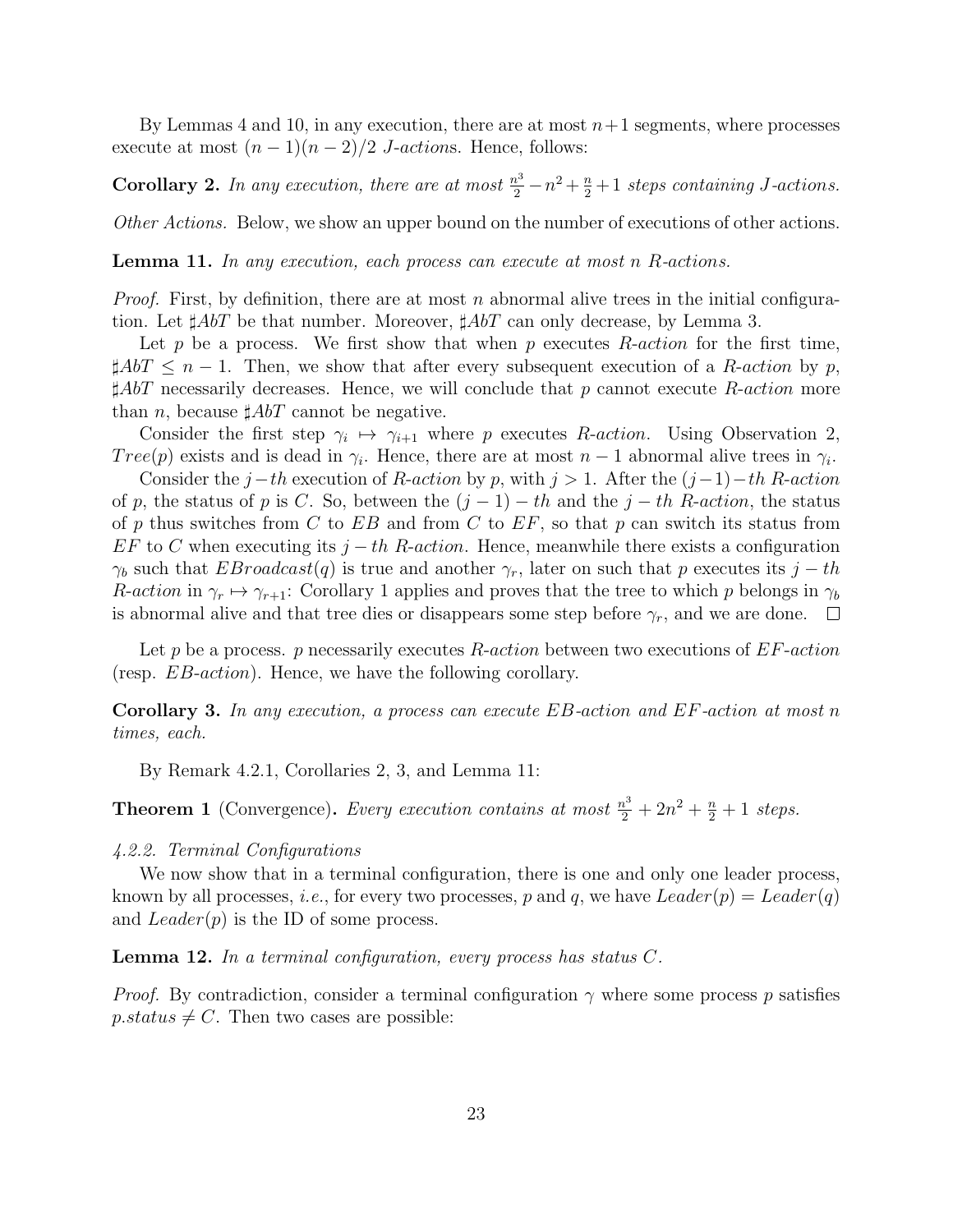- 1. p.status = EB. By Observation 1,  $\exists q \in V$  such that q.status = EB  $\wedge (\forall q' \in V)$  $RealChildren_q, q'.status \neq EB) \land p \in KPath(q).$  If  $RealChildren_q = \emptyset$ , then q can executes EF-action. Otherwise, there are two cases. If  $\forall q' \in RealChildren_q$  then,  $q'.status = EF$  and q can execute  $EF\text{-action}$ . Otherwise, there is  $q' \in RealChildren_q$ such that  $q'$  status = C and then  $q'$  can execute EB-action. Hence, in both cases,  $\gamma$ is not terminal, a contradiction.
- 2. p.status = EF. By Observation 1,  $\exists q \in V$  such that  $q\_status = EF \wedge (Root(q) \vee$  $(KinshipOk(q,q.par) \land q.par.status \neq EF) \land q \in KPath(p).$ If  $Root(q)$ , then  $Abboot(q) \vee SelfRoot(q)$ . Now, q.status = EF implies that  $Abboot(q)$ holds. So, in all cases,  $q.\text{status} = EF \land \text{AbRoot}(q)$  holds. If  $\text{Allowed}(q)$  holds, then R-action is enabled at q, a contradiction. Otherwise,  $\exists r \in Children_q$  such that  $\neg KinshipOk(r, q) \wedge r. status = C.$  So *EB*-action is enabled at r, a contradiction. If  $\neg Root(q)$ , either q.par.status = C,  $AbRoot(q)$  holds and we obtain a contradiction as in the case where  $Root(q)$  holds, or q.par.status = EB and using the same argument as in case 1, we can deduce that some process is enabled, a contradiction. Hence, all cases,  $\gamma$  is not terminal, a contradiction.

 $\Box$ 

**Theorem 2** (Correctness). In a terminal configuration,  $\forall p, q \in V$ , Leader $(p) = Leader(q)$ and Leader $(p)$  is the ID of some process.

*Proof.* Let  $\gamma$  be a terminal configuration. Assume first, by contradiction, that there are at least two leaders. As G is connected,  $\exists p, q \in V$  such that  $Leader(\gamma(p)) \neq Leader(\gamma(q))$  and  $q \in \mathcal{N}_p$ . Now, assume without loss of generality that:

$$
Leader(\gamma(p)) = \gamma(p).idR < \gamma(q).idR = Leader(\gamma(q))
$$

By Lemma 12, p.status = q.status = C. Then, either  $E_{\text{Broadcast}}(q)$  is true and q can execute EB-action or q can execute J-action. Hence  $\gamma$  is not terminal, a contradiction.

Assume now that the leader is not one of the processes, *i.e.*, is a fake ID. Let  $p \in V$  such that its level is minimum. Notice that  $\gamma(p)$  status = C by Lemma 12. If SelfRoot(p) holds in  $\gamma$ ,  $\gamma(p).idR \neq p$ . So,  $AbRoot(p)$  holds and p can execute *EB-action*. Otherwise, there is  $q \in \mathcal{N}_p$  such that  $\gamma(p)$ .par = q. As the level of p is minimum,  $\gamma(p)$ .level  $\leq \gamma(q)$ .level. So,  $AbRoot(p)$  holds and p can execute  $EB-action$ . Hence,  $\gamma$  is not terminal, a contradiction.  $\Box$ 

Using Theorem 2, there is exactly one root in a terminal configuration (the leader elected). So the graph of kinship relations in a terminal configuration contains exactly one tree. Hence, we can conclude:

#### **Remark 2.** In a terminal configuration,  $G_{kr}$  is a spanning tree rooted at the leader.

Theorems 1 and 2 establish the self-stabilization, silence, and step complexity of Algorithm  $\mathcal{LE}$ . Moreover, note that idR and level can be stored in  $\Theta(\log n)$  bits. Hence, we can conclude:

**Theorem 3.** Algorithm  $\mathcal{LE}$  is a silent self-stabilizing leader election algorithm working under a distributed unfair daemon. Its step complexity is at most  $\frac{n^3}{2} + 2n^2 + \frac{n}{2} + 1$  steps. Its memory requirement is  $\Theta(\log n)$  bits per process.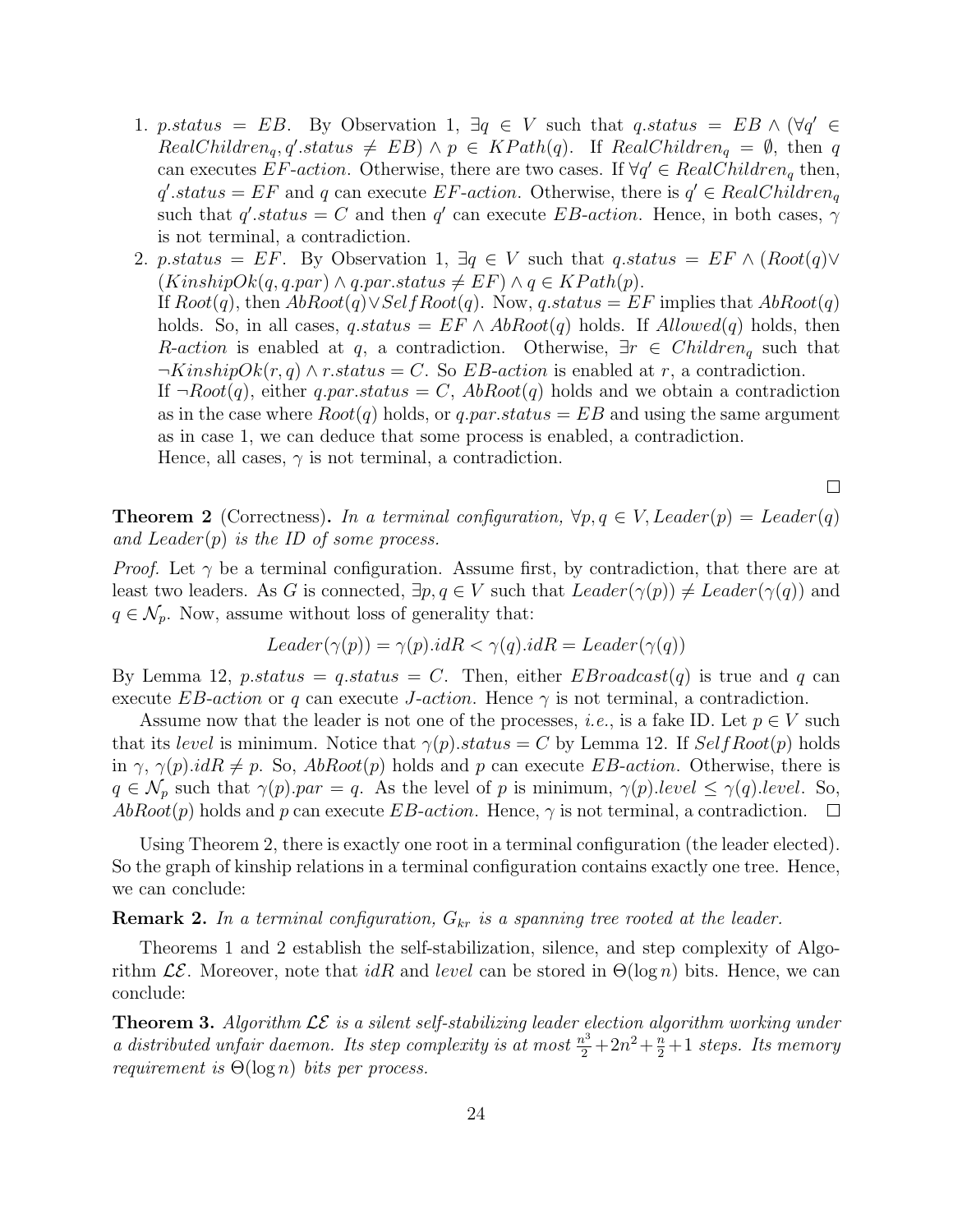#### 4.3. Complexity Analysis

In this section, we study the complexity of Algorithm  $\mathcal{LE}$  in rounds and we make a worst-case analysis of its stabilization time both in steps and rounds.

#### 4.3.1. Stabilization Time in Rounds

*Clean configurations.* First, we study the "good" cases, *i.e.*, when the system is in a clean configuration (defined below). From such configurations, the execution consists in building a tree rooted at  $\ell$  using *J-action* only. Once, the tree is built, the system is in a terminal configuration, where every process has elected  $\ell$ .

**Definition 12** (Clean configuration). A configuration  $\gamma$  is called a clean configuration if and only if for every process  $p, \neg EBroadcast(p) \wedge p status = C$  holds in  $\gamma$ . A configuration that is not clean is said to be dirty.

Remark 3. By definition, in a clean configuration, every process p has status C and either p is a normal root, i.e.,  $SelfRoot(p) \wedge SelfRoot(p)$ , or (exclusively) KinshipOk(p, p.par) holds.

Remark 4. Notice that in a clean configuration, the only action a process p can execute is J-action, provided that  $Join(p)$  holds. Note also that  $Allowed(p)$  always holds due to Remark 3. Verifying  $Join(p)$  then reduces to:  $\exists q \in \mathcal{N}_p$ ,  $(q.id R < p.id R)$ . In this case, the value of p.idR can only decrease.

Lemmas 13 to 16 proves that, starting from a clean configuration, the system reaches in  $O(D)$  rounds a terminal configuration (see Theorem 4). We first show the set of clean configurations is closed.

Lemma 13. The set of clean configurations is closed.

*Proof.* Let  $\gamma \mapsto \gamma'$  be a step such that  $\gamma$  is a clean configuration. By definition, all processes have status C in  $\gamma$ . So, processes can only execute *J-action* (Remark 4) in  $\gamma \mapsto \gamma'$ , and consequently all processes have status C in  $\gamma'$ . Now,  $\forall p \in V, \neg EBroadcast(p) \land p.state = C$ in  $\gamma$  implies that there is no alive abnormal root in  $\gamma$ . By Lemma 2, there is no alive abnormal root in  $\gamma'$  too. Now, the fact that all processes have status C and there is no alive abnormal root in  $\gamma'$  implies that  $\forall p \in V, \neg EBroadcast(p) \land p.startus = C$  in  $\gamma', i.e., \gamma'$  is clean.  $\Box$ 

Using Lemma 13, we show below that if a process is enabled in a clean configuration  $$ for the only action it can execute, *i.e.*,  $J\text{-action}$  — it remains enabled until it executes it.

**Lemma 14.** In a clean configuration, if J-action is enabled at p, it remains enabled until it is executed by p.

*Proof.* Let  $\gamma \mapsto \gamma'$  be a step such that  $\gamma$  is a clean configuration. Assume by contradiction that *J-action* is enabled at p in  $\gamma$  and not in  $\gamma'$ , but p did not execute *J-action* between  $\gamma$ and  $\gamma'$ . By Lemma 13,  $\gamma'$  is also a clean configuration. So,  $\neg E Broadcast(p) \wedge p\_status = C$ holds in  $\gamma'$ .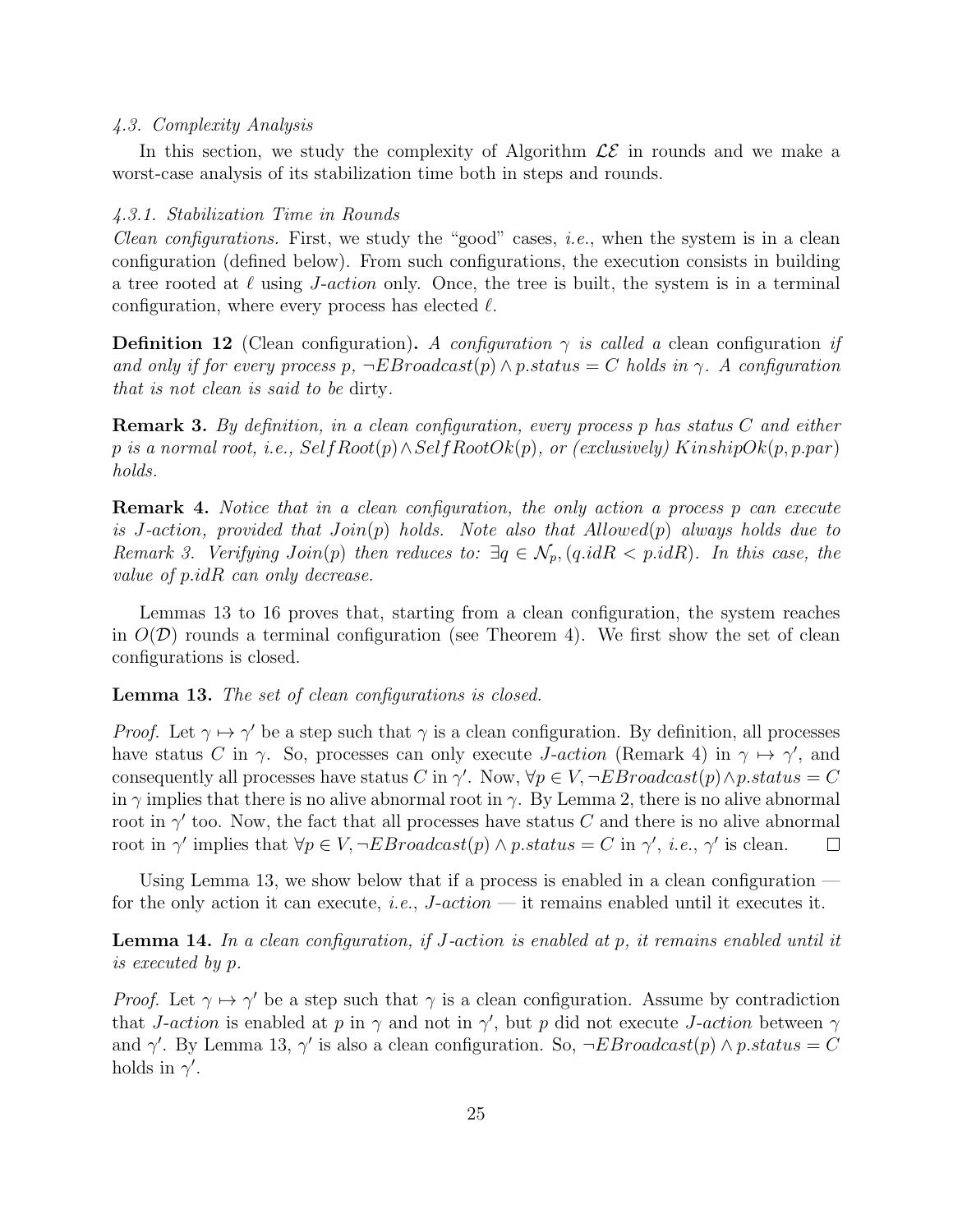But  $Join(p)$  must be false in  $\gamma'$ . Using Remark 4, this means that there necessarily exists a neighbor of p, say q, such that  $\gamma(q).idR < \gamma(p).idR$  but  $\gamma'(q).idR \geq \gamma'(p).idR = \gamma(p).idR$ . This contradicts Remark 4.  $\Box$ 

**Lemma 15.** There is no (fake) idR smaller than  $\ell$  in a clean configuration.

*Proof.* Let  $\gamma$  be a clean configuration. Assume there exists a process of idR smaller than  $\ell$ . Let p be such a process such that  $p.idR$  is minimum among all the processes and  $p-level$  is minimum among all the processes having  $idR$  minimum.

Note that  $p.idR \neq p$  so  $SelfRootOk(p)$  is false in  $\gamma$ . Hence, using Remark 3, the predicate KinshipOk(p, p.par) holds in γ. Since we take p of minimum idR, p.idR  $\leq$  p.par.idR in γ. GoodIdR(p, p.par) implies that  $p.idR \geq p.par.idR$ , so  $p.idR = p.par.idR$ . Now,  $GoodLevel(p, p, par)$  implies that  $p-level = p, par. level + 1$ , which contradicts the minimality of p.level.  $\Box$ 

For any process p, p can only set p.idR to its own ID or copy the value of  $q.idR$ , where  $q$  is one of its neighbors. So, we have the following remark:

Remark 5. No fake ID is created during any step.

**Lemma 16.** In a clean configuration, if the idR of a process p is  $\ell$ , p is disabled forever.

*Proof.* Let  $\gamma$  be a clean configuration. Let p be a process with  $\gamma(p).idR = \ell$ . By Remark 4, only *J-action* can be enabled in  $\gamma$ . Moreover, its guard reduces to  $\exists q \in \mathcal{N}_p$ ,  $(q.id R < p.id R)$ . But Lemma 15 ensures that this cannot be true, hence p is disabled in  $\gamma$ . Then, by Lemma 13 and Remark 5, this will be true forever.  $\Box$ 

**Corollary 4.** A clean configuration where  $\forall p \in V$ , p.id $R = \ell$ , is terminal.

**Theorem 4.** In a clean configuration, the system reaches a terminal configuration where  $\forall p \in V, p.idR = \ell$  in at most D rounds.

*Proof.* Consider any execution  $e$  that starts from a clean configuration. In the following, we denote by  $\rho_i$  the first configuration of the *i*th round in *e*. We show by induction on the distance  $d \geq 0$  between the processes and  $\ell$  that  $\forall p \in V$  such that  $||p, \ell|| \leq d$ ,  $\rho_d(p).idR = \ell$ .

- Base case: If  $\|p, \ell\| = 0$ ,  $p = \ell$ . Notice that if the predicate  $GoodIR(p, p, par)$  holds in  $\rho_0$ , it would implies that  $p.idR < p$  which is false by Lemma 15. So  $KinshipOk(p, p, par)$ cannot hold in  $\rho_0$ . Hence,  $SelfRoot(p) \wedge SelfRootOk(p)$  holds in  $\rho_0$  (by Remark 3) and  $\rho_0(p).idR = p = \ell$ .
- Induction step: Assume the property holds at some  $d \geq 0$ . If  $||p, \ell|| = d + 1$ ,  $\exists q \in \mathcal{N}_p$  such that  $||q, \ell|| = d$ . By induction hypothesis and by Lemma 16,  $q.idR = \ell$  and q is disabled forever since  $\rho_d$ .

If  $p.idR = \ell$  in  $\rho_d$ , it remains so forever (Lemma 16). If  $p.idR \neq \ell$  in  $\rho_d$  then  $q.idR <$ p.idR (Lemma 15). Then, *J-action* is enabled at p in  $\rho_d$  and remains enabled until p executes it (Lemma 14). As there is no fake ID smaller than  $\ell$  (Lemma 15), p.id $R = \ell$ after p executes J-action, i.e., after at most one round. Hence,  $p.idR = \ell$  in  $\rho_{d+1}$ .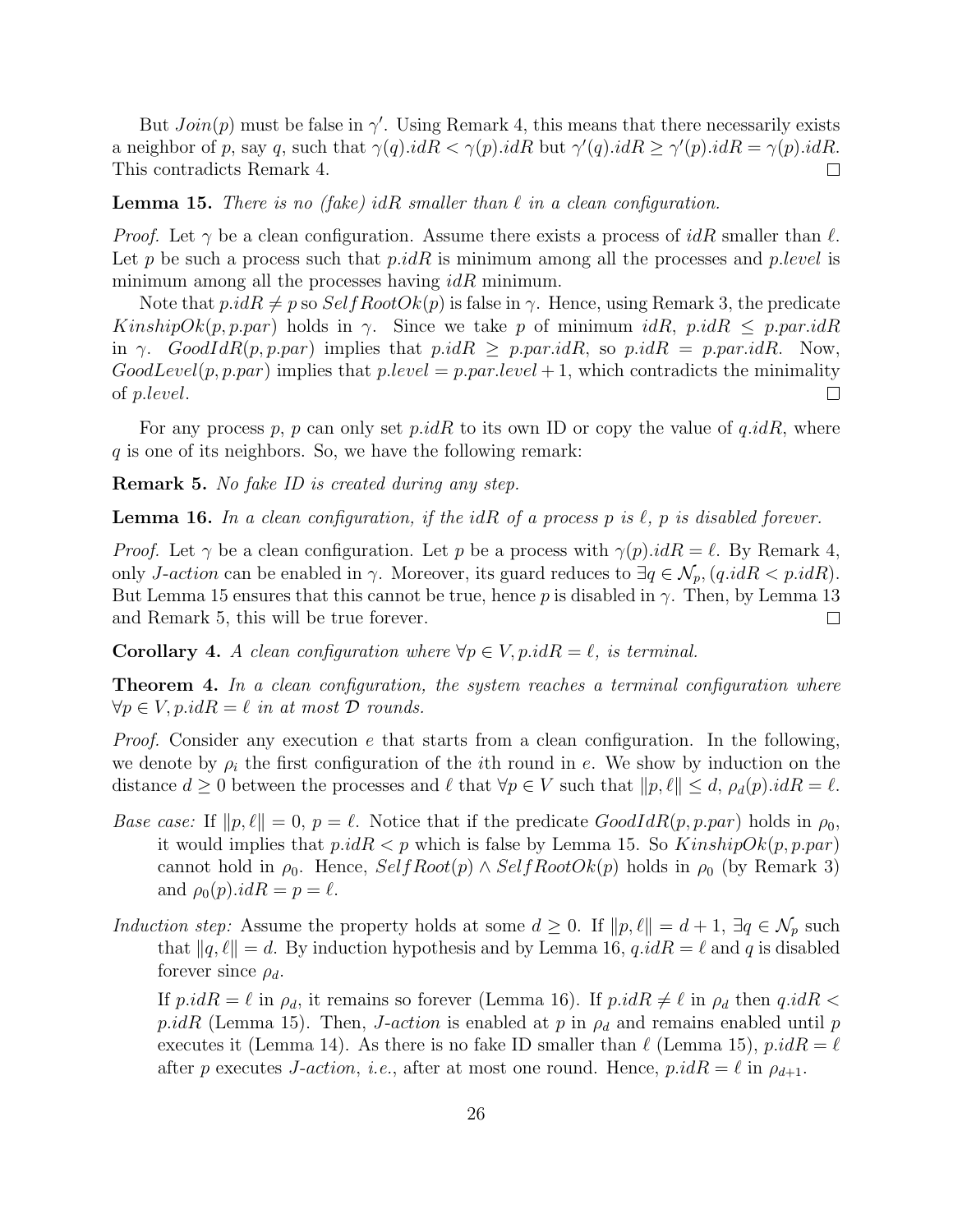As  $\mathcal{D} \geq \max \{\Vert p, \ell \Vert, p \in V\}$ , in at most  $\mathcal D$  rounds, the system reaches a configuration where  $\forall p \in V, p.idR = \ell$ . By Corollary 4, this configuration is terminal.  $\Box$ 

Dirty Configurations. In the previous paragraph, we proved that, starting from a clean initial configuration, the system reaches a terminal configuration in at most  $D$  rounds. But what happens if the initial configuration is dirty, *i.e.*, if there is a process  $p$  such that the predicate  $E Broadcast(p)$  holds or p.status  $\neq C$ . In this section, we prove that starting from a dirty configuration, the system reaches a clean configuration in at most  $3n$  rounds. More precisely, we show that a dirty configuration contains abnormal trees that are "cleaned" in at most  $3n$ rounds. The system will be in a clean configuration afterwards.

Lemma 17. In an dirty configuration, there exists at least one abnormal root.

*Proof.* Let  $\gamma$  be a dirty configuration. Then,  $\exists p \in V$  such that  $p\_status \neq C \vee EBroadcast(p)$ . We search for an abnormal root.

- 1. If p.status  $\in \{EB, EF\}$ , using Observation 1, there is  $q \in KPath(p)$  such that  $q.\text{status} \in \{EB, EF\} \land \text{Root}(q)$ . Then,  $\text{AbRoot}(q) \lor \text{SelfRoot}(q)$  holds in  $\gamma$ . Now,  $SelfRoot(q) \land q. status \in \{EB, EF\}$  implies  $AbRoot(q)$ . Hence, in all cases,  $AbRoot(q)$ holds.
- 2. If  $E Broadcast(p)$  holds, Lemma 8 applies and we are done.

 $\Box$ 

We have just shown that there are abnormal roots (and so abnormal trees) in dirty configurations. Below, we prove that these abnormal trees will disappear after three waves of "cleaning". After the first wave, an abnormal tree becomes dead (Theorem 5), after the second wave any abnormal root gets the status  $EF$  (Theorem 6) and finally after the third wave there is no more abnormal trees (Theorem 7), hence the system is in a clean configuration.

The following technical lemma is used in the proof of Theorem 5.

**Lemma 18.** When  $EB$ -action is enabled at a process p, it remains enabled until p executes EB-action.

*Proof.* Assume that EB-action is enabled at a process p in a configuration  $\gamma$ , but p did not execute EB-action during the step  $\gamma \mapsto \gamma'$ . Notice that p does not execute any action during this step, as guards are mutually exclusive. As  $EB\text{-action}$  is enabled in  $\gamma$ ,  $\gamma(p)\text{-}status = C$ and then,  $\gamma'(p).status = C$ .

First, assume that the predicate  $AbRoot(p)$  holds in  $\gamma$ . If  $SelfRoot(p) \wedge \neg SelfRootOk(p)$ holds in  $\gamma$  and, as these predicates only depends on the local state of p and as p does not execute any action during the step, it also holds in  $\gamma'$ : the action is still enabled in  $\gamma'$ . Otherwise,  $\neg SelfRoot(p) \land \neg KinshipOk(p, p, par)$  holds in  $\gamma$ . These predicates only depends on the local state of p and its parent. Now,  $Allowd(p, par)$  does not hold in  $\gamma$  because of p, so p.par cannot execute R-action nor J-action during  $\gamma \mapsto \gamma'$ . Then, either p.par executes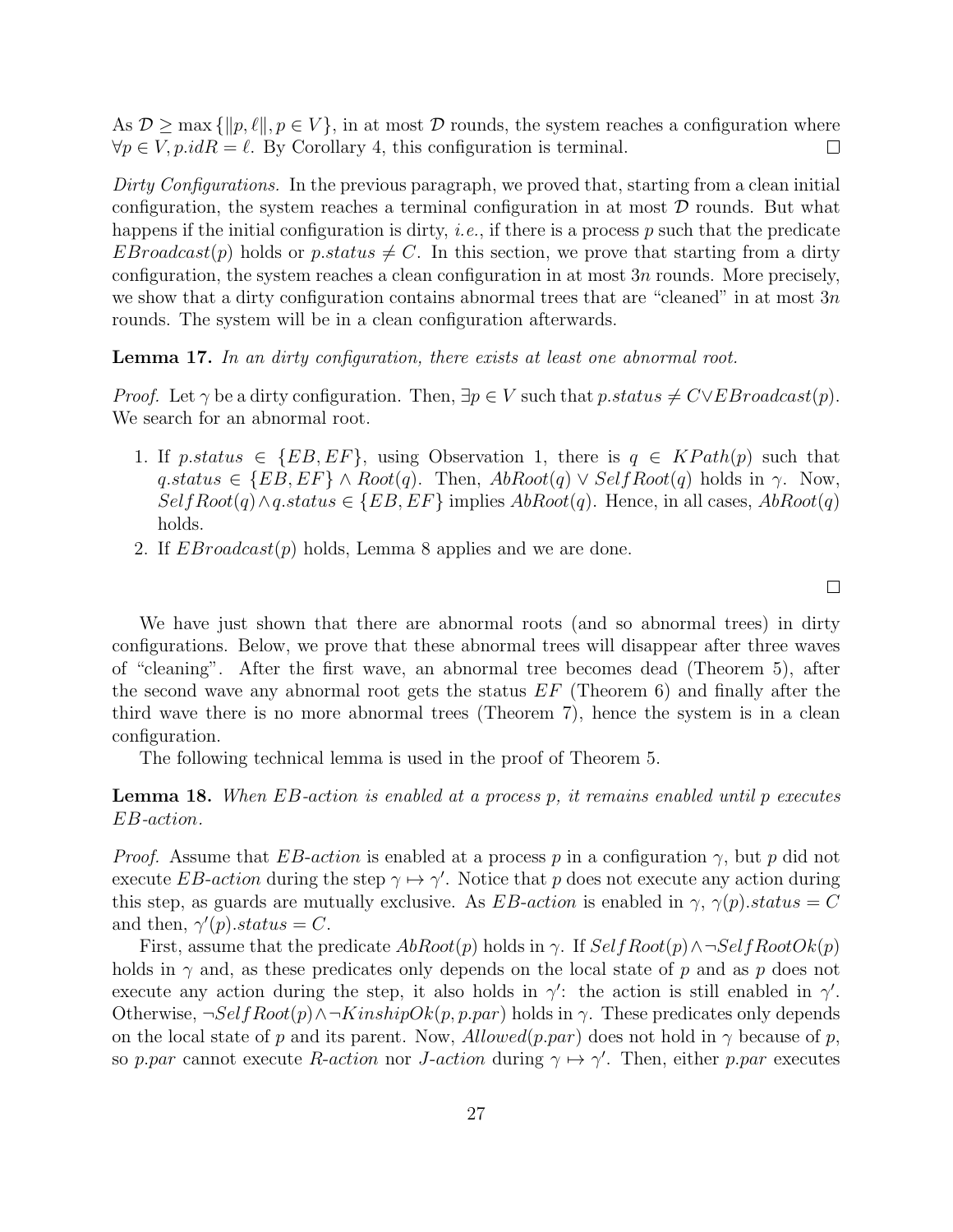EF-action, changes its status to EF and then,  $GoodStatus(p, p, par)$  is false in  $\gamma'$ , or p.par executes EB-action and changes its status to EB. In these two cases,  $E_{\text{Broadcast}(p)}$  holds in  $\gamma'$ .

Now, assume p.par.status = EB. p.par can only execute  $EF\text{-action}$  and change its status to EF. Then, the predicate  $GoodStatus(p, p, par)$  is false in  $\gamma'$ , which implies that  $EBroadcast(p)$  holds in  $\gamma'$ .  $\Box$ 

**Theorem 5.** In at most n rounds, the system reaches a configuration where every abnormal tree (if any) is dead.

*Proof.* Consider any execution  $e = \gamma_0, \ldots \forall i > 0$ , we denote by  $\gamma_{R_i}$  the last configuration of the *i*th round and so the first configuration of the  $i + 1$ th round of *e*. Moreover, let  $\gamma_{R_0} = \gamma_0$  be the initial configuration. We show by induction on the length of the KP aths that,  $\forall i \geq R_d \ (d \geq 1)$ ,  $\forall p \in V$ , if p is in an abnormal tree and  $|KPath(p)| \leq d$  in  $\gamma_i$ , then p is dead in  $\gamma_i$ .

*Base Case:* If p is in an abnormal tree and  $|KPath(p)| = 1$ , p is an abnormal root. As no alive abnormal root is created (Lemma 2), if  $p$  is alive, it is an alive abnormal root since  $\gamma_{R_0}$  and if predicate  $(p.status = C \land AbRoot(p))$  becomes false in some configuration, then it remains false forever. Hence, it is sufficient to show that any alive abnormal root is no more an alive abnormal root after one round (that is, from  $\gamma_{R_1}$ ).

By definition,  $EB\text{-}action$  is enabled at p in  $\gamma_{R_0}$  and p executes  $EB\text{-}action$  during the first round (using Lemma 18). Hence,  $p$  is dead at the end of the first round, and we are done.

- Induction Hypothesis: Let  $d \geq 1$ . Assume that  $\forall i \geq R_d$ ,  $\forall p \in V$ , if p belongs to an abnormal tree and  $|KPath(p)| \leq d$  in  $\gamma_i$ , then p is dead in  $\gamma_i$ .
- Induction Step: We first show that for every  $p \in V$ , for every  $i \geq R_d$ , if  $(p.status = C \wedge$  $|KPath(p)| \leq d+1$ ) is false in configuration  $\gamma_i$ , then for every  $j \geq i$ , (p.status =  $C \wedge |KPath(p)| \leq d+1$ ) is false in configuration  $\gamma_j$ .

Assume by contradiction that the predicate  $(p.status = C \land |KPath(p)| \leq d+1)$  is false in  $\gamma_j$ , but true in  $\gamma_{j+1}$   $(j \geq i)$ . By induction hypothesis,  $|KPath(p)| = d + 1 > 1$ in  $\gamma_{j+1}$  (indeed, p is alive in  $\gamma_{j+1}$ ). So,  $\gamma_{j+1}(p)$ . par  $\neq p$ . So, let  $q \in \mathcal{N}_p$  such that  $\gamma_{j+1}(p)$ .par = q. By definition,  $|KPath(q)| = d$  in  $\gamma_{j+1}$ . By induction hypothesis,  $\gamma_{j+1}(q).status \in \{EB, EF\}.$  Now, p.status = C and  $|KPath(p)| > 1$  in  $\gamma_{j+1}$ , so p is not an abnormal root in  $\gamma_{j+1}$ . Hence,  $\gamma_{j+1}(q)$ .status = EB (by Observation 1) and, consequently,  $\gamma_i(q)$ .status  $\in \{C, EB\}.$ 

• If  $\gamma_j(q)$  status = EB, then p does not execute any action during the step  $\gamma_j \mapsto$  $\gamma_{j+1}$  (otherwise,  $\gamma_{j+1}(p).status \neq C$  or  $\gamma_{j+1}(p).par \neq q$ ). Hence,  $\gamma_j(p).status =$  $\gamma_{i+1}(p).status = C.$  By hypothesis, "p.status =  $C \wedge |KPath(p)| \leq d+1$ " is false in  $\gamma_j$ , so we have  $|KPath(p)| > d+1$  in  $\gamma_j$ .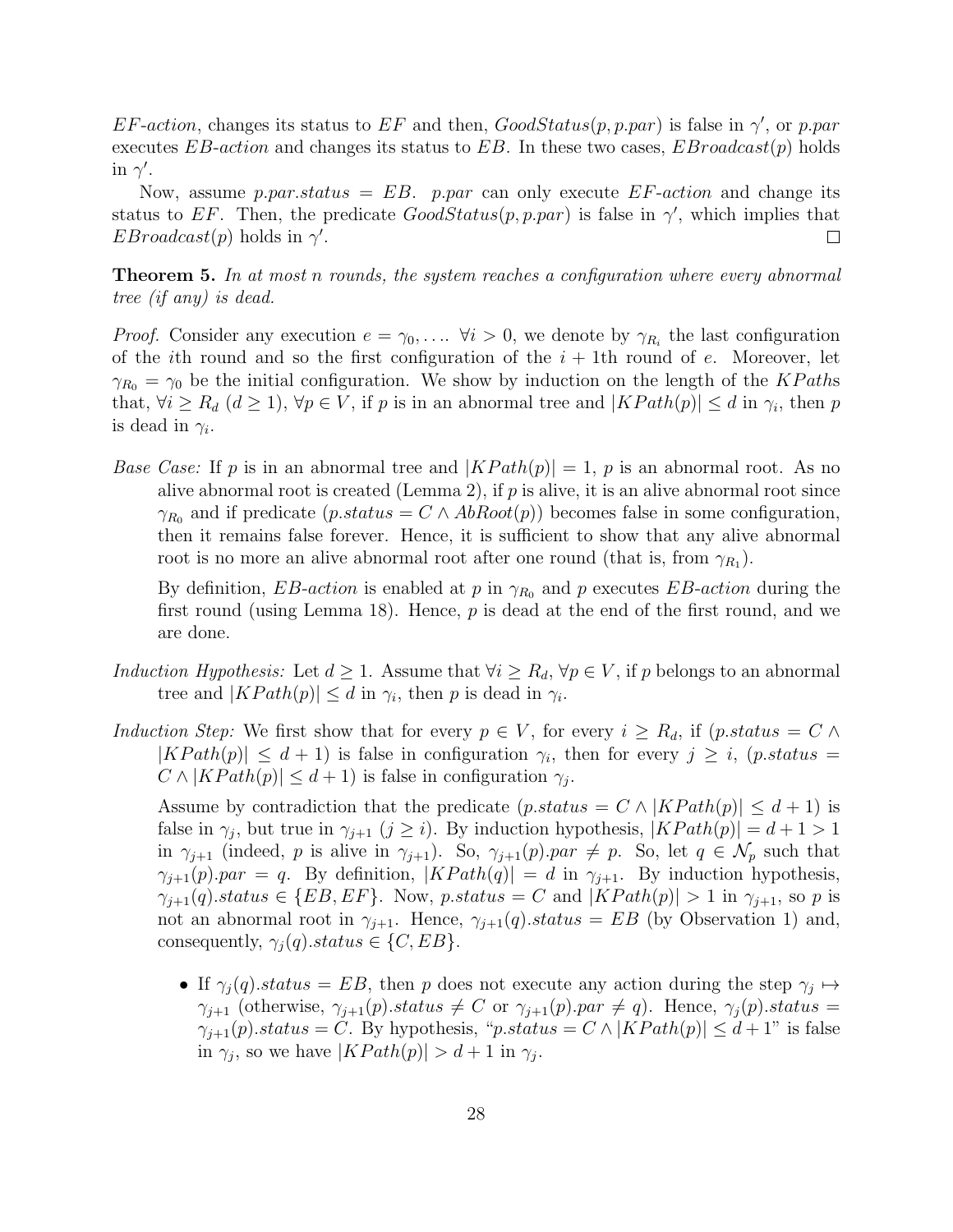Now,  $\gamma_i(p).status = C$  and  $\gamma_i(q).status = EB$ , so  $S\text{-}Trace(KPath(p)) = EB^+C$ in  $\gamma_i$  (Observation 1) and p is the only process in its KPath that can execute an action in  $\gamma_j \mapsto \gamma_{j+1}$ . Hence, for every q such that  $q \in KPath(p)$  in  $\gamma_j$ ,  $q \in KPath(p)$  in  $\gamma_{j+1}$ , and then  $|KPath(p)| > d+1$  in  $\gamma_{j+1}$ . So p.status =  $C \wedge |KPath(p)| \leq d+1$  is false in  $\gamma_{i+1}$ , a contradiction.

• If  $\gamma_i(q)$  status = C, then q is in an alive abnormal tree in  $\gamma_j$  (indeed, q executes EB-action in  $\gamma_j \mapsto \gamma_{j+1}$ , and so Lemma 8 applies). As q is alive in  $\gamma_j$ , we have  $|KPath(q)| > d$  in  $\gamma_i$  by induction hypothesis. Moreover, q is not an abnormal root (there is no more alive abnormal root after the first round, see the base case). Hence, the status of its parent in  $\gamma_j$  is EB.

Now,  $|KPath(q)| > d$  and  $S-Trace(KPath(q)) = EB^+C$  in  $\gamma_i$  (Observation 1). So, q is the only one in its KPath that executes an action in  $\gamma_j \mapsto \gamma_{j+1}$  and this action is EB-action, that maintains the KinshipOk relation. Hence,  $|KPath(q)| >$ d in  $\gamma_{j+1}$  and consequently,  $|KPath(p)| > d+1$  in  $\gamma_{j+1}$ , a contradiction.

Hence,  $\forall p \in V$ , if  $(p.status = C \land |KPath(p)| \leq d+1)$  is false in some configuration  $\gamma_i$  with  $i \geq R_d$ , then  $(p.status = C \land |KPath(p)| \leq d+1)$  remains false forever.

Now, EB-action is continuously enabled  $\forall p$  such that p is alive  $|KPath(p)| = d+1$  in  $\gamma_{R_d}$  (by induction hypothesis and Lemma 18). So, p becomes dead during the round and,  $\forall j \geq R_{d+1}, \gamma_j$  contains no alive process p such that  $|KPath(p)| \leq d+1$ .

 $n \geq \max\{|KPath(p)|, \forall p \in V\}.$  Hence, any process in an abnormal tree becomes dead in at most n rounds.  $\Box$ 

**Lemma 19.** If  $EF$ -action is enabled at a process p, it remains enabled until p executes EF-action.

*Proof.* Let  $\gamma \mapsto \gamma'$  be a step. Assume by contradiction EF-action is enabled at a process p in  $\gamma$  and is not enabled in  $\gamma'$ , but p did not execute EF-action during the step  $\gamma \mapsto \gamma'$ . Notice that  $p$  does not execute any action during this step, as guards are mutually exclusive. As  $E$ Feedback $(p)$  holds in  $\gamma$ ,  $\gamma(p)$ .status =  $\gamma'(p)$ .status = EB. As EFeedback $(p)$  does not hold in  $\gamma'$  and no process can execute *J-action* and choose a process of status EB as parent,  $\exists q \in RealChildren_p$  such that  $\gamma(q).status = EF$  and  $\gamma'(q).status \neq EF$ . Now, because  $\gamma(q)$  status = EF, q can only execute R-action. However, as  $q \in RealChildren_p$ , KinshipOk(q, p) holds in  $\gamma$  and then q is not a root. So, q cannot execute any action and change its status during  $\gamma \mapsto \gamma'$ , a contradiction.  $\Box$ 

**Theorem 6.** Let  $\gamma$  be a configuration containing abnormal trees and where all abnormal trees are dead. In at most n rounds from  $\gamma$ , the system reaches a configuration where the status of all abnormal roots is EF.

*Proof.* Consider any execution  $e = \gamma_0, \ldots$  starting from a configuration that contains abnormal trees and where all abnormal trees are dead.  $\forall i > 0$ , we denote by  $\gamma_{R_i}$  the last configuration of the *i*th round and so the first configuration of the  $i + 1$ th round. Moreover, let  $\gamma_{R_0} = \gamma_0$  be the initial configuration.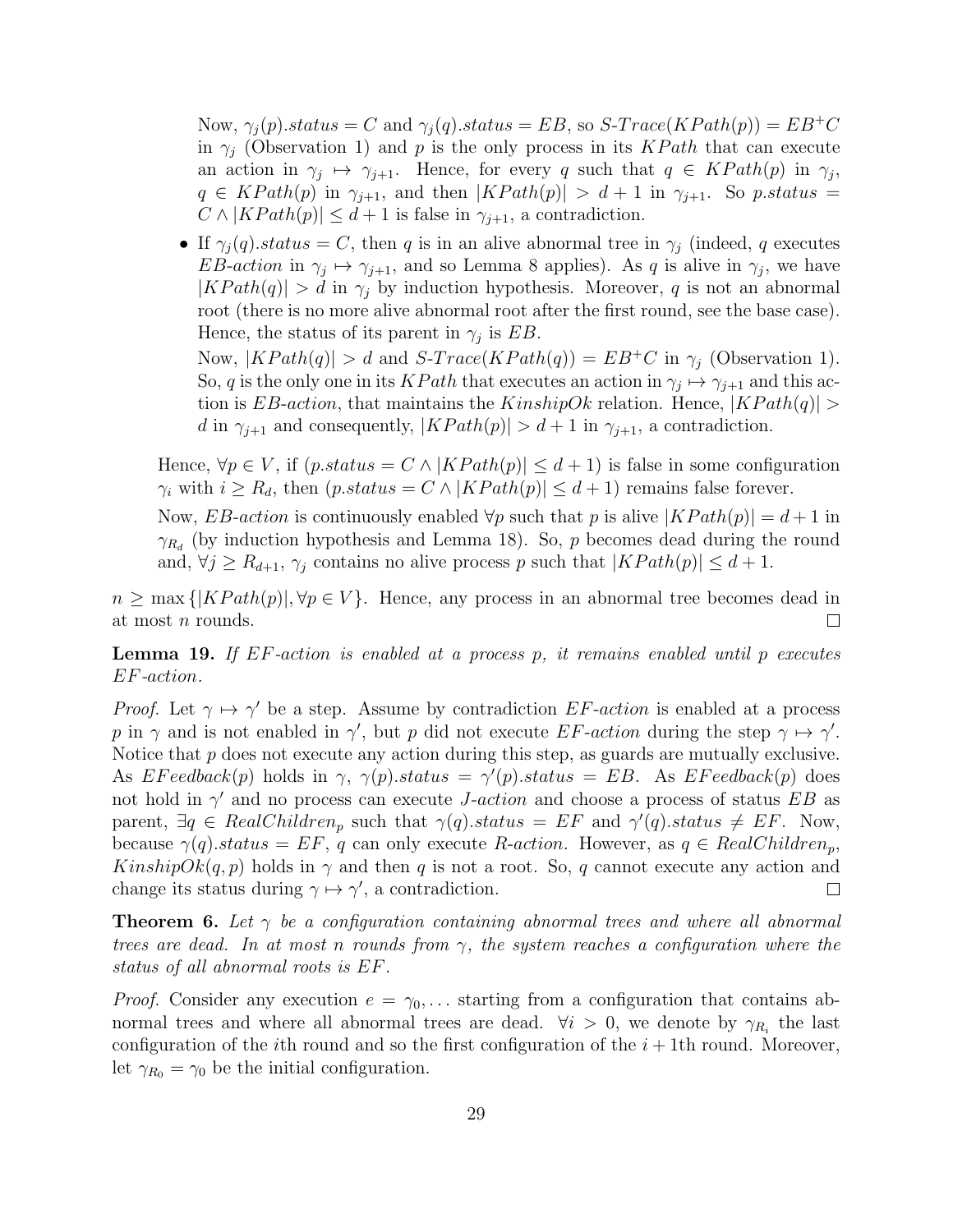*Claim 1:*  $\forall p \in V, \forall i \ge R_0$ , if  $\gamma_i(p)$ *status*  $\neq EB$ , then  $\forall j \ge i, \gamma_i(p)$ *status*  $\neq EB$ .

Assume by contradiction that  $\gamma_i(p).status \neq EB$  and  $\gamma_{i+1}(p).status = EB$ , with  $\gamma_j \mapsto \gamma_{j+1}$ . Then, p.status = C in  $\gamma_j$  and EB-action is enabled at p in  $\gamma_j$ . So, p is in an alive abnormal tree in  $\gamma_i$  (Lemma 8), a contradiction to Lemma 3.

In any configuration  $\gamma$ , we denote by  $MaxLengthKPath(p) = \max\{|KPath(q)|, q \in V \wedge$  $p \in KPath(q)$ . Again in  $\gamma$ , we define  $L(p) = MaxLengthKPath(p) - |KPath(p)|$  and  $EBL(p, k) \equiv p.stateus = EB \wedge L(p) = k.$ 

*Claim 2:*  $\forall i \geq R_0$ , if  $EBL(p, k_i)$  holds in  $\gamma_i$ , then  $\forall j \geq i, \forall k_j < k_i, \neg EBL(p, k_j)$  holds in  $\gamma_j$ . If  $j = i$ ,  $EBL(p, k_j)$  is false for  $k_j < k_i$  because  $L(p)$  cannot have two different values in a same configuration. Assume now  $j > i$ . The case  $k_i = 0$  is direct. Assume  $k_i > 0$ . Assume by contradiction that  $EBL(p, k_i)$  holds in  $\gamma_i$  and  $EBL(p, k_j)$  holds in  $\gamma_i$  with  $j > i$  and  $k_j < k_i$ . So,  $\gamma_i(p)$ .status =  $\gamma_j(p)$ .status = EB and there are two cases:

- p.status = EB in all the configurations between  $\gamma_i$  and  $\gamma_j$ . Consider the step  $\gamma_i \mapsto \gamma_{i+1}$ . Let q be any process such that  $p \in KPath(q)$  in  $\gamma_i$ . So,  $KPath(q)$  =  $q_0 \ldots q_i \ldots q_k$  where  $q_i = p$  and  $q_k = q$ , and  $S\text{-}Trace(KPath(q)) = EB^+EF^*$  in  $\gamma_i$ . There is a unique process in  $KPath(q)$  that can execute an action in  $\gamma_i \mapsto \gamma_{i+1}$ (the only one of status  $EB$  with children of status  $EF$ ). If it executes an action, it is  $EF\text{-action}$  which maintains  $KinshipOk$  relation. Hence,  $\forall q' \in KPath(q)$  in  $\gamma_i, q' \in KPath(q)$  in  $\gamma_{i+1}$ . We can apply this latter property to every process r such that  $p \in KPath(r)$  and  $|KPath(r)| = MaxLengthKPath(p)$  in  $\gamma_i: p \in$  $KPath(r)$  in  $\gamma_{i+1}$  and the value of  $|KPath(r)|$  in  $\gamma_{i+1}$  is greater than or equal to the value of  $|KPath(r)|$  in  $\gamma_i$ . So,  $EBL(p, k_{i+1})$  holds with  $k_{i+1} \geq k_i$ . Applying the same argument on step  $\gamma_{i+1} \mapsto \gamma_{i+2}$ , etc., until step  $\gamma_{j-1} \mapsto \gamma_j$ , we obtain that  $EBL(p, k_j)$  is true in  $\gamma_j$  with  $k_j \geq k_i$ , a contradiction.
- There is a configuration between  $\gamma_i$  and  $\gamma_j$  where p.status  $\neq EB$ . So,  $\exists x, i$  <  $x < j$ , such that  $\gamma_x(p).status \neq EB$  and  $\gamma_{x+1}(p).status = EB$ . This contradicts Claim 1.

We show by induction that  $\forall i \geq R_d$  with  $d \geq 1$ ,  $\forall p \in V$ ,  $\forall k \leq d-1$ ,  $EBL(p, k)$  is false in  $\gamma_i$ .

*Base case:* There are three cases:

- 1. If  $L(p) = 0$  in  $\gamma_{R_0}$  and  $\gamma_{R_0}(p)$ .status = EB, then EF-action is enabled at p in  $\gamma_{R_0}$ , p executes EF-action during the first round, by Lemma 19 and p gets status EF. By Claim 1, p.status remains different from EB forever and  $EBL(p, 0)$  is false in  $\gamma_i, \forall i \geq R_1.$
- 2. If  $\gamma_{R_0}(p).status \neq EB$ , p.status  $\neq EB$  forever (Claim 1) and then  $EBL(p, 0)$  is false forever.
- 3. If  $EBL(p, k)$  holds in  $\gamma_{R_0}$  with  $k > 0$ ,  $EBL(p, 0)$  is false forever (Claim 2).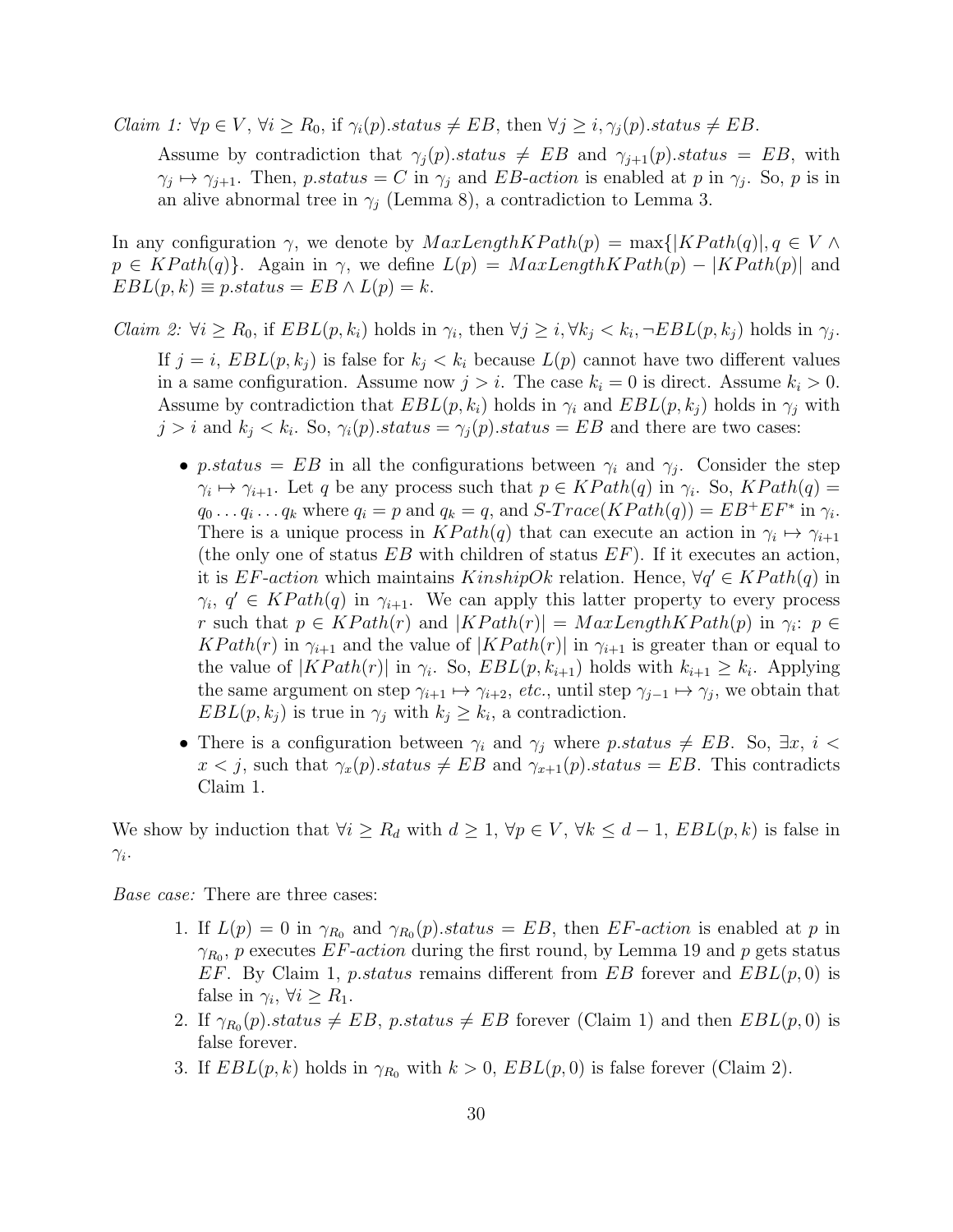Induction hypothesis:  $\forall i \geq R_d$  with  $d \geq 1$ ,  $\forall p \in V$ ,  $\forall k \leq d-1$ ,  $EBL(p, k)$  is false in  $\gamma_i$ .

Induction step: There are four cases:

- 1. If  $L(p) = d$  and  $\gamma_{R_d}(p)$ .status = EB, then  $\forall q \in RealChildren_p$  in  $\gamma_{R_d}, L(q) < d$ by definition and  $\gamma_{R_d(q)}$  status  $\neq EB$  by induction hypothesis. Now, the trees are dead, so  $\gamma_{R_d}(q)$ .status = EF. Hence, EF-action is enabled at p in  $\gamma_{R_d}$ . By Lemma 19,  $p$  executes  $EF\text{-}action$  during the round and gets status  $EF$ . Then, p.status  $\neq EB$  forever (Claim 1), so  $EBL(p, d)$  is false at the end of the  $d + 1$ th round and remains false forever.
- 2. If  $L(p) = d$  and  $\gamma_{R_d}(p)$ .status  $\neq EB$ , then, using Claim 1, p.status  $\neq EB$  forever. So,  $EBL(p, d)$  is false forever.
- 3. If  $L(p) < d$ ,  $\gamma_{R_d}(p)$  status  $\neq EB$  by induction hypothesis and we conclude as in case 2.
- 4. If  $EBL(p, k)$  holds in  $\gamma_{R_d}$  with  $k > d$ ,  $EBL(p, i)$  is false forever  $\forall i \leq d$  (Claim 2).

With  $d = n$ , we have  $\forall i \geq R_n$ ,  $\forall p \in V$ ,  $\forall k \leq n-1$ ,  $EBL(p, k)$  is false in  $\gamma_i$ : hence, in at most n rounds, there is no more process of status  $EB$  in abnormal trees, those ones being dead. So, all processes (and in particular the abnormal roots) in abnormal trees have status EF.  $\Box$ 

Lemma 20. If all abnormal trees are dead and R-action is enabled at a process p, then R-action remains enabled at p until p executes it.

*Proof.* Let  $\gamma$  be a configuration, where all abnormal trees are dead. Assume, by contradiction, that R-action is enabled at a process p in a configuration  $\gamma$  and is not enabled in the next configuration  $\gamma'$ , but p did not execute R-action during the step  $\gamma \mapsto \gamma'$ . Notice that p does not execute any action during this step, as guards are mutually exclusive.

As R-action is enabled in  $\gamma$  and p does not execute an action during the step,  $\gamma(p)$ . status =  $\gamma'(p).status = EF.$ 

If  $SelfRoot(p) \land \neg SelfRootOk(p)$  holds in  $\gamma$ , it also holds in  $\gamma'$  because p does not execute an action between  $\gamma$  and  $\gamma'$  and these predicates only depends on the local state of p.

Otherwise  $\neg SelfRoot(p) \land \neg KinshipOk(p, p, par)$  holds in  $\gamma$ . Let  $q = p, par$ . If q does not execute an action between  $\gamma$  and  $\gamma'$ , p is still an abnormal root. Otherwise, three cases are possible:

- $\neg GoodIdR(p, q)$  holds in  $\gamma$ .
	- 1. If  $\gamma(p).idR < \gamma(q).idR$ . If q executes EB-action or EF-action during the step, the *idR* of q does not change, so  $\gamma'(p) \cdot idR < \gamma'(q) \cdot idR$ , and then  $AbRoot(p)$  holds in  $\gamma'$ . Otherwise q executes R-action or J-action. Then  $\gamma'(q)$  status = C, so  $\neg GoodStatus(p, q)$  and  $AbRoot(p)$  holds in  $\gamma'$ .
	- 2. If  $\gamma(p).idR \geq p$ , the  $idR$  is not modified during the step, so  $\gamma'(p).idR = \gamma(p).idR \geq$ p and  $AbRoot(p)$  holds in  $\gamma'$ .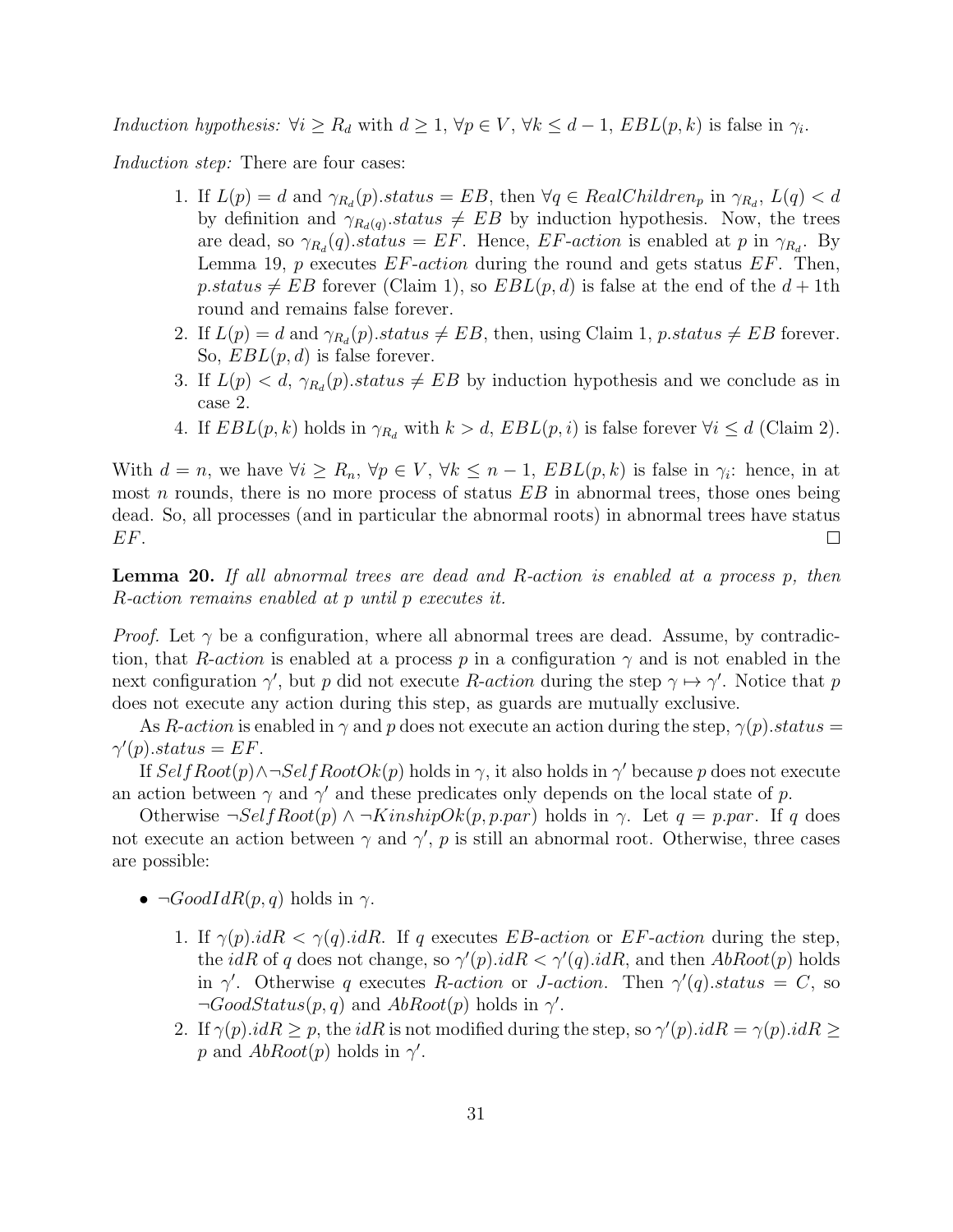- $\neg GoodLevel(p, q)$  holds in  $\gamma$  so  $\gamma(p).idR = \gamma(q).idR$  but  $\gamma(p).level \neq \gamma(q).level + 1.$ First, if q executes  $EB$ -action or  $EF$ -action, its idR and its level do not change, so  $\gamma'(p).idR = \gamma'(q).idR$  and  $\gamma'(p).level \neq \gamma'(q).level + 1$ , so  $AbRoot(p)$  holds in  $\gamma'$ . Otherwise, q executes R-action or J-action and consequently  $\gamma'(q)$ . status = C. So  $\neg GoodStatus(p, q)$  and  $AbRoot(p)$  holds in  $\gamma'$ .
- $\neg GoodStatus(p, q)$  holds in  $\gamma$ . Then  $\gamma(q).status = C$ , and q can only execute EB-action or *J*-action between  $\gamma$  and  $\gamma'$ . If q executes EB-action, then EBroadcast(q) holds in  $\gamma$ , so  $q$  is in an abnormal tree (Lemma 8). But, by hypothesis, all abnormal trees are dead in  $\gamma$ , so  $\gamma(q)$ .status  $\neq C$ , a contradiction. If q executes J-action then  $\gamma'(q)$ .status = C, so  $\neg GoodStatus(p, q)$  and  $AbRoot(p)$  holds in  $\gamma'$ .

Thus,  $\gamma'(p).status = EF$  and  $AbRoot(p)$  holds in  $\gamma'$  and, consequently,  $Allowed(p)$  is false in  $\gamma'$ . So  $\exists q \in \mathcal{N}_p$  such that  $q \in Children_p \wedge \neg KinshipOk(q,p)$  holds in  $\gamma'$  but  $\gamma'(q)$ .status = C. Two cases are possible:

- If  $q \notin Children_p$  in  $\gamma$ , then q executes *J*-action during the step  $\gamma \mapsto \gamma'$  and  $Min_q = p$ . But  $\gamma(p)$ .status = EF, a contradiction.
- Otherwise  $q \in Children_p$  in  $\gamma$  and  $\gamma(q)$ .status  $\neq C$ . q executes either EF-action and  $\gamma'(q)$ .status = EF, or R-action and  $\gamma'(q)$ .par  $\neq$  p, so  $q \notin Children_p$  in  $\gamma'$ , a contradiction.

**Definition 13** (Abnormal process). A process p is said to be abnormal if and only if p belongs to an abnormal tree. p is said to be normal, otherwise.

As no process can join a dead abnormal tree (Remark 1) and, by Lemma 3, no alive abnormal tree can be created, we have the following remark:

**Remark 6.** In a configuration where every abnormal tree is dead, the number of abnormal processes can only decrease.

Theorem 7. Starting from a configuration where every abnormal tree is dead and the status of their roots is EF, there is no more abnormal processes in at most n rounds.

*Proof.* Let  $\gamma_0$  be a configuration where all abnormal trees are dead and the status of their roots is EF. By Observation 1, all abnormal processes have status EF in  $\gamma_0$ . So, from  $\gamma_0$ , no process can be ever an abnormal process with a status different of EF (such a process can only execute  $R\text{-}action$ , then it is a normal process forever, by Lemma 3). Then, by definition, the number of abnormal processes in  $\gamma_0$  is at most n. Moreover, by Remark 6, it is sufficient to show that in any configuration  $\gamma_k$  reachable from  $\gamma_0$ , if the number of abnormal processes is not null, then at least one of them becomes normal within the next round.

So, let assume that some process p is abnormal in  $\gamma_k$ . Then,  $\gamma_k(p).status = EF$ . By Observation 1 and Lemma 20, the initial extremity r of  $KPath(p)$  is an abnormal process

 $\Box$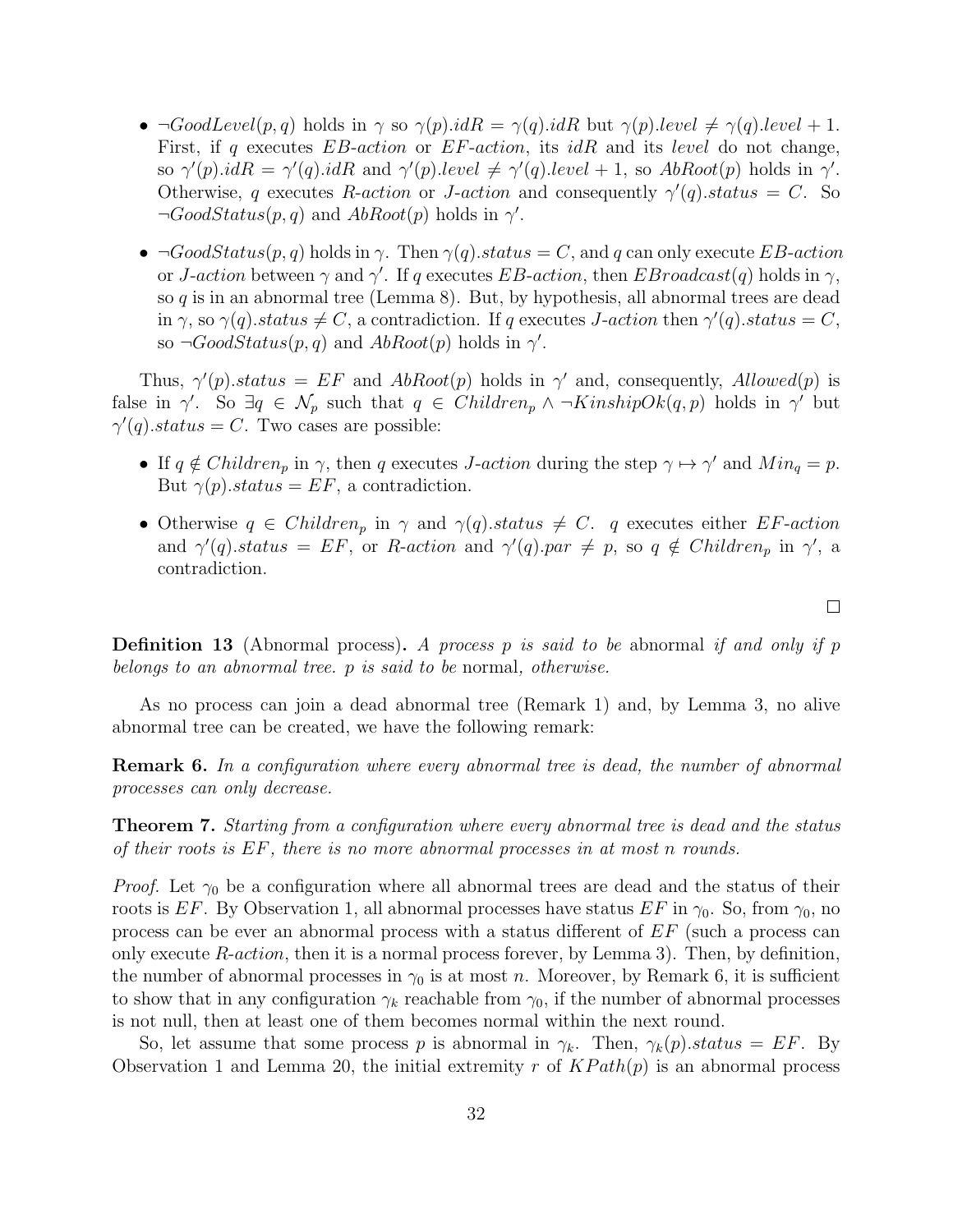(of status  $EF$ ) and executes R-action within the next round. After executing R-action, r is normal (actually, r becomes a self root), and we are done.

By definition, the root of a normal tree has status  $C$ . So, by Observation 1, we have:

 $\Box$ 

**Remark 7.** Every process has status  $C$  in a configuration containing no abnormal processes. Moreover, this configuration is clean.

Using Lemma 17 and Theorems 5 to 7, we can conclude:

**Theorem 8.** In at most 3n rounds, the system reaches a clean configuration.

Then, using Theorems 4 and 8 we get:

**Theorem 9** (Round Complexity). In at most  $3n + D$  rounds, the system reaches a terminal configuration.

4.3.2. Worst Case Analysis of the Stabilization Time

Lower Bound on the Worst Case Stabilization Time in Rounds.. We now show that the bound proposed in Theorem 9 cannot be improved. To see this, we exhibit a construction that gives,  $\forall n \geq 4$ ,  $\forall \mathcal{D}, 2 \leq \mathcal{D} \leq n-2$ , a network of n processes whose diameter is  $\mathcal{D}$  from which there is a possible synchronous execution that lasts exactly  $3n + D$  rounds. (Recall that every synchronous execution is possible under the distributed unfair daemon.)

We consider a network  $G = (V, E)$  composed of n processes  $V = \{p_1, \ldots, p_n\}$  such that  $p_i$ has ID i, for  $i \in \{1, \ldots, n\}$ . Figure 8a shows the system in its initial configuration. In details, processes  $p_1, p_n, \ldots, p_2$  form a chain, *i.e.*,  $\{p_1, p_n\} \in E$  and  $\{p_i, p_{i-1}\} \in E$ ,  $\forall i \in \{3, \ldots, n\}$ . We add k edges to  $p_2$ , with  $2 \leq k \leq n-2$ , as follows:

**If**  $k = n - 2$ ,  $\{p_2, p_1\}$  ∈ E and for  $\forall i$  ∈ {4, ..., n},  $\{p_2, p_i\}$  ∈ E,

Otherwise  $\forall i \in \{4, ..., k+3\}, \{p_2, p_i\} \in E$ .

Notice that the diameter of the network is  $n-k$  and can be adjusted by adding or removing some edges to  $p_2$ .

We assume the following initial configuration:

- $p_i.idR = 0, \ \forall i \in \{1, ..., n\},\$
- $p_1.\text{level} = n 1$  and  $p_1.\text{par} = p_n$ ,
- $p_2$ .par =  $p_2$  and  $p_2$ .level = 0,
- $p_i.\text{level} = i 2 \text{ and } p_i.\text{par} = p_i 1, \forall i \in \{3, ..., n\}.$

We consider a synchronous daemon, *i.e.*, in a configuration  $\gamma$ , every process in  $Enabled(\gamma)$ is selected by the daemon to execute an action. So, in this case, every round lasts exactly one step.

The execution is then as follows: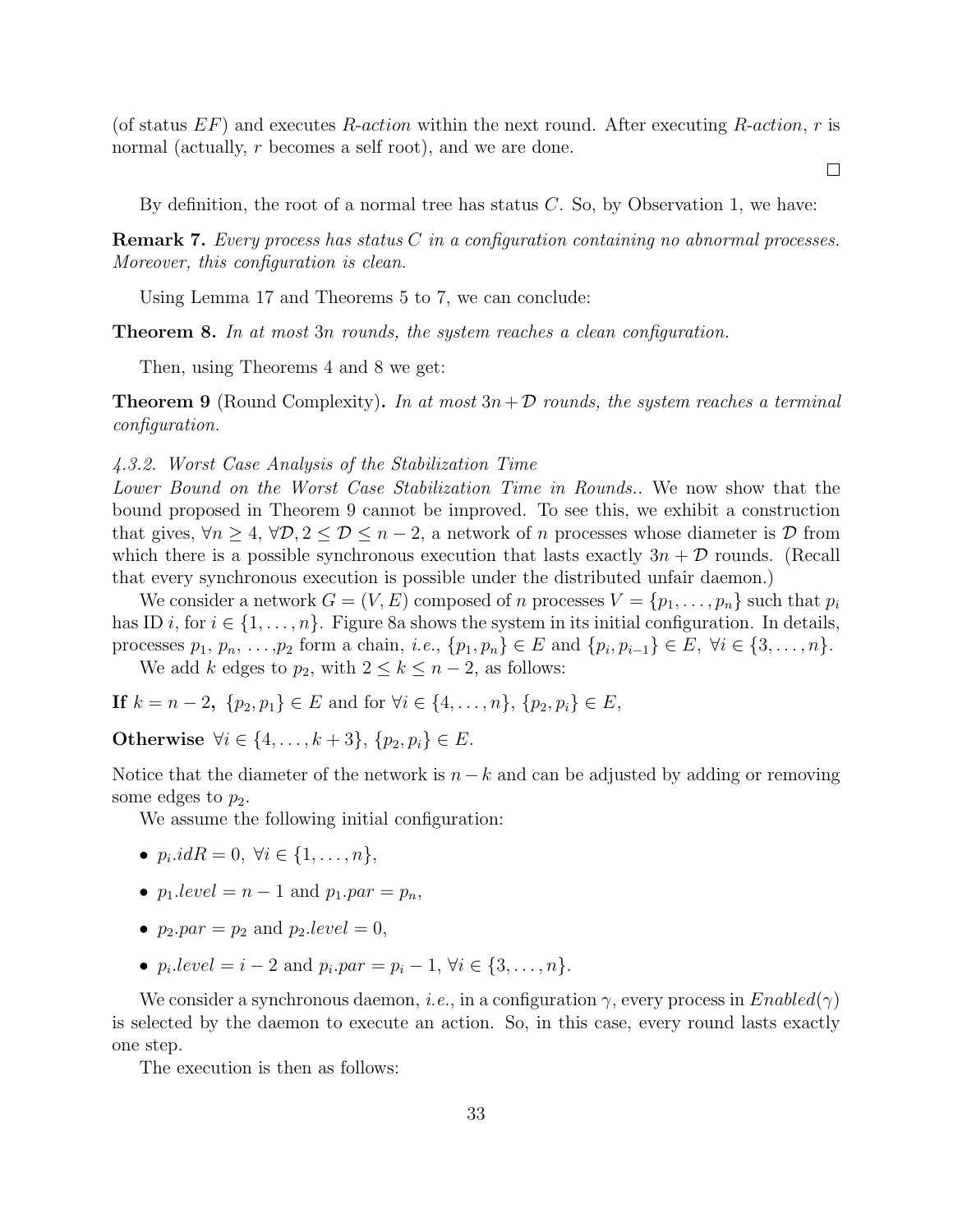





(a) The initial configuration. (b) In *n* rounds, the  $EB$ -wave  $\{p_2, p_j\}$  is the "last" edge to  $p_2$  reaches  $p_1$ .  $(j = k + 3).$ 









cute R-action.

(d)  $p_2$  and  $p_3$  sequentially exe- (e)  $p_3$  executes *J-action* and (f) In n-3 rounds, the cleaning  $p_4$  simultaneously executes is finished. R-action.



n to  $k-3$  joins  $Tree(1)$ .

(g) In  $n-k-2$  rounds, processes (h) Processes  $p_2$  and  $p_{k-2}$  simultaneously execute J-action.

(i) In one round, the system reaches a terminal configuration where  $p_1$  is the leader.

Figure 8: An example in  $3n + D$  rounds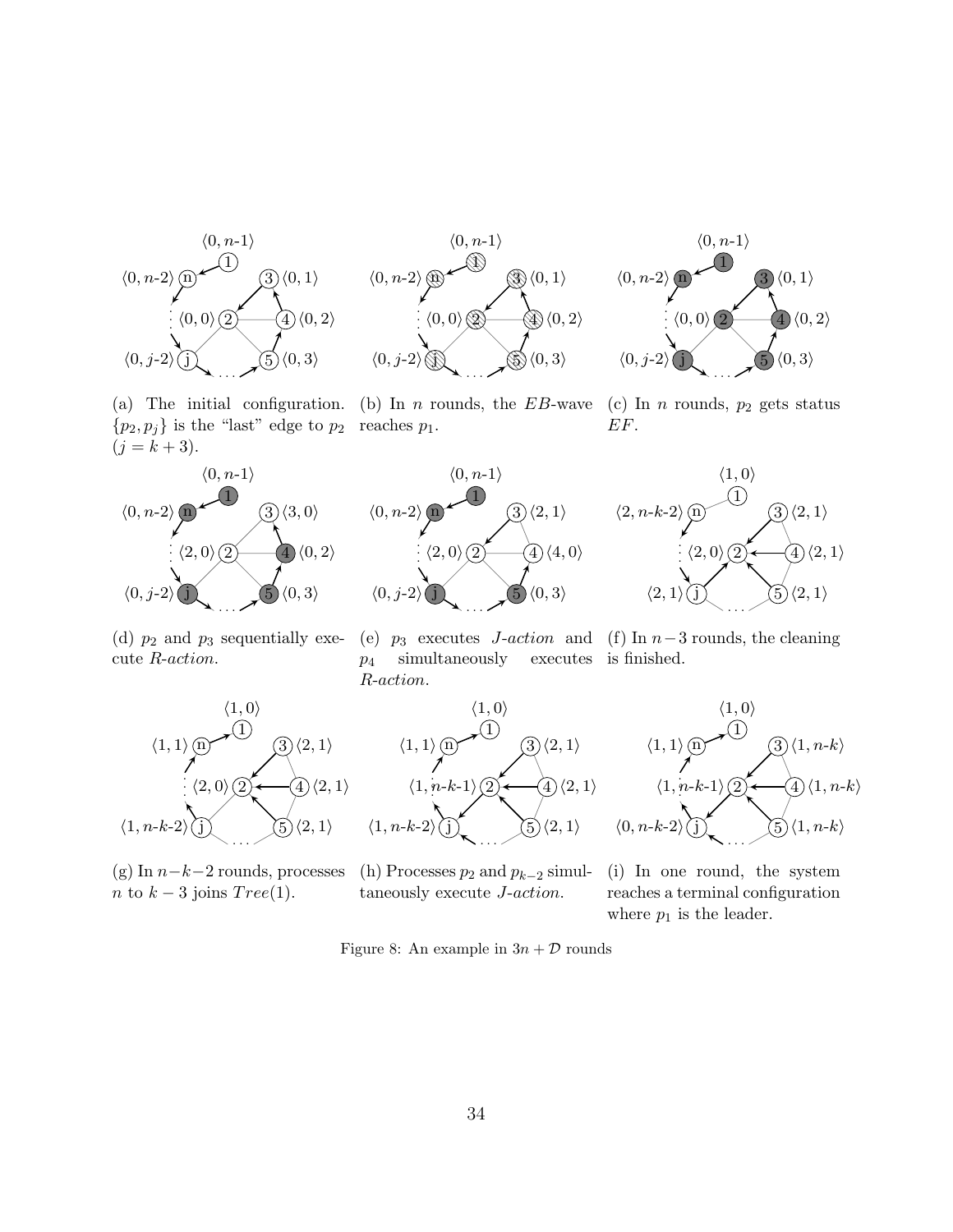- $p_2, p_3, p_4, \ldots, p_n, p_1$  sequentially execute *EB-action: n* rounds. (See Figure 8b.)
- $p_1, p_n, p_{n-1}, \ldots, p_2$  sequentially execute EF-action: n rounds. (See Figure 8c.)
- $p_2$  and  $p_3$  sequentially execute R-action: 2 rounds. (See Figure 8d.)
- For  $i = 4, \ldots, n$ , simultaneously  $p_i$  and  $p_{i-1}$  respectively executes R-action and J-action, in particular,  $p_{i-1}$  joins  $Tree(p_2)$ :  $n-3$  rounds. (See Figures 8e and 8f.)
- $p_1$  executes R-action and  $p_n$  executes J-action simultaneously: 1 round.
- For  $i = n, \ldots, k + 3$ , i executes *J-action* to join  $Tree(1)$ :  $n k 2$  rounds. (See Figure 8g.)
- $p_2$  and  $p_{k+2}$  simultaneously execute *J-action* to join  $Tree(1)$ : 1 round. (See Figure 8h.)
- $p_3, \ldots, p_{k+1}$  simultaneously execute *J-action* and then the configuration is terminal: 1 round. (See Figure 8i.)

Hence, the execution lasts exactly  $3n + (n - k) = 3n + \mathcal{D}$  rounds. Using Theorem 9 we can conclude:

**Theorem 10.** In the worst case, the round complexity of  $LE$  is exactly  $3n + D$  rounds.

Lower Bound on the Worst Case Stabilization Time in Steps.. We show that the bound given in Theorem 1 can be asymptotically matched, *i.e.*, we give an example of possible execution that stabilizes in  $\Omega(n^3)$  steps, for every  $n \geq 4$ .

We consider a network  $G = (V, E)$  composed of n processes  $V = \{p_1, \ldots, p_n\}$  such that  $p_i$  has ID  $n + i$ ,  $\forall i \in \{1, ..., n\}$ . Figure 9a shows the network in this initial configuration. In details, there are  $2n-3$  edges:  $\{p_i, p_{i+1}\}\;$  for  $i \in \{1, \ldots, n-2\}$  and  $\{p_i, p_n\}\;$  for  $i \in$  $\{1, \ldots, n-1\}$ . (Notice that the diameter of this network is 2.) The initial configuration is as follows:

- $p_i.idR = i, \forall i \in \{1, ..., n 1\}, \text{ and } p_n.idR = 2n.$
- $p_i$ .  $par = p_i$ ,  $p_i$ .  $level = 0$  and  $p_i$ .  $status = C$ ,  $\forall i \in \{1, ..., n\}$ .

We consider the following execution:

- For  $i = n 1, n 2, \ldots, 1$ , we clean  $Tree(p_i)$  the following way:
	- 1. If  $i \leq n-2$ , for  $j = n-2, n-1, \ldots, i$ , (a) For  $k = j + 1, j + 2, \ldots, n - 1, p_k$  joins  $Tree(p_i)$ . Case 1 lasts  $\sum_{j=1}^{n-1-i} j = (n-i-1)(n-i)/2$  steps.
	- 2.  $p_i, p_{i+1}, \ldots, p_{n-1}$  sequentially execute EB-action:  $n-i$  steps.
	- 3.  $p_{n-1}, p_{n-2}, \ldots, p_i$  sequentially execute EF-action:  $n-i$  steps.
	- 4.  $p_i, p_{i+1}, \ldots, p_{n-1}$  sequentially execute R-action:  $n-i$  steps.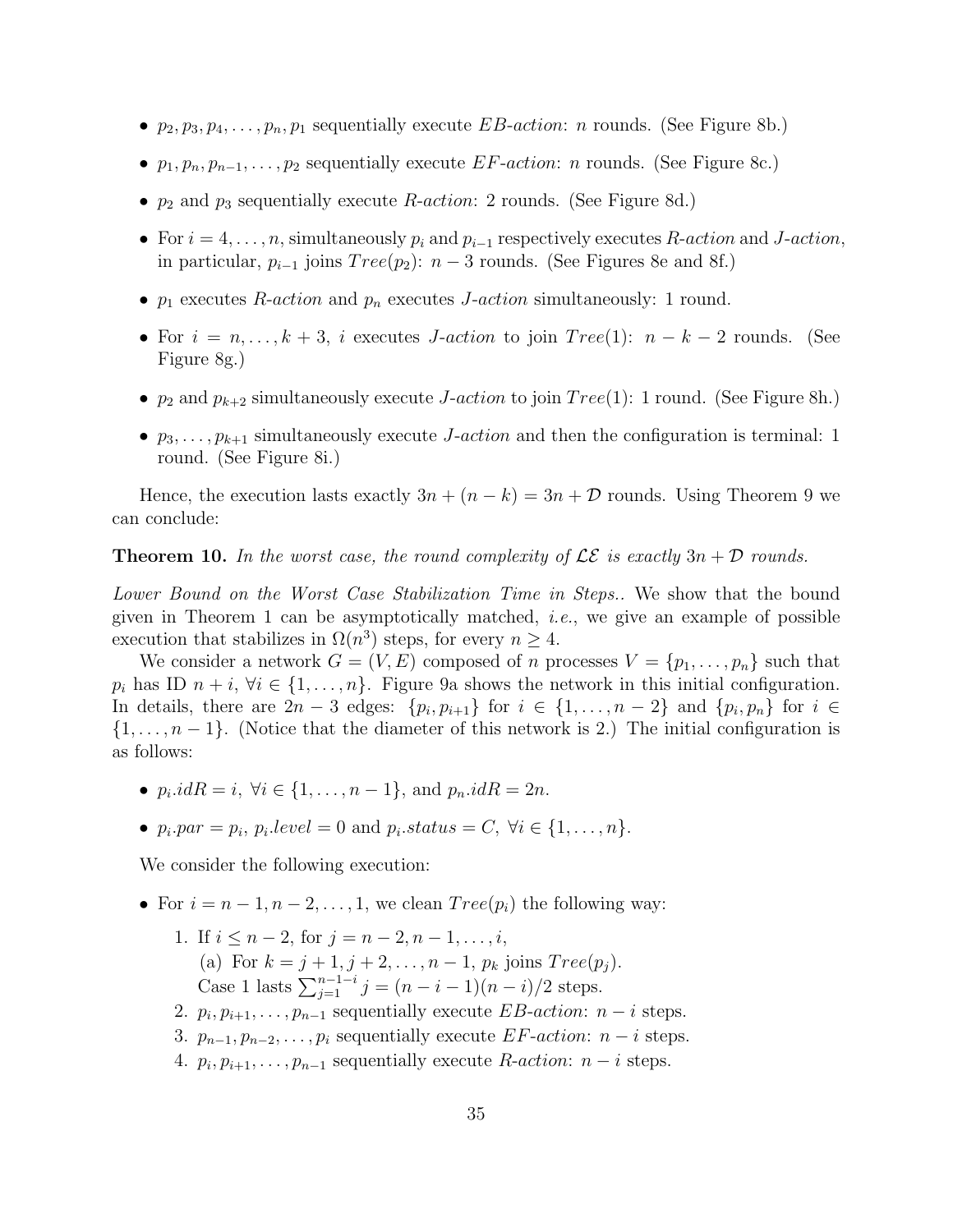

(a) The initial configuration



 $_{[2n-1]}$ 

 $\langle 2n-2, 1 \rangle$ 

 $(n+1)$ 





 $2n$  $\langle n-3,0\rangle$   $\langle 2n-3\rangle$   $\langle 2n,0\rangle$   $\langle n+2\rangle$   $\langle 2,0\rangle$ . . .  $n+2$  $\langle 2n, 0 \rangle$ 

 $\langle 2n-2, 0 \rangle$   $\langle 2n-2 \rangle$ 



(d) In six steps, the abnormal tree rooted in  $p_{n-2}$  is cleaned

(e)  $p_{n-1}$  executes *J*-action and joins the normal tree and joins the abnormal tree  $Tree(p_{n-2})$ 

(f)  $p_{n-2}$  executes J-action  $Tree(p_{n-3})$ 



(g)  $p_{n-1}$  executes J-action and updates its  $idR$  to  $n-3$ .



(h) In nine steps, the abnormal tree rooted in  $p_{n-3}$  is cleaned (i) There is no more abnormal trees

2n  $\big(2n-1\big)$  $_{2n}$ 2n-3 . . .  $n+2$  $n+1$  $\langle n+1, 1 \rangle$  $\langle n+1,$  $n-3$  $\langle n+1,$  $n-4$  $\langle n+1, 1 \rangle$  $\langle n+1, 0 \rangle$ 

 $\langle n+1, n-2 \rangle$ 

(j) In  $\sum_{j=1}^{n-2} j$  steps, processes  $p_{n-1}$  to  $p_2$ elect  $p_1$ 

(k) In one step, the system reaches a terminal configuration where  $p_1$  is leader.

Figure 9: An example in  $\Omega(n^3)$  steps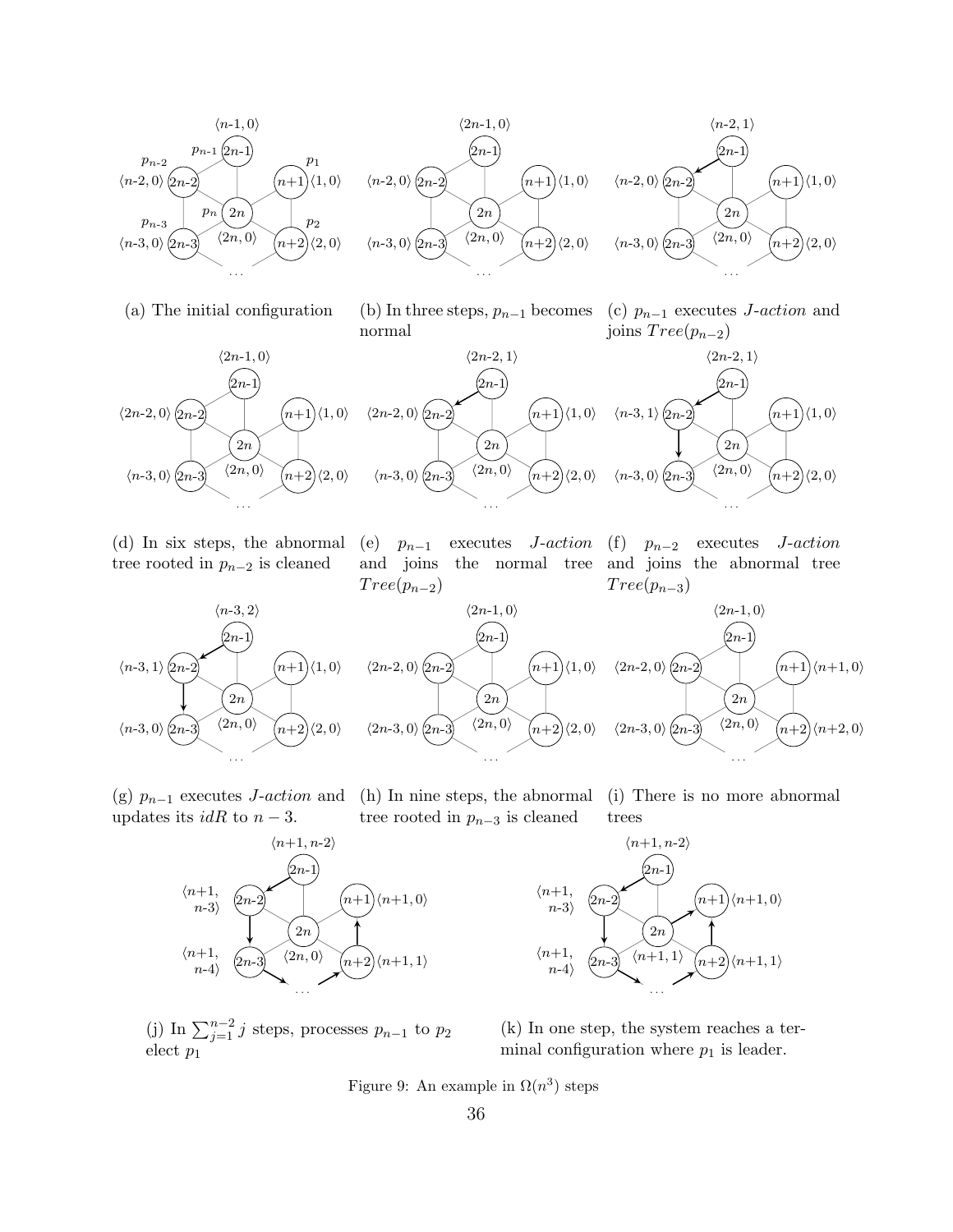Figures 9e to 9h show the cleaning of  $Tree(p_{n-3})$ .

- After all abnormal trees have been cleaned, processes  $p_{n-1}$  to  $p_2$  join  $Tree(p_1)$  similarly as Case 1:  $\sum_{j=1}^{n-2} j = (n-1)(n-2)/2$  steps (Figure 9j).
- $p_n$  executes *J-action* to join  $Tree(p_1)$ : 1 step (Figure 9k).

Hence, the complete execution lasts:

$$
3 + \sum_{i=1}^{n-2} \left( 3(n-i) + \frac{(n-i-1)(n-i)}{2} \right) + \frac{(n-1)(n-2)}{2} + 1 = \frac{n^3}{6} + \frac{3}{2}n^2 - \frac{8}{3}n + 2 \text{ steps}
$$

So, there exists an execution in  $\Omega(n^3)$ . Using Theorem 3, we can conclude:

**Theorem 11.** In the worst case, the step complexity of  $\mathcal{LE}$  is in  $\Theta(n^3)$  steps.

### 5. Step Complexity of Algorithm  $DCV$

In this section, we study the step complexity of the algorithm given in [4], called here  $D\mathcal{L}V$ <sup>2</sup> Below, we show that its stabilization time is not polynomial in steps.

First, we give the code of algorithm  $D\mathcal{LV}$  and an informal explanation of its main principles in Subsection 5.1. Then, we give in Subsection 5.2 an example of a class of network in which there is a possible execution that stabilizes in  $\Omega(n^4)$  steps. Finally, in Subsection 5.3, we generalize the previous example to a class of network where there is a possible execution that stabilizes in  $\Omega(n^{\alpha})$  for any  $\alpha \geq 4$ .

#### 5.1. Overview of DLV

The formal code of Algorithm  $\mathcal{DLV}$  is given in Algorithm 2. This algorithm uses priorities. Each of its actions is given with priority number. When an enabled process is selected by the daemon, it only executes its enabled action with the lowest priority number.

Algorithm  $D\mathcal{L}V$  elects the process of minimum ID,  $\ell$ , and builds a breadth-first spanning tree rooted at  $\ell$ . To ensure that every process knows which one is elected, it maintains a variable leader in which is saved the alleged leader. Variables parent and level are used to define the tree. The key of a process  $p$  is the combination of its two variables pleader and p.level. Notice that the keys are ordered using the classical lexical order.

Let p be a process. Let q be its neighbor of smallest key  $(BestNbrKey(p))$ . Suppose the key of process p is not the immediate successor of the q's key or p. parent  $\neq q$ . p may execute Action  $J$  to modify its key and its parent pointer accordingly. Notice that, contrary to our algorithm,  $p$  can execute Action  $J$  and change its parent when there is a neighbor with the same leader but with a level smaller than  $p.level - 1$ , in order to build a breadth-first spanning tree. Note also that the execution of Action  $J$  is constrained by the use of a *color*, whose goal will be explained later.

 ${}^{2}\mathcal{D}\mathcal{L}V$  stands for "Datta, Larmore, and Vemula."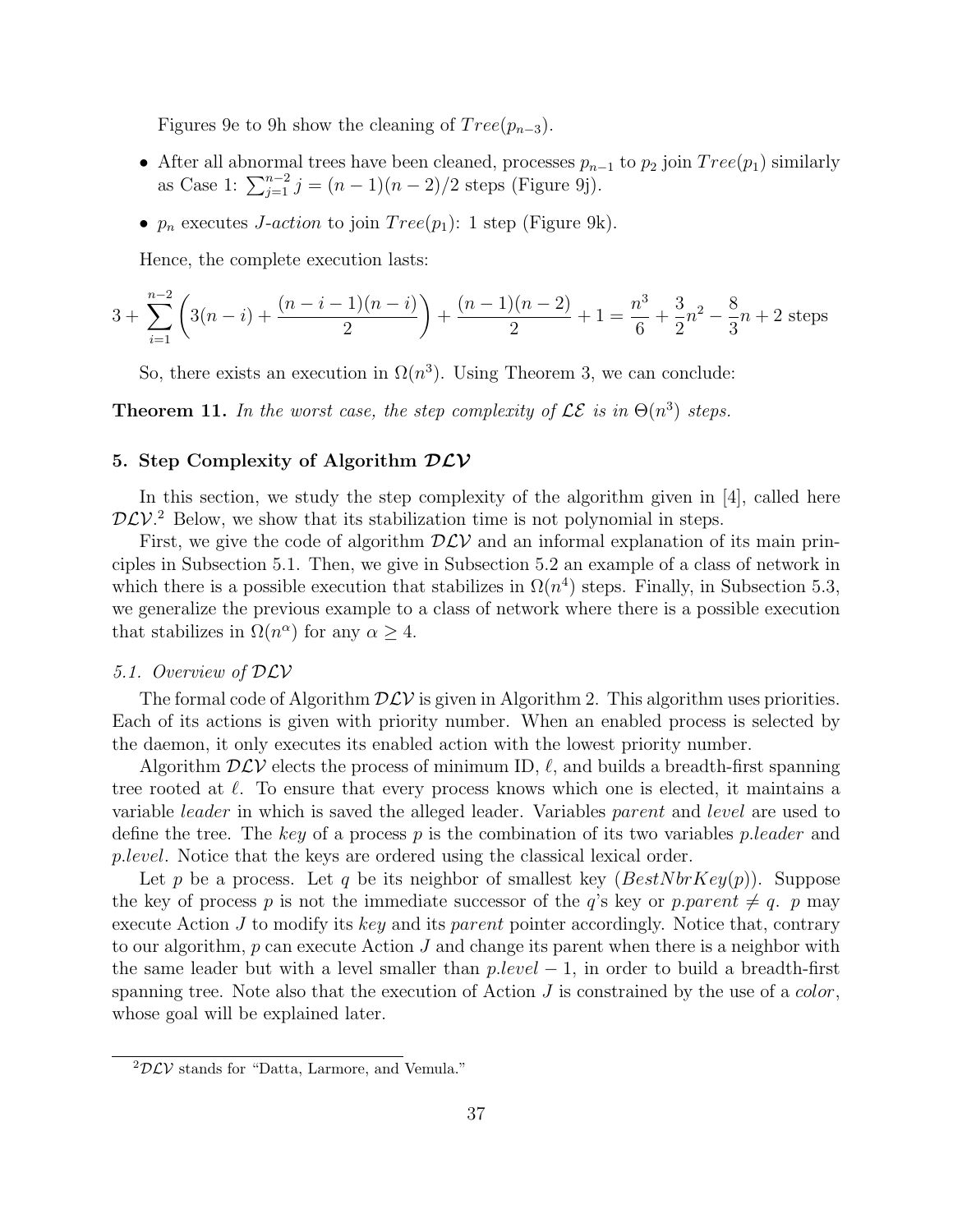Algorithm 2 Algorithm  $\mathcal{DLV}$  [4] for every process  $p$ 

## Variables

 $p. leader \in \mathbb{N}, \, p. level \in \mathbb{N}, \, p. key = \langle p. leader, p. level \rangle, \, p. parent \in \mathcal{N}_p \cup \{p\}$  $pcolor \in \{1,2\},$   $p{:}done \in \mathbb{B}$ 

## Macros

| SelfKey(p)                  | $\equiv$ | $\langle p,0\rangle$                                        |               |                                                                                       |
|-----------------------------|----------|-------------------------------------------------------------|---------------|---------------------------------------------------------------------------------------|
| SuccKey(p)                  | $\equiv$ | $\langle pطer, p. level + 1 \rangle$                        |               |                                                                                       |
| BestNbrKey(p)               | 亖        |                                                             |               | $\min\{q \text{.} key \mid (q \in \mathcal{N}_p) \wedge (SuccKey(q) < SelfKey(p))\}$  |
|                             |          | $\wedge (q.color = 2)$                                      |               |                                                                                       |
| TrueChldrn(p)               | $\equiv$ |                                                             |               | $\{q \in \mathcal{N}_p \mid (q.parent = p) \wedge (q-key = SuccKey(p))\}$             |
| FalseChldrn(p)              | $\equiv$ |                                                             |               | $\{q \in \mathcal{N}_p \mid (q.parent = p) \wedge (q-key \neq SuccKey(p))\}$          |
| Recuits(p)                  | $\equiv$ | $\{q \in \mathcal{N}_p \mid q \text{.} key > SuccKey(p)\}\$ |               |                                                                                       |
|                             |          |                                                             |               |                                                                                       |
| Predicates<br>IsTrueRoot(p) | $\equiv$ | $p \text{.} key = SelfKey(p)$                               |               |                                                                                       |
| IsTrueChld(p)               |          |                                                             |               | $(p.\textit{key} = SuccKey(p.\textit{parent}) \land (p.\textit{leader} < p)$          |
|                             | $\equiv$ |                                                             |               |                                                                                       |
| IsFalseRoot(p)              | $\equiv$ | $\neg IsTrueRoot(p) \land \neg IsTrueChild(p)$              |               |                                                                                       |
| Done(p)                     | $\equiv$ |                                                             |               | $(Recuits(p) = \emptyset) \wedge (\forall q \in TrueChildren(p), q.done)$             |
| ColorFrozen(p)              | $\equiv$ | $IsTrueRoot(p) \wedge p.done$                               |               |                                                                                       |
| Guards                      |          |                                                             |               |                                                                                       |
| Join(p,q)                   | $\equiv$ |                                                             |               | $(IsFalseRoot(p) \vee (SuccKey(q) < p.key)) \wedge (q-color=2)$                       |
|                             |          |                                                             |               | $\wedge (q \cdot key = BestNbrKey(p)) \wedge (FalseChildren(p) = \emptyset)$          |
| Reset(p)                    | ≡        | IsFalseRoot(p)                                              |               |                                                                                       |
| Color1(p)                   | Ξ.       |                                                             |               | $(p.color = 2) \land \neg ColorFrozen(p) \land (p.parent.color = 2)$                  |
|                             |          |                                                             |               | $\wedge (Recuits(p) = \emptyset) \wedge (\forall q \in TrueChildren(p), q-color = 1)$ |
| Color2(p)                   | $\equiv$ |                                                             |               | $(p.color = 1) \land \neg ColorFrozen(p) \land (p.parent.color = 1)$                  |
|                             |          | $\wedge (\forall q \in TrueChldrn(p), q-color = 2)$         |               |                                                                                       |
| UpdateDone(p)               | $\equiv$ | $p\cdot done \neq Done(p)$                                  |               |                                                                                       |
| <b>Actions</b>              |          |                                                             |               |                                                                                       |
| J                           |          | (priority 1) :: $Join(p,q)$                                 |               | $\rightarrow$ p.key $\leftarrow$ SuccKey(q); p.parent $\leftarrow$ q;                 |
|                             |          |                                                             |               | $p-color \leftarrow 1; p.done \leftarrow false;$                                      |
| $\boldsymbol{R}$            |          | (priority 2) :: $Reset(p)$                                  |               | $\rightarrow$ p.key $\leftarrow$ Self Key(p); p.parent $\leftarrow$ p;                |
|                             |          |                                                             |               | $p-color \leftarrow 2; p.done \leftarrow false;$                                      |
| C1                          |          | (priority 3) :: $Color1(p)$                                 |               | $\rightarrow$ p.color $\leftarrow$ 1; p.done $\leftarrow$ Done(p);                    |
| C2                          |          | (priority 3) :: $Color2(p)$                                 | $\rightarrow$ | $p-color \leftarrow 2; p.done \leftarrow Done(p);$                                    |
| UD                          |          | (priority 4) :: $UpdateDone(p)$                             |               | $\rightarrow$ p.done $\leftarrow$ Done(p);                                            |
|                             |          |                                                             |               |                                                                                       |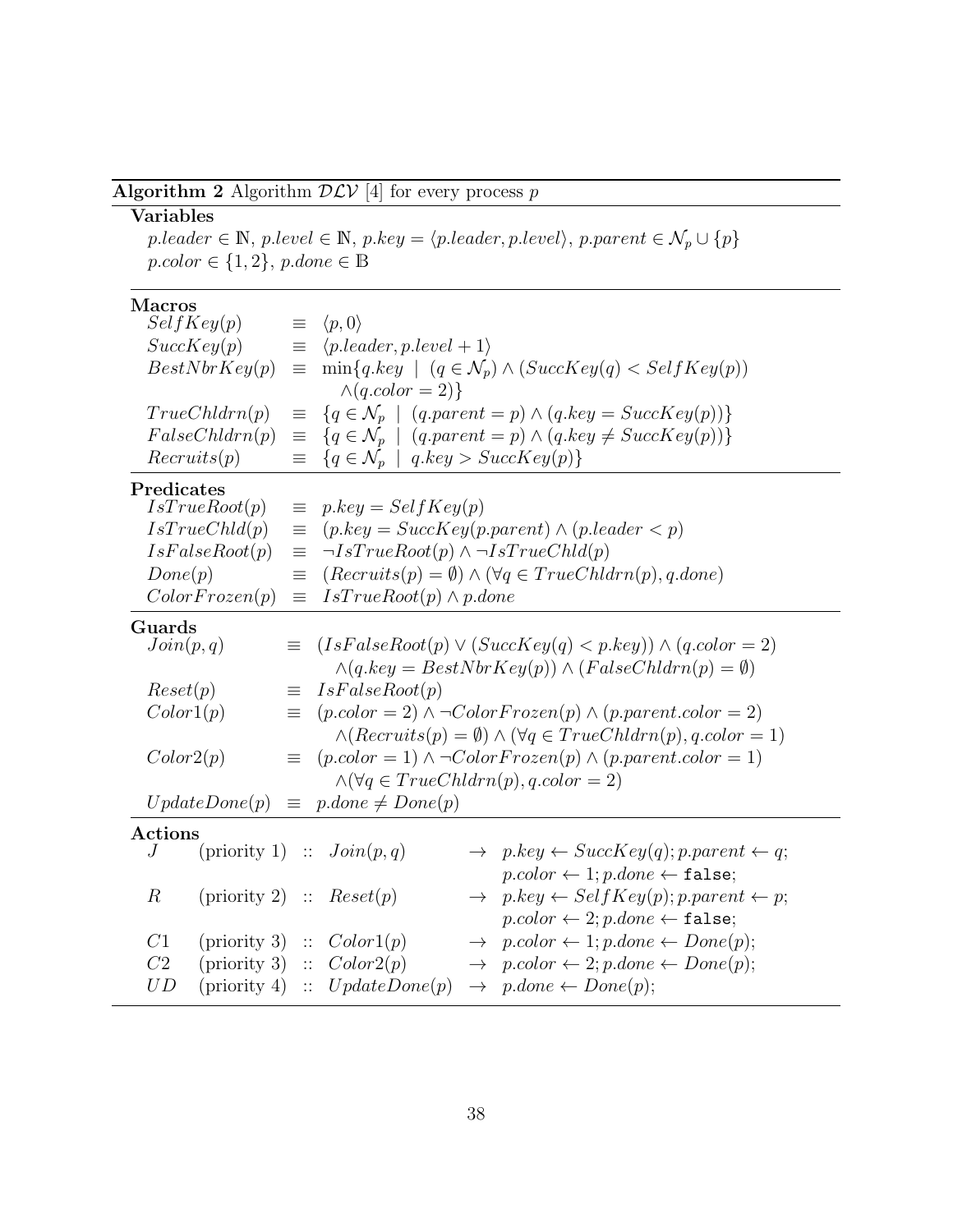



(a) 7 can execute C2 action and get color 2.

(b) 7 can execute C1 action and get color 1.

Figure 10: Guards of color actions. The ID is represented inside the node. The label next to a node shows its key. The arrows represent parent pointers. No arrow exits a node if its parent is itself. The filling represents the color: gray for 1 and white for 2.

As in  $\mathcal{LE}$ , Datta *et al* define a "good relation" between a process p and its parent:  $IsTrueChld(p)$ . This ensures that the key of p is the successor key of its parent and that its leader is smaller than its own ID. Then, a maximal set of processes linked by *parent* pointers and satisfying the  $IsTrueChld$  relation defines a tree. The root of a tree can be a true root  $(IsTrueRoot(p)),$  *i.e.*, the key of p is a self key  $(\langle p, 0 \rangle)$ . In this case, the tree is said to be normal. Otherwise, the root is a *false root*  $(IsFalseRoot(p)), i.e.,$  neither a true root nor a true child, and the tree is said to be abnormal.

Color waves. The main difference between  $D\mathcal{LV}$  and  $\mathcal{LE}$  is the way to deal with these abnormal trees. Instead of using a status and a three-waves cleaning,  $D\mathcal{LV}$  uses color waves. More precisely, each process has a variable *color*, whose value is either 1 or 2. A process can only choose as parent a neighbor of color 2 and after executing Action J, the process gets color 1.

A process can change its color, by executing Actions C1 or C2, if it has the same color than its parent (it is trivially satisfied for every true root) and if all of its true children have the other color (see Figure 10). There is an additional constraint to change a color to 1: as a process cannot recruit when it has color 1, a process  $p$  of color 2 must not change its color while it can recruit processes (while  $Recruits(p) \neq \emptyset$ ).

To add a new level in the tree, the leaves must change their color to 2. Then, the goal is to propagate up in the tree a first wave of Actions  $C1$  initiated by the parents of the leaves, so that a second wave of Actions C2 can be initiated by the leaves. To ensure that, the root should absorbed a (previous) wave. But, only a true root can absorb a color wave. Indeed, the priorities on actions prevent a false root to change its color (before it resets) and, so, to absorb a color wave.

Therefore, the colors of the processes in an abnormal tree eventually alternate, i.e., the parents and their true children do not have the same color, and no more process can join the tree: the tree is color locked. Then, the false root eventually resets by executing Action R, and so forth. Once all abnormal trees have been removed,  $\ell$  is a true root and regularly absorb color waves allowing then the leaves of its tree to recruit processes.

Finally, in  $O(n)$  rounds,  $\ell$  is elected and a breadth-first spanning tree rooted at  $\ell$  is built. Notice that the color waves might never end. So, an additional mechanism allow to ensure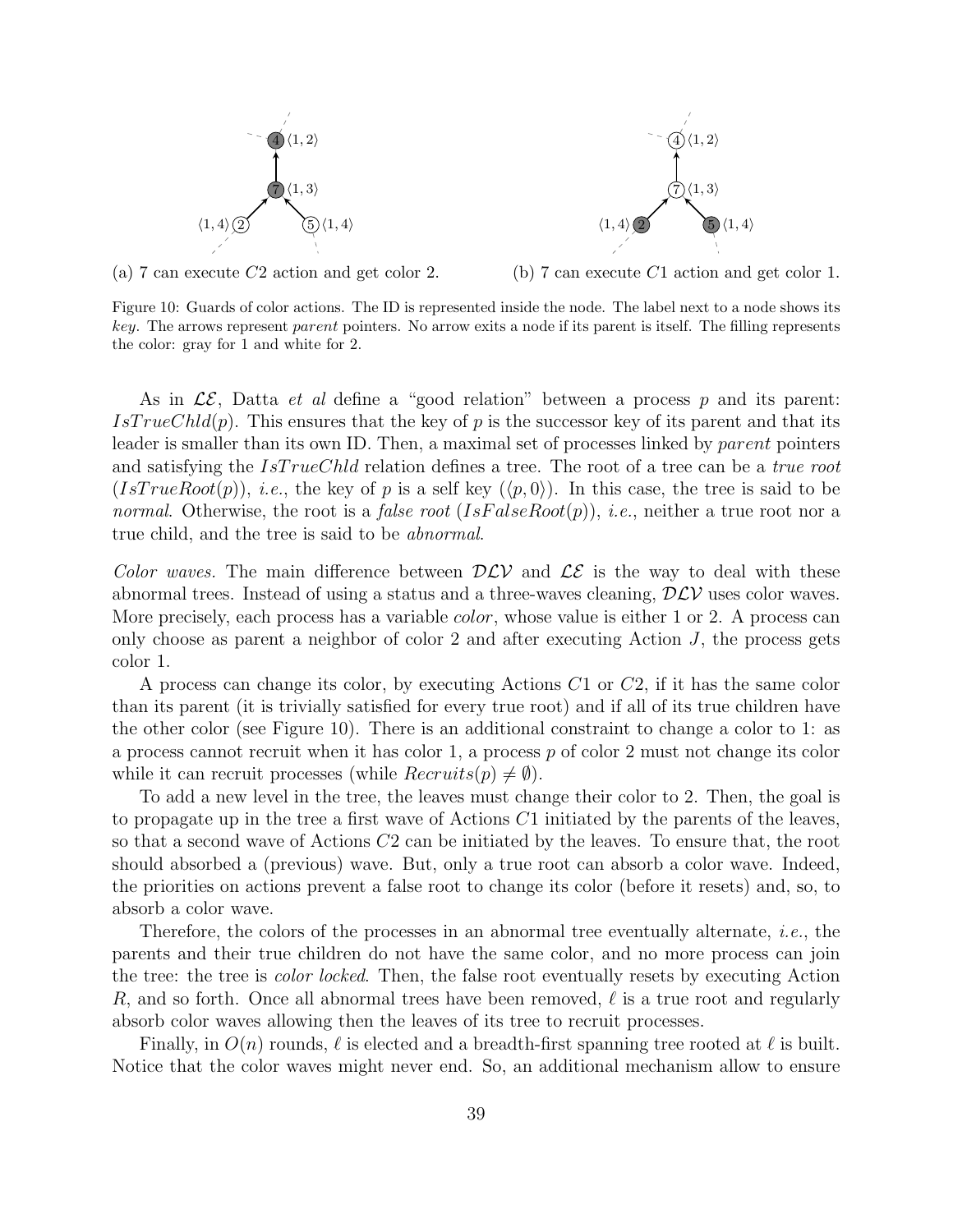the silence by using a Boolean variable *done* and Action  $UD$ . When a process p believes that the construction of the final tree is finished (because it cannot recruit processes anymore) and all its true children  $q$  (if any) have set their variables  $q\cdot done$  to true,  $p\cdot done$  is set to true. Moreover, a true root r cannot change its color once r.done holds. In this case, we said that r is *color frozen*. Thus, after the completion of the final tree construction, the value true is propagated up in the tree into the *done* variables, and in  $O(D)$  rounds, the system reaches a terminal configuration.

*Example of execution.* Figure 11 shows an example of execution of  $D\mathcal{LV}$  (for sake of simplicity, we do not consider the done variables and Actions UD in this example). In the initial configuration (Configuration a), the leader of process 7 is 1, the only fake id. Moreover, 5 has already chosen 7 as parent. Then, in step  $a \mapsto b$ , 2 and 3 execute Action J and choose 7 (of color 2) as parent. Note also that 5 has the same color than its parent (7), has no true child, and cannot recruit any other process. So 5 executes Action C1 and gets color 1 in b  $\rightarrow$  c. No more process can join the tree rooted at 7 and the tree is color locked (7 is a false root and cannot change its color), so 7 resets during  $c \mapsto d$ . In Configuration d, 2, 3 and 5 are false roots. In  $d \mapsto e$  they execute Action R in turns. Then, in  $e \mapsto f$ , processes 4, 5, 6, 7, and 8 execute Action  $J$  to choose 2 as parent. In Configuration f, 3 cannot join the tree rooted at 2 because all its neighbors have color 1. 2 changes its color to 1 by executing Action C1 in  $f \mapsto g$ . Then, processes 4, 5, 6, 7, and 8 get color 2 by executing Action C2 in  $g \mapsto h$ . Finally, 3 is allowed to execute Action J and joins the tree rooted at 2 in  $h \mapsto i$ .

## 5.2. Example in  $\Omega(n^4)$  Steps

First, we show an execution of  $DCV$  that lasts  $\Omega(n^4)$  steps.

Network and initial configuration. We consider a network made of  $n = L \times \beta$  processes with  $L = 8$  and  $\beta \geq 2$ :  $p_{(1,1)}, p_{(1,2)}, \ldots, p_{(1,\beta)}, p_{(2,1)}, p_{(2,2)}, \ldots, p_{(2,\beta)}, \ldots, p_{(8,1)}, p_{(8,2)}, \ldots, p_{(8,\beta)}$  such that the ID of  $p_{(i,j)}$  is  $(i-1)\beta + j, \forall i \in \{1,\ldots,8\}, \forall j \in \{1,\ldots,\beta\}.$  Notice that 0 is a fake ID smaller than every ID in the network.

Figure 12a shows the structure of the network and the initial configuration. In details, the processes form  $\beta$  columns:  $\forall i \in \{2, \ldots, 8\}, \forall j \in \{1, \ldots, \beta\}, \{p_{(i-1,j)}, p_{(i,j)}\} \in E$ .

There are also three complete bipartite subgraphs:  $\forall j, j' \in \{1, \ldots, \beta\}, j' \neq j$ ,

$$
\{p_{(4,j)}, p_{(5,j')}\} \in V, \{p_{(6,j)}, p_{(7,j')}\} \in E \text{ and } \{p_{(7,j)}, p_{(8,j')}\} \in E
$$

These bipartite subgraphs split the network in four layers:

- Layer 1: line 8
- Layer 2: line 7
- Layer 3: lines 5 and 6
- Layer 4: lines 1 to 4

We choose the following initial configuration.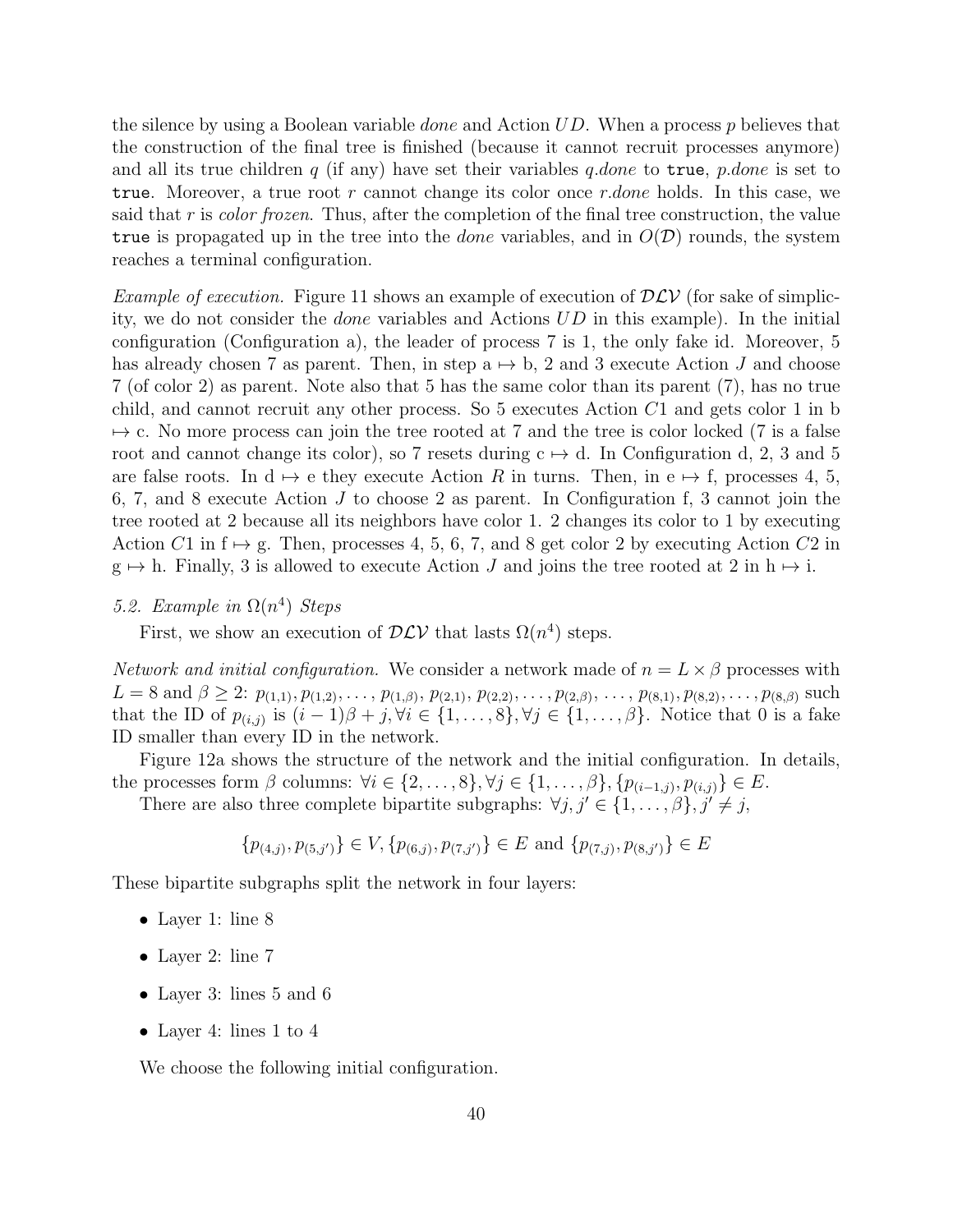

Figure 11: Example of execution of algorithm  $DLV$ .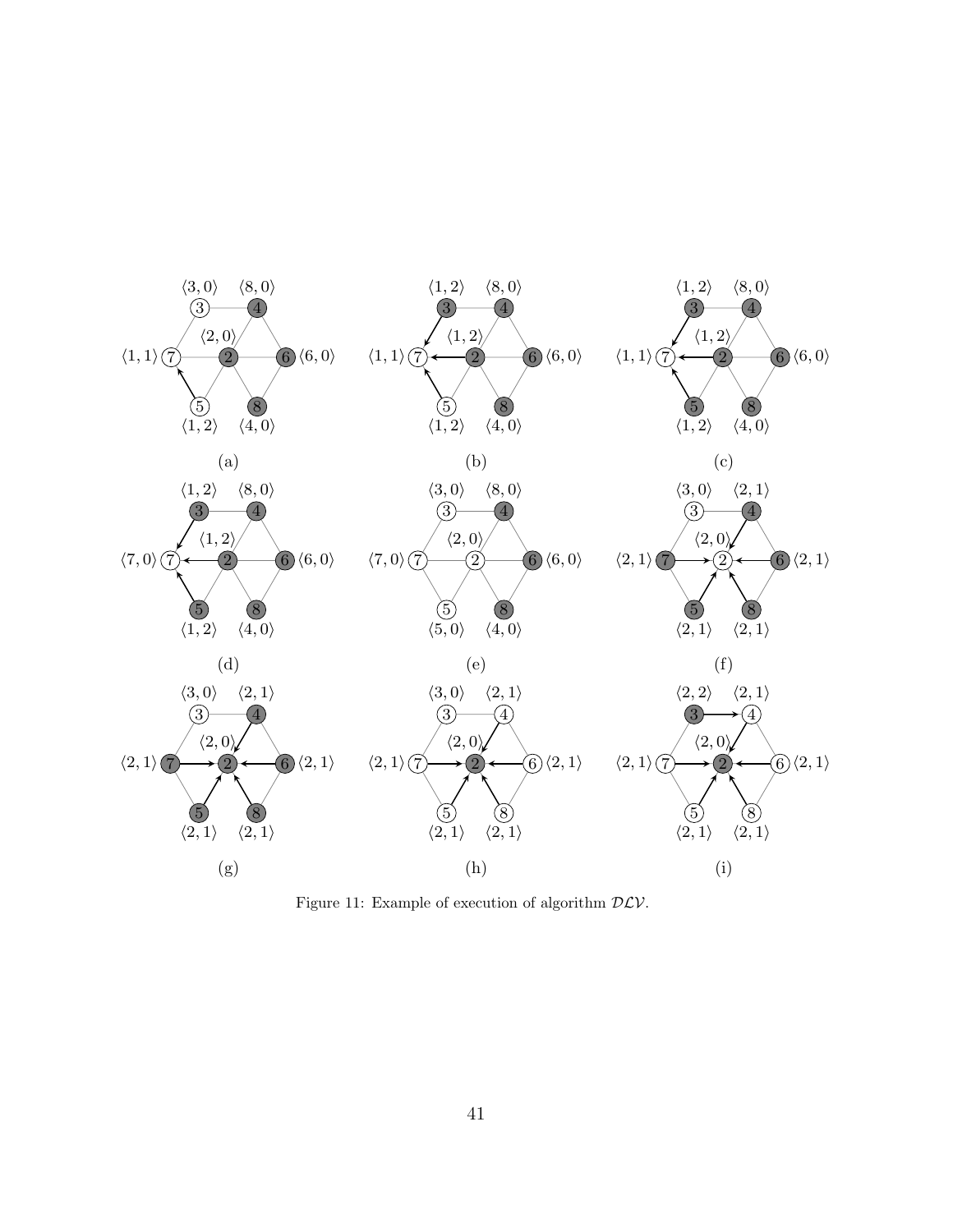- For  $i \in \{1, ..., 8\}$ , for  $j \in \{1, ..., \beta\}$ ,  $p_{(i,j)}$ . leader = 0,  $p_{(i,j)}$ . level = i and  $p_{(i,j)}$ . done = false
- For  $j \in \{1, \ldots, \beta\},\$ 
	- $p_{(1,j)}$ . parent =  $p_{(1,j)}$
	- $p_{(5,j)}$ . parent =  $p_{(4,1)}$
	- $p_{(7,j)}$ . parent =  $p_{(6,1)}$
	- $p_{(8,j)}$ . parent =  $p_{(7,1)}$
	- $-$  For  $i \in \{2, 3, 4, 6\}$ ,  $p_{(i,j)}$ . parent =  $p_{(i-1,j)}$
- For  $i \in \{1, ..., 8\}, p_{(i,1)}.color = (i \mod 2) + 1$
- For  $j \in \{2, \ldots, \beta\},\$

$$
- p_{(8,j)}.color = 1
$$

- For 
$$
i \in \{1, ..., 7\}
$$
,  $p_{(i,j)}$ .*color* = 2

Overview of the execution. We first give an illustrative execution to understand the  $\Omega(n^4)$ lower bound.

We start with Configuration a of Figure 12. Starting from this configuration, all the processes of the first column and of the last line successively reset. We obtain configuration b. This costs at least  $\beta$  steps (since the reset of the last line can be sequential). Then, all processes  $p_{(8,.)}$  can join  $p_{(7,2)}$  (which has the fake id 0 as *leader*). This leads to Configuration c. Then, we can reset  $p_{(7,2)}$  and the last line (at least  $\beta$  steps). Again processes  $p_{(8..)}$  can join  $p_{(7,3)}$  and we can reset, etc., until we reset  $p_{(7,6)}$  and the last line to obtain Configuration d. Overall, this costs at least  $\beta^2$  steps.

From Configuration d, we can rebuilt the tree on  $p_{(6,2)}$ . The tree is shown in Configuration e, and we can reset the processes following the order given by the arrow in Configuration e. We obtain Configuration f. Again we can start the succession of buildings and resets bottom-up just as before, but this time, until resetting a tree rooted at  $p_{(5, \beta)}$ (Configuration g). This costs at least  $\beta^3$  steps.

From Configuration g, we can rebuild a tree on the second column until reaching Configuration h . This latter is similar to the first one, Configuration a. The only difference is that the main tree is now rooted at  $p_{(1,2)}$  instead of  $p_{(1,1)}$ . We can repeat the same scheme on each column. This leads to an execution of at least  $\beta^4$  steps.

Execution in details. Now, let see the details of the execution. We consider an unfair daemon which selects the enabled processes according to the function Daemon given in Algorithms 3 and 4. In this algorithm,  $top(i)$  (respectively  $bottom(i)$ ) is the number of the first line (respectively last line) of layer  $i$ . More precisely:

$$
top(i) = L - 2^{i-1} + 1
$$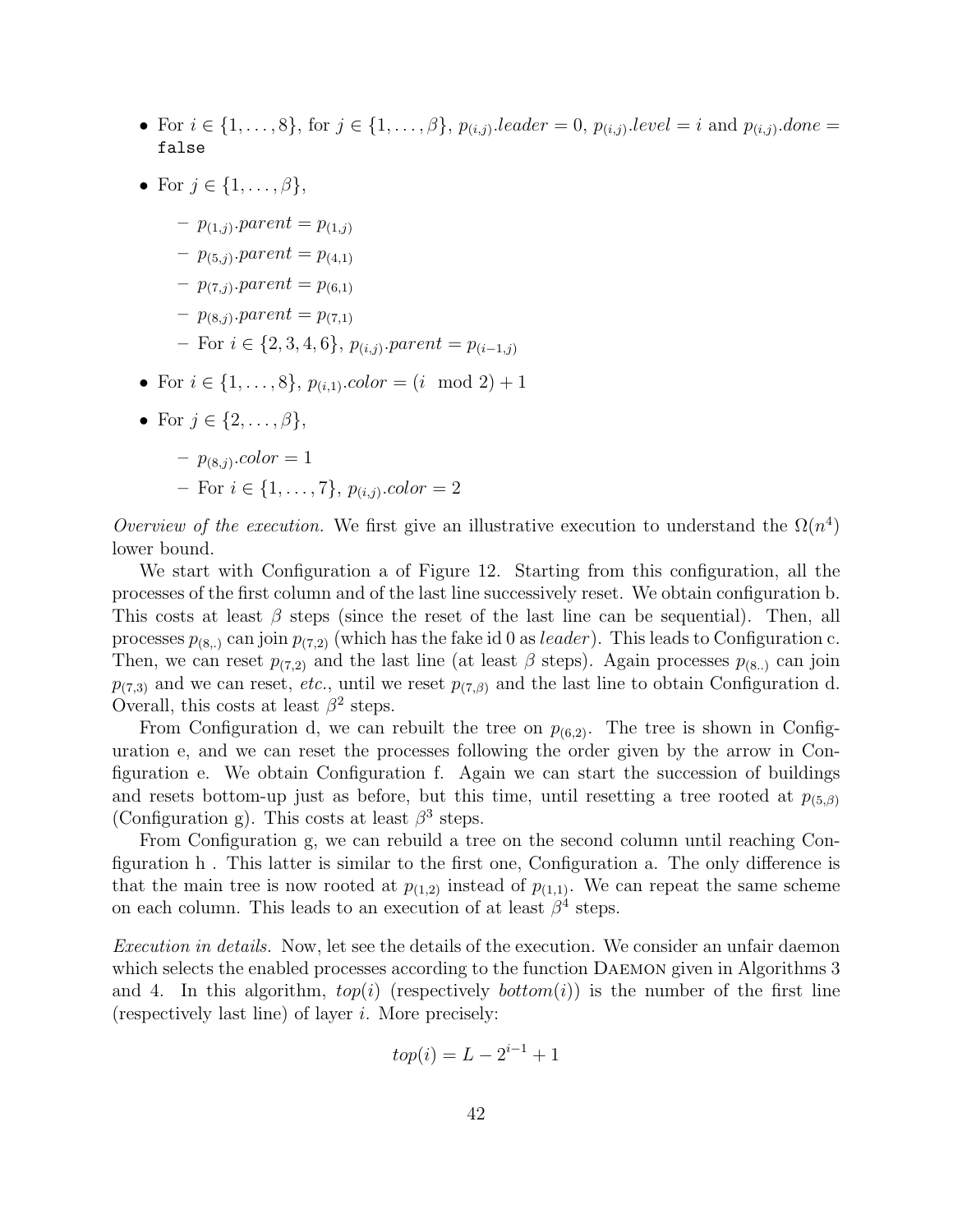

Figure 12: Intuitive idea of the execution. The leader of a process is 0 if the process is labeled with a star, its own ID otherwise. level is not represented as it is always correct. The plain gray arrows show the processes that successively reset.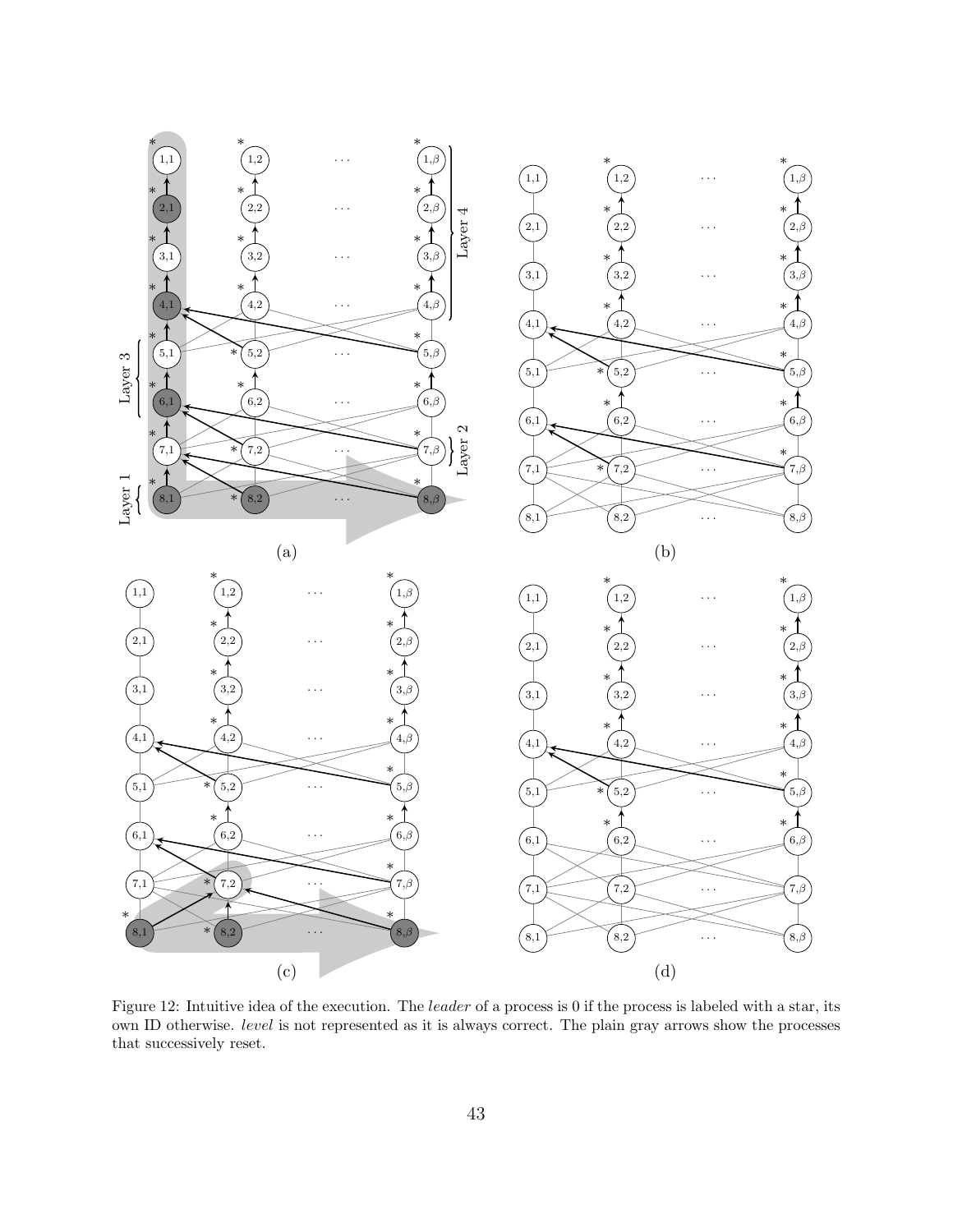

Figure 12: (continued)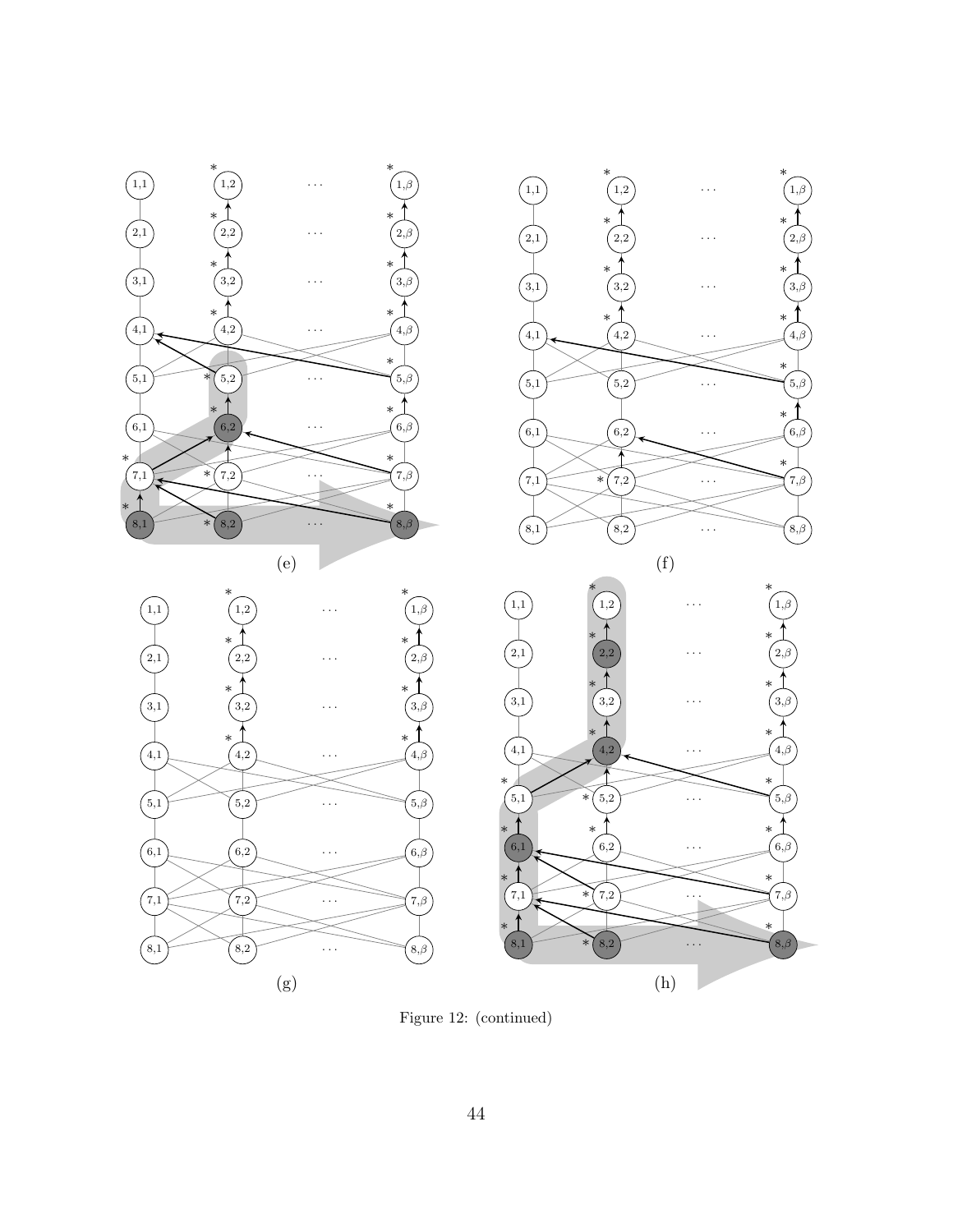$$
bottom(i) = \begin{cases} top(1) & \text{if } i = 1\\ top(i - 1) - 1 & \text{if } i > 1 \end{cases}
$$

In BUILD(*layer*, column), all the processes of lines top(*layer*) to 8 execute line by line Action J. Notice that every process of line  $top(layer)$  chooses the process  $p_{(top(layer)-1,column)}$ as parent.

In RESET(*layer, column*), all the processes on column *column* from the one on line  $top(layer + 1)$  to the one on line bottom(layer + 1) execute Action R (except for layer 1 where all the processes of line 8 also execute Action R). Then,  $\text{Reser}(layer-1,i)$  and BUILD(layer−1, i+1) are called for each column  $i = 1, \ldots, \beta-1$ . Finally, RESET(layer-1,  $\beta$ ) is executed.

We count how many times processes  $p_{(8,.)}$  executes Action R:

- Each process  $p_{(8,.)}$  executes once Action R on line 15 of Algorithm 3 in function RE- $\text{SET}(layer, column)$ , when  $layer = 1$ : at least  $\beta$  processes execute Action R.
- RESET(3, column) is called  $\beta$  times by function DAEMON.
- RESET(2, column) is called  $\beta$  times by function RESET(3, column).
- RESET(1, column) is called  $\beta$  times by function RESET(2, column).

Hence, Action R is executed  $\beta^4$  times by the processes of line 8. Now,  $\beta = n/8$ . Hence we can conclude:

**Theorem 12.** For every  $\beta > 2$ , there exists a network of  $n = 8 \times \beta$  processes in which there exists a possible execution that stabilizes in  $\Omega(n^4)$  steps.

## 5.3. Generalization to an Example in  $\Omega(n^{\alpha})$  Steps

We note  $E_4$  the graph built for the example in  $\Omega(n^4)$  steps and shown in Figure 12a. Then, starting from  $E_{\alpha-1}$  ( $\alpha \geq 5$ ), we can build  $E_{\alpha}$ , a graph for which there exists an execution in  $\Omega(n^{\alpha})$  steps. The construction is based on the same principle as in Subsection 5.2, by adding a layer. If  $E_{\alpha-1}$  has  $L\beta$  processes  $p_{(i,j)}$   $(1 \leq i \leq L, 1 \leq j \leq \beta)$ , then  $E_{\alpha}$  has  $L' = 2L$ lines of  $\beta$  processes  $q_{(i',j')}$   $(1 \leq i' \leq L', 1 \leq j' \leq \beta)$ . The construction principle is as follows:

- 1. We increase the *level* and the ID of the  $L\beta$  processes of  $E_{\alpha-1}$  as follows:  $\forall i \in \{1, ..., L\},$  $\forall j \in \{1,\ldots,\beta\},\ q_{(i+L,j)} = p_{(i,j)}$ . The ID of  $q_{(i+L,j)}$  becomes  $(i+L-1)\beta+j$  and  $q_{(i+L,j)}$  level  $i+L$ . The value of variables *color* and *done* do not change. If  $i \neq 1$ , the parent remains the same. Otherwise, see step 3.
- 2. At the top of  $E_{\alpha-1}$ , we add L lines of  $\beta$  processes. These new processes satisfy:

• 
$$
\forall i \in \{1, ..., L\}, \forall j \in \{1, ..., \beta\}
$$
:  
\n
$$
- q_{(i,j)}.id = (i - 1)\beta + j
$$
\n
$$
- q_{(i,j)}.leader = 0
$$
\n
$$
- q_{(i,j)}.level = i
$$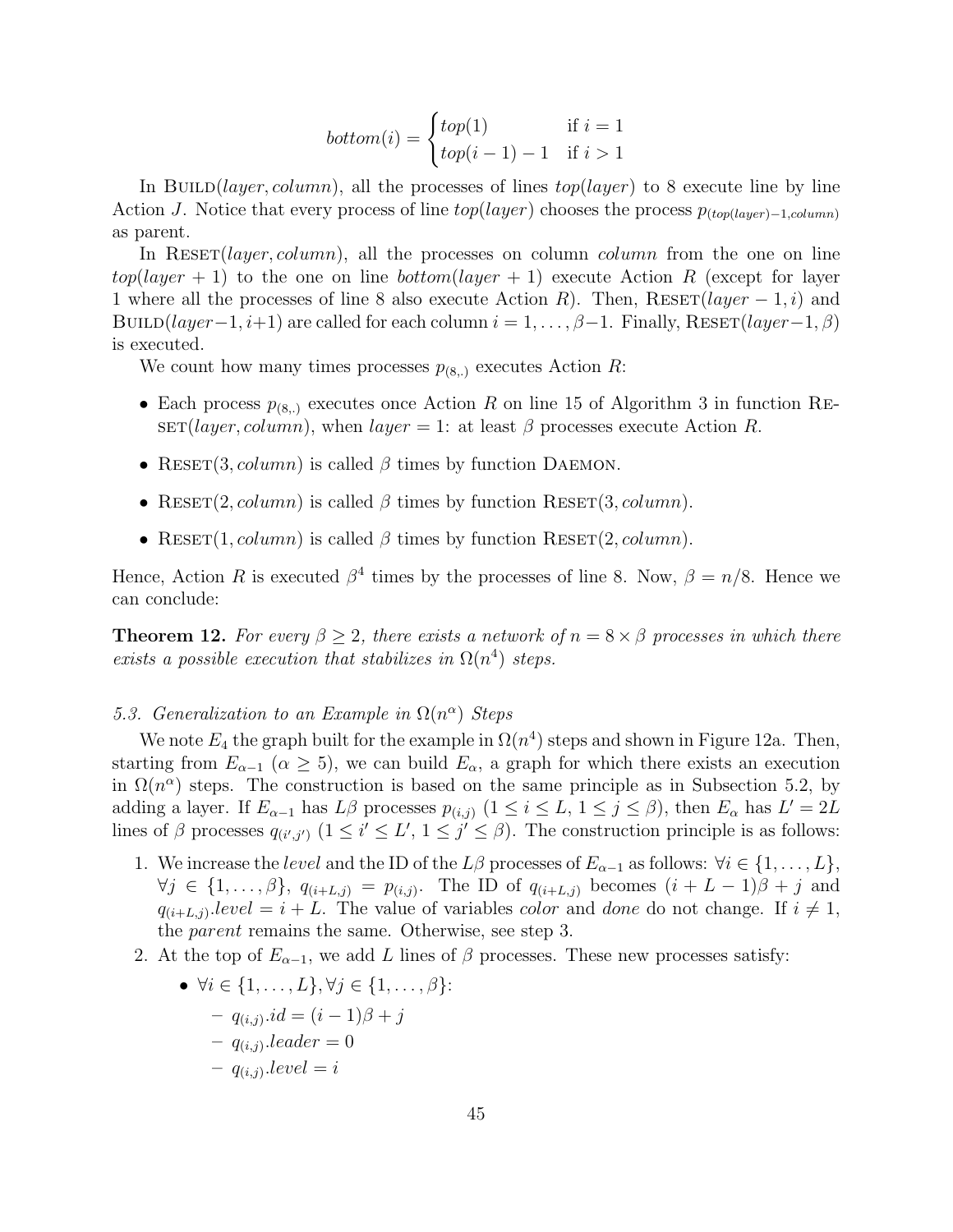Algorithm 3 Algorithm of the daemon.

```
1: function DAEMON
2: for i = 1 ... \beta, (i + +) do
3: RESET(3,i);4: if i < \beta then
5: BUILD(3,i+1);6: end if
7: end for
8: end function
9: function RESET(layer, column)
10: for i = top(layer + 1) \dots bottom(layer + 1), (i + 1) do
11: p_{(i, column)} executes R;<br>12: end for
     end for
13: if layer = 1 then
14: for j = 1... \beta, (j++) do
15: p_{(L,j)} executes R; \triangleright Reset of layer 1
16: end for
17: else
18: for j = 1... \beta, (j + +) do
19: RESET(layer-1, j);20: if j < \beta then
21: BUILD(layer - 1, j + 1);
22: end if
23: end for
24: end if
25: end function
```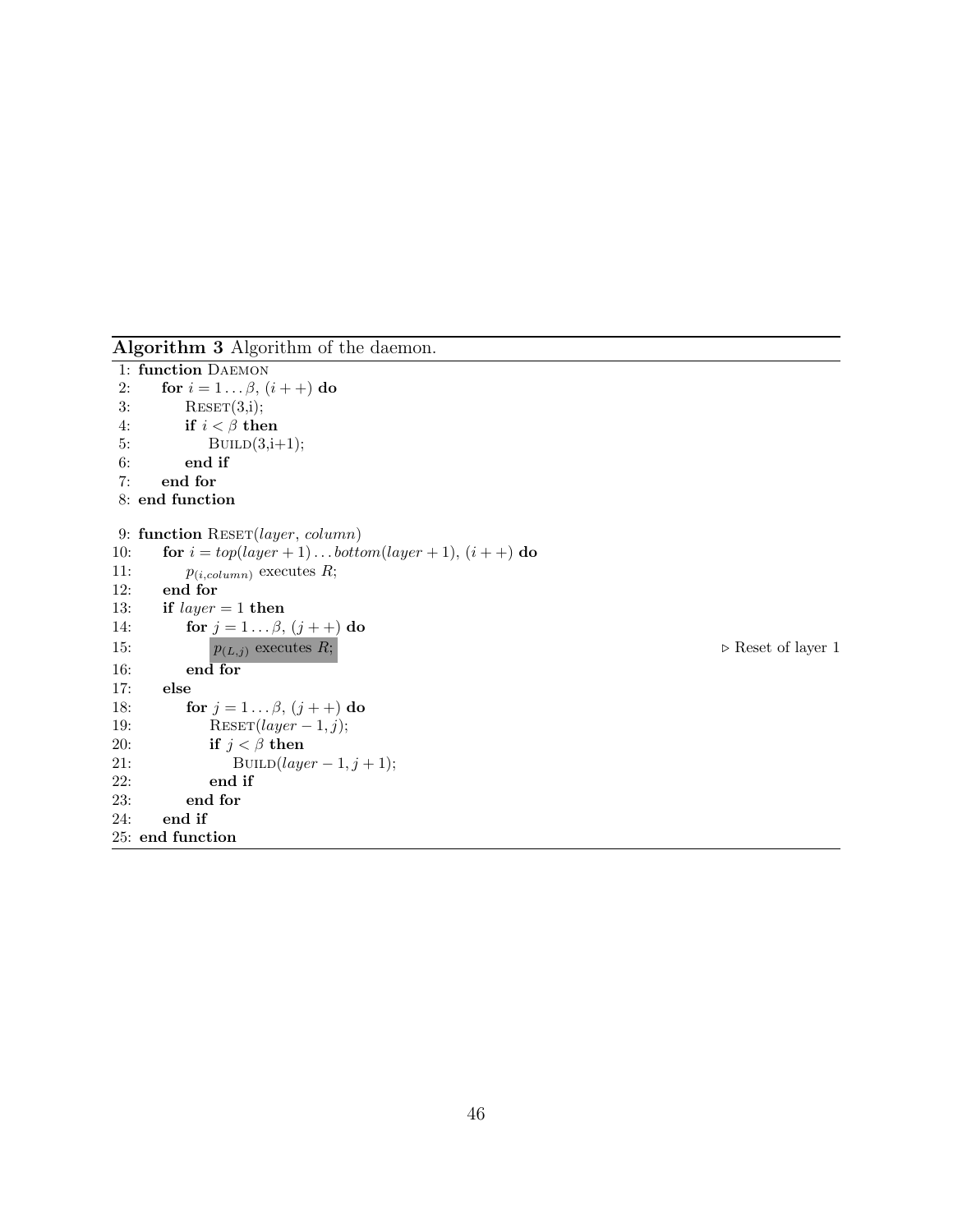Algorithm 4 Algorithm of the daemon.

```
1: function BUILD(layer, column)
2: for i = top(layer) \dots bottom(layer), (i++) do
3: for j = 1... \beta, (j++) do
4: p_{(i,j)} executes J;<br>5: end for
         5: end for
 6: for k = i - 1 ... 2(i - \frac{L}{2}), (k - -) do
7: if k \geq top(\text{layer}) then
8: for j = 1... \beta, (j++) do
9: p_{(k,j)} executes C1;
10: end for
11: else
12: p_{(k, column)} executes C1;<br>13: end if
            end if
14: end for
15: for k = i...2(i - \frac{L}{2}) + 1, (k - -) do
16: if k \geq top(layer) then
17: for j = 1... \beta, (j + 1) do
18: p_{(k,j)} executes C2;<br>19: end for
               end for
20: else
21: p_{(k, column)} executes C2;<br>22: end if
22: end if 23: end for
         end for
24: end for
25: if layer > 1 then
26: BUILD(layer-1, 1);
27: end if
28: end function
```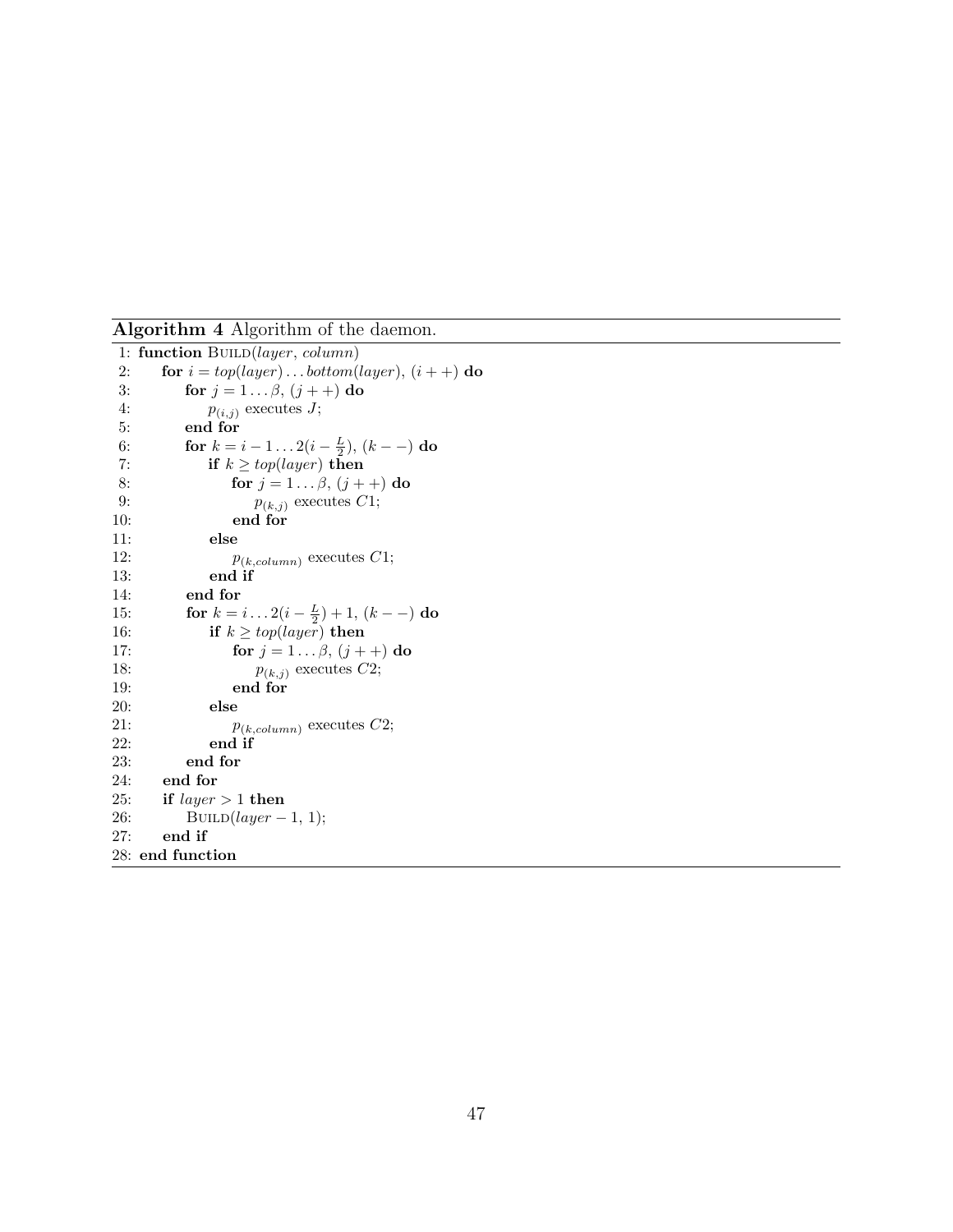$- q_{(i,j)}$ . $done = false$ 

- $\forall i \in \{2, ..., L\}, \forall j \in \{1, ..., \beta\}, \{q_{(i-1,j)}, q_{(i,j)}\} \in E \text{ and } q_{(i,j)}\text{.}parent = q_{(i-1,j)}$
- $\forall j \in \{1, ..., \beta\}, q_{(1,j)}$ . parent =  $q_{(1,j)}$
- $\forall j \in \{2, ..., \beta\}, \forall i \in \{1, ..., L\}, q_{(i,j)}.\text{color} = 2$
- $\forall i \in \{1, ..., L\}, q_{(i,1)}.color = (i \mod 2) + 1$
- 3. The former first line of  $E_{\alpha-1}$  becomes a new bipartite complete subgraph with the last added line:
	- $\forall j \in \{1, \ldots, \beta\}, \forall j' \in \{1, \ldots, \beta\}, \{q_{(L,j)}, q_{(L+1,j')}\} \in E$
	- $\forall j \in \{1, ..., \beta\}, q_{(L+1,j)}$ . parent =  $q_{(L,1)}$

Figure 13 shows the structure of the network for  $E_5$  and its initial configuration.

In the execution, the daemon selects processes according to function  $D A E M O N(\alpha)$  (see Algorithm 5) which is the generalization of the algorithm presented in Section 5.2. In  $E_{\alpha-1}$ , processes  $p_{(L,\cdot)}$  execute  $\beta^{\alpha-1}$  times Action R. Now, we added a new level of recursion. Then, processes  $q_{(L',.)}$  execute  $\beta^{\alpha}$  times Action R. As  $\beta = \frac{n}{L'}$  $\frac{n}{L'}$ , the execution lasts  $\Omega(n^{\alpha})$  steps. Hence, we obtain:

**Theorem 13.** For every  $\alpha \geq 4$ , for every  $\beta \geq 2$ , there exists a network  $E_{\alpha}$  of  $n = 2^{\alpha-1} \times \beta$ processes in which there exists a possible execution of Algorithm  $D\mathcal{LV}$  that stabilizes in  $\Omega(n^{\alpha})$ steps.

| <b>Algorithm 5</b> Generalization of the algorithm of the daemon for $E_{\alpha}$ . |                                  |
|-------------------------------------------------------------------------------------|----------------------------------|
| 1: function $D$ AEMON $(\alpha)$                                                    |                                  |
| for $i = 1 \dots \beta$ , $(i + +)$ do<br>2:                                        |                                  |
| $\text{REST}(\alpha - 1, i);$<br>3:                                                 | $\triangleright$ See Algorithm 3 |
| if $i < \beta$ then<br>4:                                                           |                                  |
| BUILD $(\alpha - 1,i+1);$<br>5:                                                     | $\triangleright$ See Algorithm 4 |
| 6:<br>end if                                                                        |                                  |
| 7:<br>end for                                                                       |                                  |
| 8: end function                                                                     |                                  |

We proved that for  $E_{\alpha}$  of size  $n = L \times \beta$  ( $\beta \geq 2$ ,  $\alpha \geq 4$  and  $L = 2^{\alpha-1}$ ), the execution in Algorithm 5 stabilizes using at least  $\beta^{\alpha}$  steps. For a fixed size *n* of network, the value  $\beta^{\alpha}$  may vary, depending on *e.g. L.* For instance, for  $L = n/2$ , we have that  $\alpha = \log_2 n$  and  $\beta = 2$  which implies that  $\beta^{\alpha} = n$ . At the opposite of the interval of L (second example), when  $L = 8$ , we have  $\alpha = 4$  and  $\beta = n \times 2^{-3}$ . Hence, in this case,  $\beta^{\alpha} = 2 \times n^{4}$ . Both costs obtained in those examples are polynomial. But, between them, the function reaches higher values: the following corollary shows that the highest value of  $\beta^{\alpha}$  is reached for  $L = \sqrt{\frac{n}{2}}$  and is non-polynomial.

Corollary 5. The stabilization time of Algorithm  $D\mathcal{L}V$  is in  $\Omega$  $\left( (2n)^{\frac{1}{4} \log_2(2n)} \right)$ steps.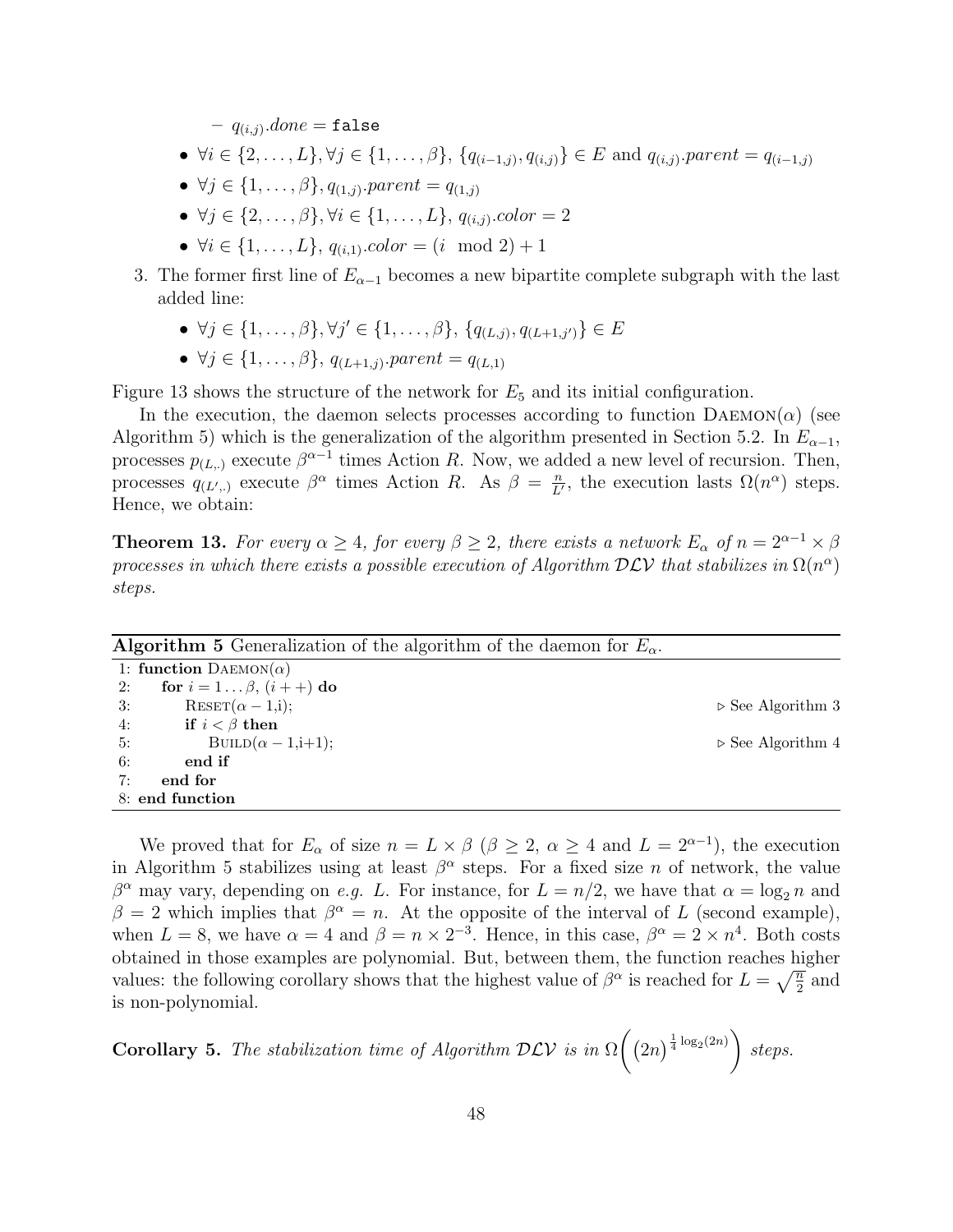

Figure 13: Initial configuration of the example in  $\Omega(n^5)$  steps.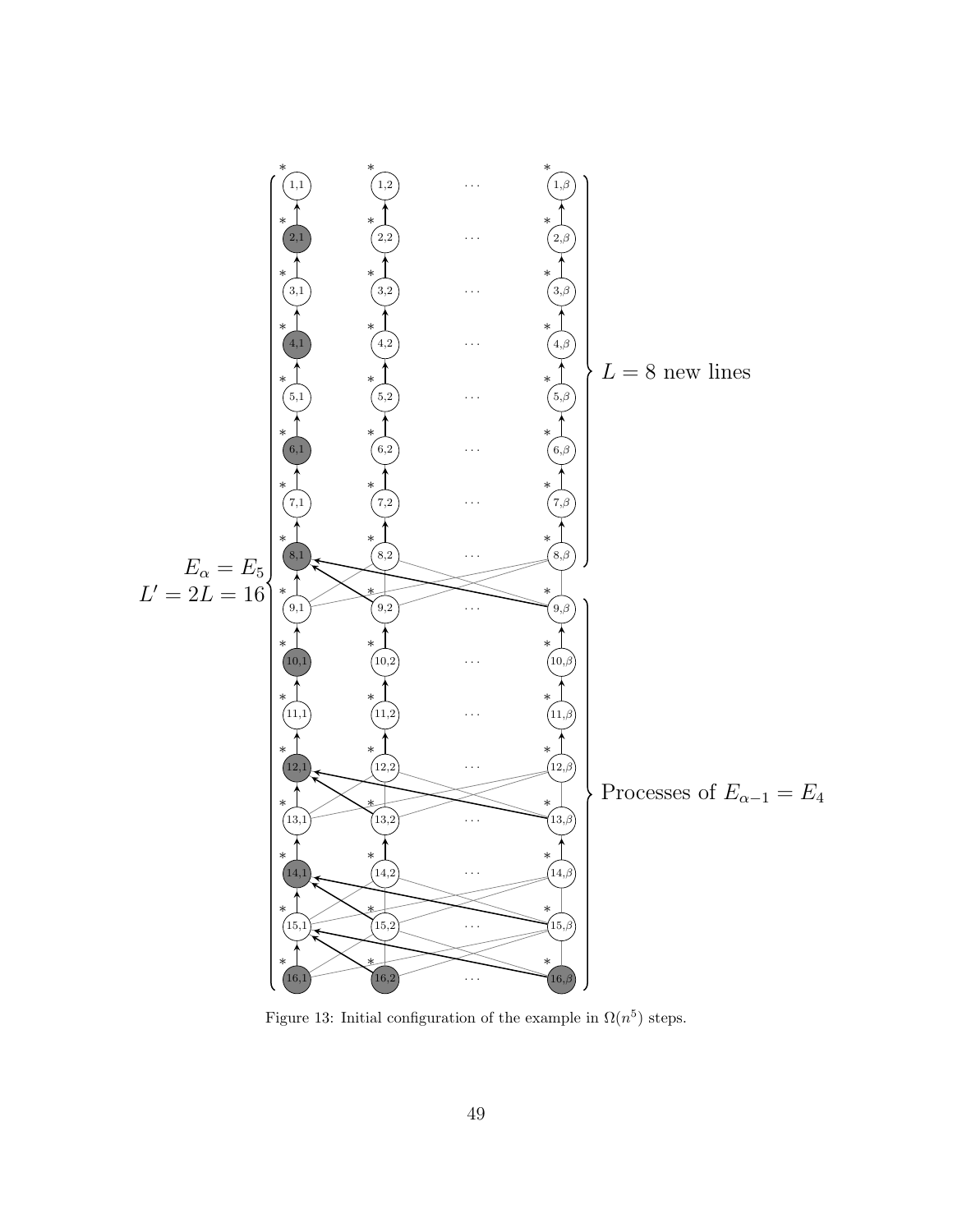*Proof.* We show below that for every  $\alpha \geq 4$ , for every  $\beta \geq 2$ , there exists a network of size  $n = 2^{\alpha-1} \times \beta$  for which there exists an execution which stabilizes in  $\Omega((2n)^{\frac{1}{4}\log_2(2n)})$ steps.

Let  $\beta$ ,  $\alpha$  and L be positive integers such that  $n = L \times \beta$ ,  $\beta \geq 2$ ,  $\alpha \geq 4$ , and  $L = 2^{\alpha-1}$ (as for Theorem 13). The value of the function  $\beta^{\alpha}$  reaches its maximum when  $L = \sqrt{\frac{n}{2}}$ ,  $\beta = \sqrt{2n}$  and  $\alpha = \frac{1}{2}$  $\frac{1}{2}(\log_2 n + 1)$ . (This can be easily proved by cancellation of the derivative of  $\beta^{\alpha}$  w.r.t. L.) In this case,  $\beta^{\alpha}$  equals  $(2n)^{\frac{1}{4}\log_2(2n)}$ , and we are done.  $\Box$ 

#### 6. Step Complexity of Algorithm  $D\mathcal{L}V2$

In this section, we study the step complexity of the algorithm given in [5], called here  $DLV2$ .

#### 6.1. Overview of DLV2

The formal code of Algorithm  $D\mathcal{L}V2$  is given in Algorithm 6.<sup>3</sup> The principle of Algorithm  $D\mathcal{L}V2$  is very similar to Algorithm  $D\mathcal{L}V$ . It elects  $\ell$  and builds a breadth-first search spanning tree rooted at  $\ell$ . A variable *leader* is used to save the ID of the current leader. The level of the process in the tree is saved into variable *level*. The key of a process  $p$  is the combination of its two variables p.leader and p.level. The keys are ordered using the lexical order. Notice that there is no explicit pointer to the parent but it can easily be computed with the keys.

Notice that we suppose every ID to be different than 0. When there is a smaller possible key in the neighborhood of a process  $p$ ,  $p$  may execute Action  $A_2$  and update its key accordingly.

As in  $LE$  and  $DLV2$ , a "good relation" between a process p and its parent, called  $Valid(p)$ , is defined. This predicate ensures that p is either a self root  $(\langle p, 0 \rangle)$ , a zero root  $(\langle 0, 0 \rangle)$ , or its key is greater or equal to the best possible key.

Zero propagation. The main difference between  $D\mathcal{LV}$  and  $D\mathcal{LV}$  is the way to deal with fake IDs.  $D\mathcal{L}V2$  exploits the value 0, smaller than any ID. More precisely, if a process p is not valid and if its leader is smaller than its own ID, *i.e.* maybe a fake ID, p executes Action  $A_1$ and gets key  $\langle 0, 0 \rangle$ . 0 is then propagated in the network using Action  $A_2$  and erase any fake ID. The only processes that can make a barrier to the propagation of 0 are the self roots. Indeed a self root neighbor with a process of leader 0 is said frozen, *i.e.* it cannot execute Action  $A_2$  and get 0 as leader too.

When the growing of zero trees ends, the leaves, *i.e.* processes of leader 0 that are surrounded by self roots or processes with smaller key, can reset to self root executing Action A3.

<sup>&</sup>lt;sup>3</sup>The code given in Algorithm 6 is slightly different from the one given in [5]. Actually, we found a flaw in the definition of the Valid predicate. After private communication with the authors, we agree on the solution proposed here.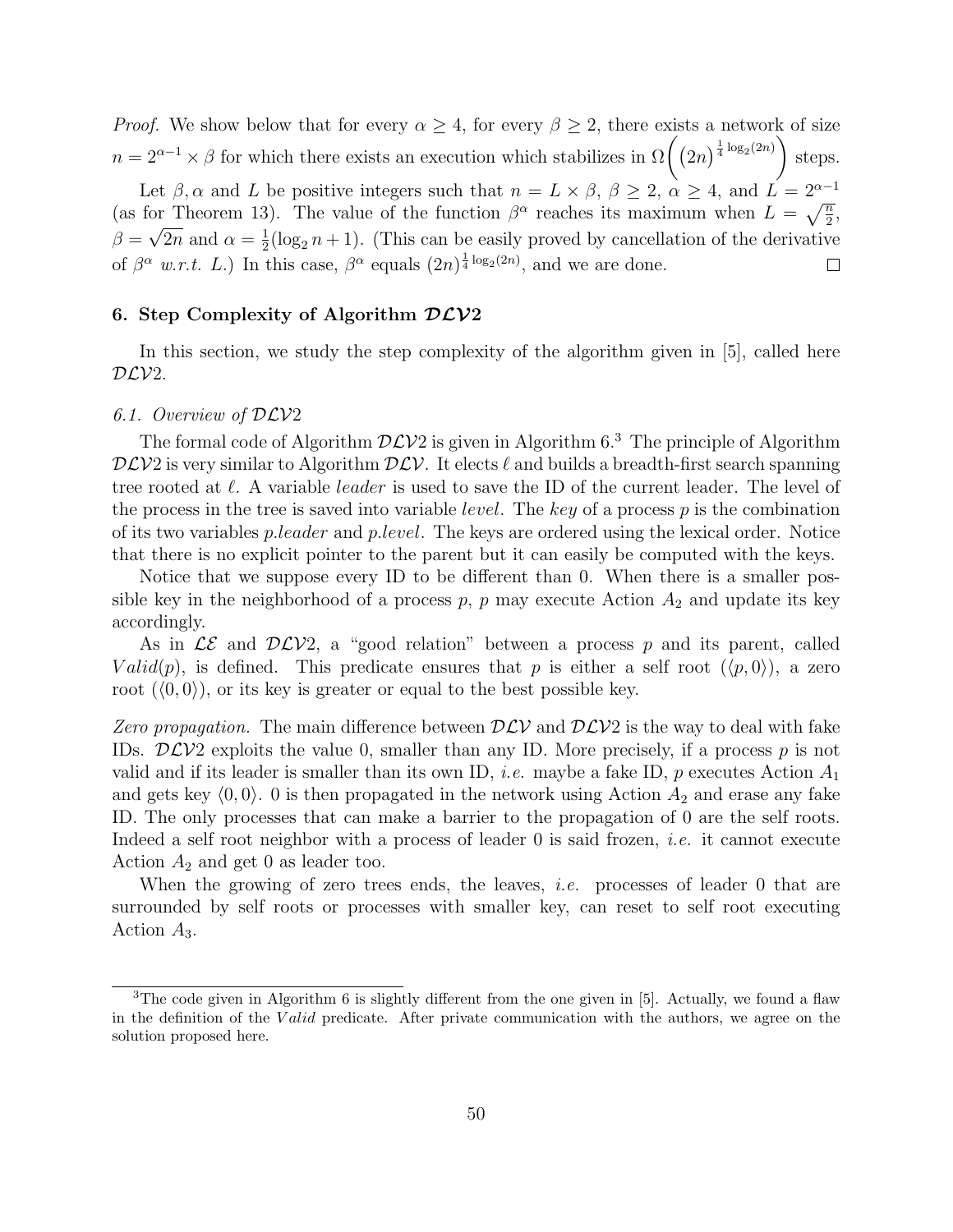## Algorithm 6 Algorithm  $D\mathcal{L}V2$  [5] for every process  $p$

## Variables

 $p. leader \in \mathbb{N}, p. level \in \mathbb{N}, p. key = \langle p. leader, p. level \rangle$ 

## Macros

| $successor(\langle lead, lvl \rangle)$                           | $\equiv \langle lead, lvl+1 \rangle$ |
|------------------------------------------------------------------|--------------------------------------|
| $MinKeyMeighbour(p) \equiv \min\{q. key : q \in \mathcal{N}_p\}$ |                                      |

#### Predicates

 $\overline{a}$ 

|               | SelfRoot(p)     | $\equiv$ p.key = $\langle p, 0 \rangle$                                                                                 |
|---------------|-----------------|-------------------------------------------------------------------------------------------------------------------------|
|               | ZeroRoot(p)     | $\equiv$ p.key = $\langle 0, 0 \rangle$                                                                                 |
| Valid(p)      |                 | $\equiv$ SelfRoot(p) $\vee$ ZeroRoot(p) $\vee$ (p.key > MinKeyNeighbor(p))                                              |
|               | $Is\_Linked(p)$ | $\equiv p \nkey = successor(MinkeyNeighbour(p))$                                                                        |
|               | $Is\_Good(p)$   | $\equiv Is\_Linked(p) \vee (SelfRoot(p) \Rightarrow p. key < MinKeyNeighbour(p))$                                       |
|               |                 | $\vee ZeroRoot(p)$                                                                                                      |
|               | Frozen(p)       | $\equiv$ SelfRoot(p) $\land$ ( $\exists q \in \mathcal{N}_p : q\mathit{.leader} = 0$ )                                  |
|               |                 | ZeroLeaf(p) $\equiv$ (p.leader = 0) $\land$ ( $\forall q \in \mathcal{N}_p$ : (q.key $\leq$ p.key) $\lor$ Self Root(q)) |
| $\rm Actions$ |                 |                                                                                                                         |
| A1            |                 | (priority 1) :: $\neg Valid(p)$<br>$\rightarrow$ if pleader $\lt p$ id then                                             |
|               |                 | $p \text{.} key \leftarrow \langle 0, 0 \rangle$                                                                        |
|               |                 | else                                                                                                                    |
|               |                 | $p \text{.} key \leftarrow \langle p, 0 \rangle$                                                                        |
| A2            |                 | $\rightarrow$ p.key $\leftarrow$ successor(MinKeyNeighbor(p))<br>(priority 2) :: $\neg Is\_Good(p) \wedge$              |
|               |                 | $\neg Frozen(p)$                                                                                                        |
| A3            |                 | (priority 3) :: $ZeroLeaf(p) \rightarrow p(key \leftarrow \langle p, 0 \rangle)$                                        |



Figure 14: Example of execution of algorithm  $D\mathcal{L}V2$ .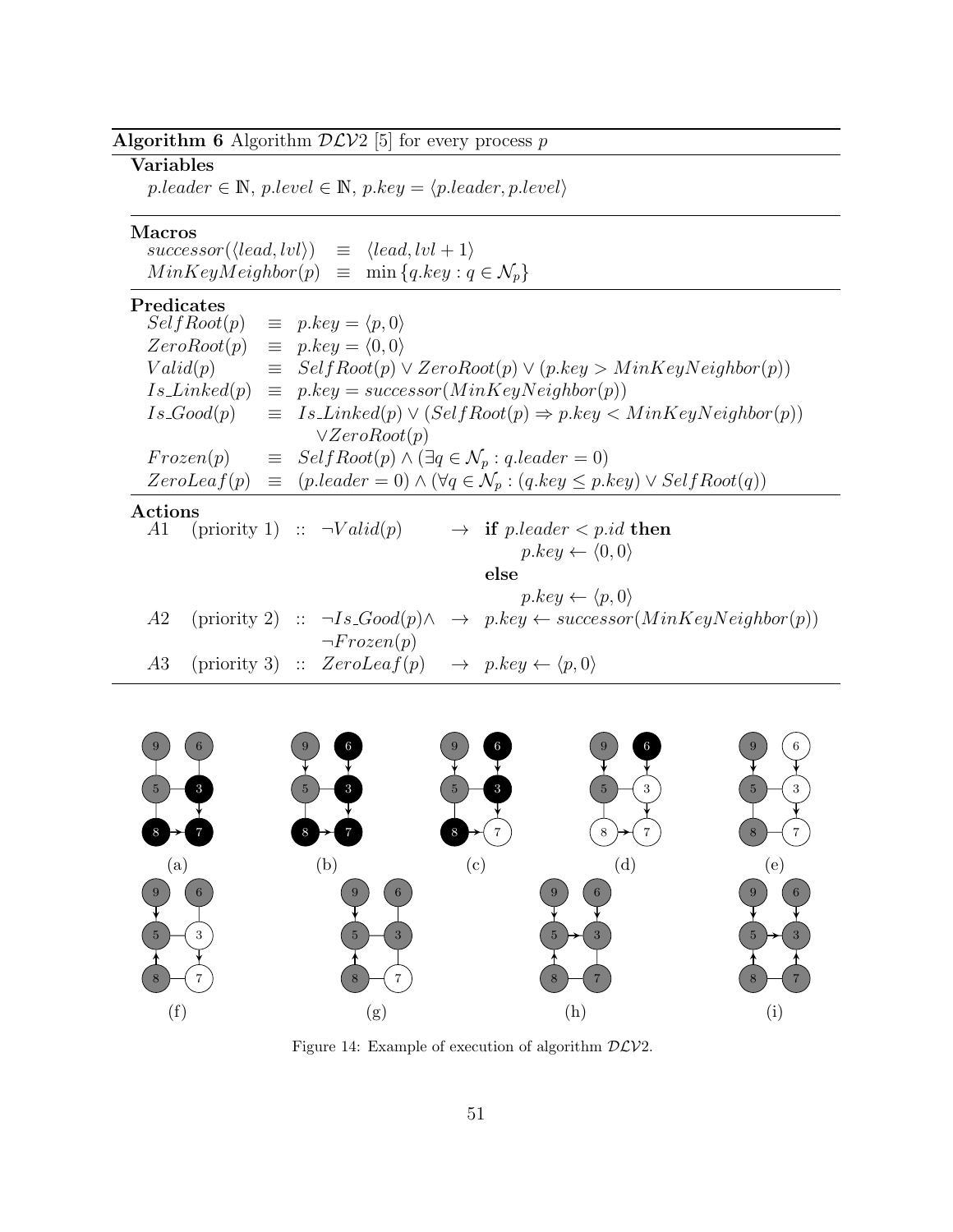*Example of execution.* Figure 14 shows an example of execution of  $D\mathcal{L}V2$ . For an easy reading of the figure, we explicit the parent pointers. The colors of processes are used to differentiate the leader. If the node is gray, its leader is an existing ID (we can infer which one with the parent pointers). If the node is black, its leader is the fake ID 1, smaller than any ID in the network. If the node is white, its leader is 0. We can also infer the level with the parent pointers.

In the initial configuration (Configuration a), the leader of processes 3, 7, and 8 is the fake ID 1. Then, in step a  $\mapsto$  b, 1 is propagated to process 6 that executes  $A_2$ . At the same time, 9 also executes  $A_2$  and chooses 5 as leader. 7 corrects its error and becomes a zero root by executing Action  $A_1$  during step  $b \mapsto c$ . The special ID 0 is propagated to processes 3 and 8 in step  $c \mapsto d$  and then to process 6 in step  $d \mapsto e$ . At the same time, 8 can reset itself executing Action  $A_3$  because it is a zero leaf. Notice that 0 is not propagated to 5 since 5 is a self root and cannot execute Action  $A_2$ . In step e  $\mapsto$  f, 6 resets itself and 8 executes Action  $A_2$  to choose 5 as leader. Then, 3 executes Action  $A_3$  during step  $f \mapsto g$ . The last process of leader 0, process 7, resets itself during step  $g \mapsto h$ . In the same step, 5 and 6 execute Action  $A_2$  and choose 3 as leader. Notice that the leader of 8 and 9 is still 5 in Configuration h. Leader 3 is propagated to 7, 8, and 9 during step  $h \mapsto i$ . Hence, 3 is elected in Configuration i.

### 6.2. Example of Exponential Execution

Network and initial configuration. We consider a network composed of  $n \geq 5$  processes  $p_k$  of ID  $k \in \{2, \ldots, n+1\}$ . Notice that 1 is a fake ID smaller than every ID in the network. Figure 15 shows the network and the initial configuration. The network is composed of  $H = \frac{n-1}{4}$  $\left[\frac{-1}{4}\right]$  diamonds.  $\forall h \in \{0, \ldots, H-1\}$ , Diamond h is made of the following edges:  $\{p_{4(H-h-1)+2}, p_{4(H-h-1)+3}\}, \{p_{4(H-h-1)+2}, p_{4(H-h-1)+4}\}, \{p_{4(H-h-1)+3}, p_{4(H-h-1)+5}\},$  ${p_{4(H-h-1)+4}, p_{4(H-h-1)+6}}$ , and  ${p_{4(H-h-1)+5}, p_{4(H-h-1)+6}}$ . The remaining processes form a chain linked to  $p_2$ , *i.e.* the edges  $\{p_i, p_{i+1}\}$  with  $i \in \{4H + 4, n\}$ , and the edge  $\{p_2, p_{4H+3}\}$ .

We consider the initial configuration where  $p_2 \text{.} key = \langle 1, 0 \rangle$ , *i.e.*  $p_2$  has the fake id 1 as leader, and  $\forall i \in \{3, ..., n+1\}$ ,  $p_i \text{.} key = \langle i, 0 \rangle$ , *i.e.*  $p_i$  is self root.

Overview of the execution for  $n = 11$ . Figure 16 shows an intuitive idea of the execution for  $n = 11$ . Each phase is composed of three waves: the propagation of fake ID 1, the propagation of special ID 0, and the reset.

During the first phase ((1) in Figure 16), the fake ID 1 is propagated to  $p_4$ ,  $p_6$ ,  $p_8$ , and  $p_{10}$ . The fake ID 1 is also propagated to  $p_3$  and  $p_7$  to prepare the next phases. Then,  $p_2$ corrects its error executing Action  $A_1$  and the special ID 0 is propagated along the same path. The reset starts at  $p_{10}$ , and then  $p_8$  resets.

 $p_7$  still has 1 as leader so, in phase (2), 1 is propagated to  $p_9$  and  $p_{10}$ . Then, since  $p_6$ holds 0, 0 propagated to  $p_7$ ,  $p_9$ , and  $p_{10}$ . Finally,  $p_{10}$ ,  $p_9$ ,  $p_7$ ,  $p_6$  and  $p_4$  resets.

Then, during phase (3), we start again on the right side.  $p_3.length$  is propagated to  $p_5$ ,  $p_6$ ,  $p_8$ , and  $p_{10}$ . Then 0 is propagated to  $p_3$  and along the same path. The reset starts from  $p_{10}$  to  $p_8$  as in phase (1).

Finally phase (4) is similar to phase (2) with a reset along the right side of the network.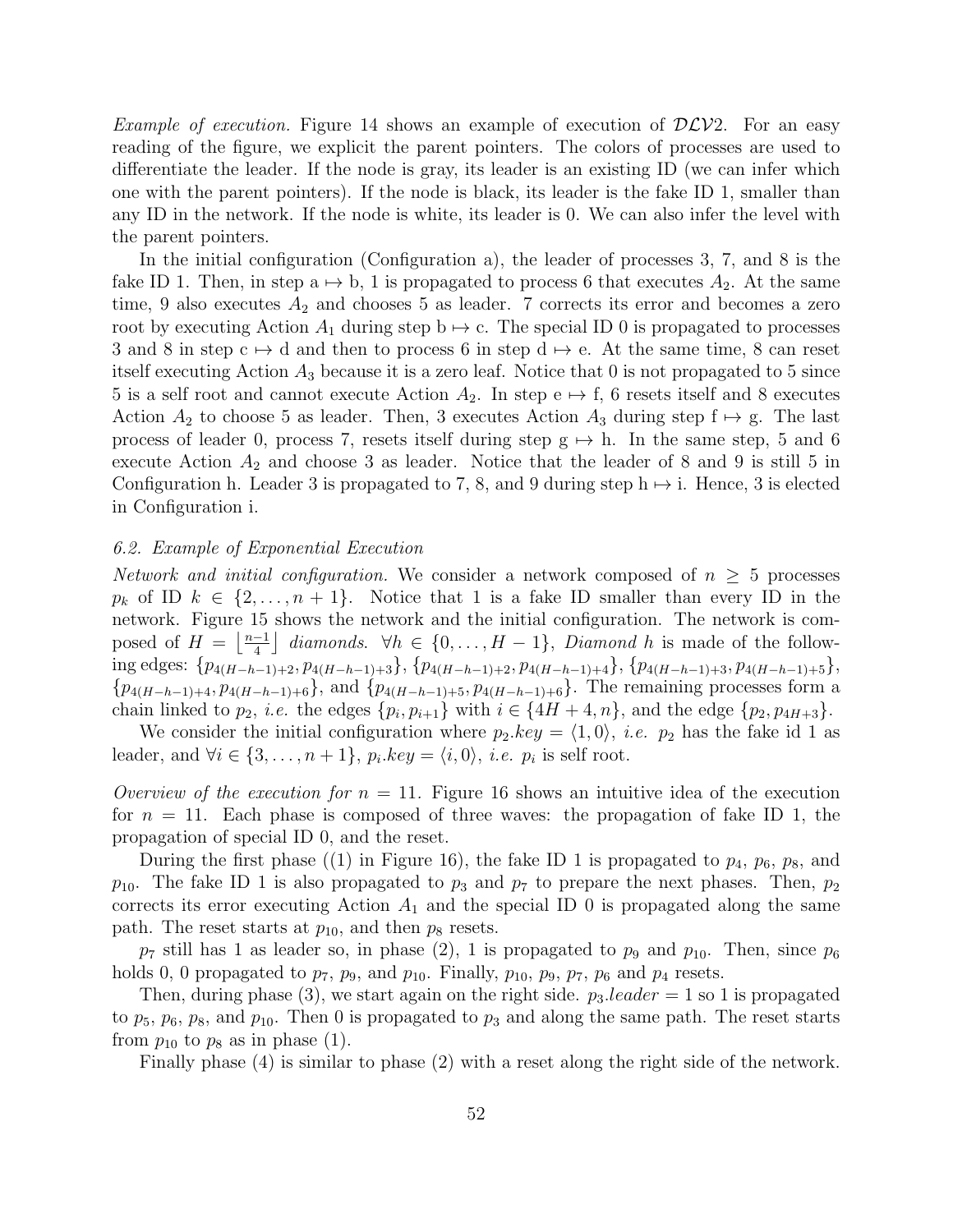

Figure 15: Initial configuration for any  $n\geq 5.$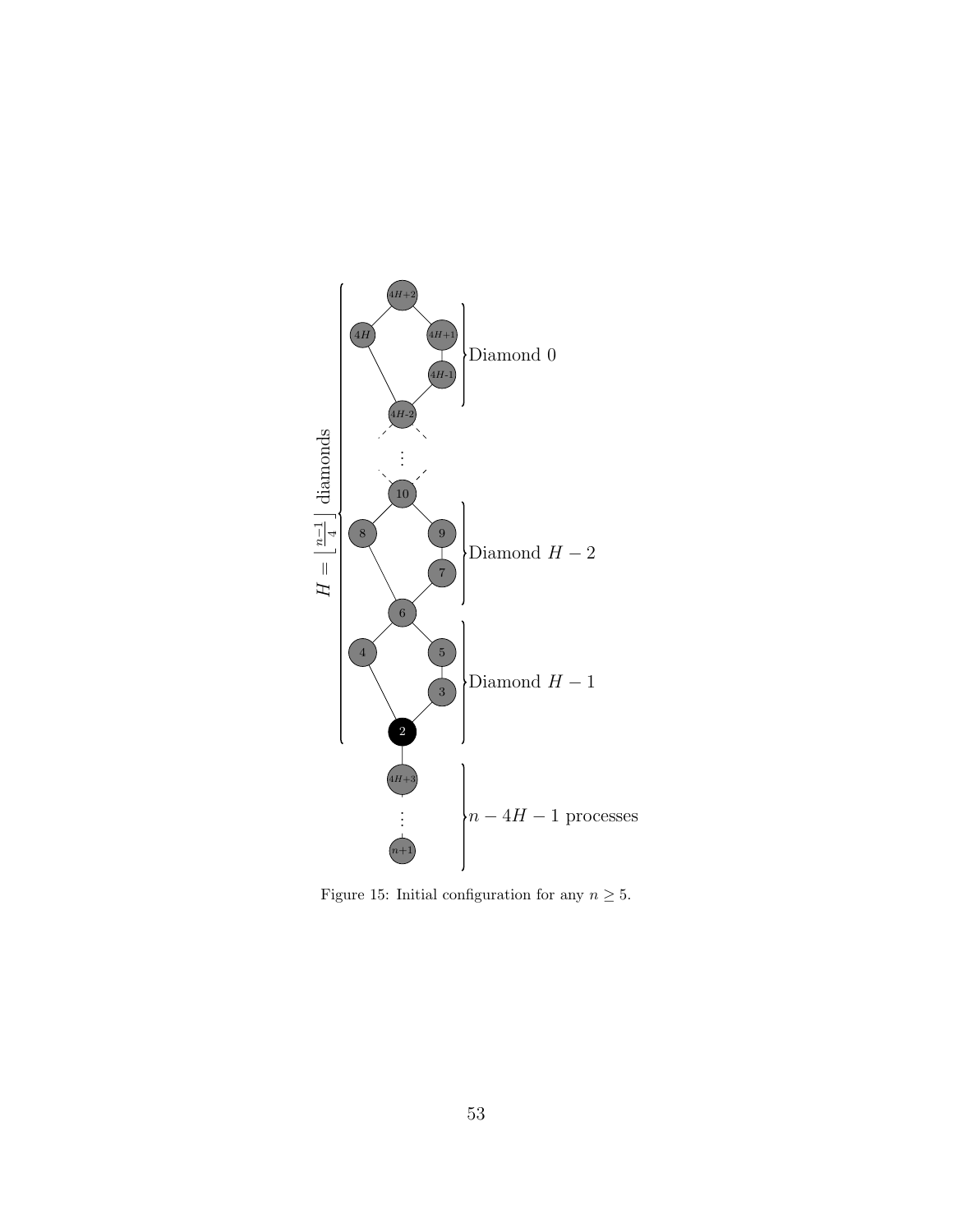

Figure 16: Intuitive idea of the execution for  $n = 11$ .

Notice that the additional processes  $p_{11}$  and  $p_{12}$  do nothing.

Generalization for any  $n \geq 5$ . We generalize this idea for any  $n \geq 5$ . We consider an unfair daemon that selects the enabled processes according to function Daemon given in Algorithm 7.

**Theorem 14.** For every  $n \geq 5$ , there exists a network of n processes in which there exists a possible execution of Algorithm DLV2 that stabilizes in  $\Omega(17 \times (2^{\lfloor \frac{n-1}{4} \rfloor} - 1)$  steps.

*Proof.* Let consider the diamond h. When  $p_{4(H-h-1)+2}$  holds 1 as leader, the processes into diamond h executes the following actions:

- Propagation of 1 on the left:  $p_{4(H-h-1)+3}, p_{4(H-h-1)+4}, p_{4(H-h-1)+6}$  executes Action  $A_2$
- Propagation of 0 on the left:  $p_{4(H-h-1)+2}$  executes Action  $A_1$ ,  $p_{4(H-h-1)+4}$ ,  $p_{4(H-h-1)+6}$ executes Action  $A_2$
- Reset on the left:  $p_{4(H-h-1)+6}, p_{4(H-h-1)+4}$  executes Action  $A_3$
- Propagation of 1 on the right:  $p_{4(H-h-1)+5}$ ,  $p_{4(H-h-1)+6}$  executes Action  $A_2$
- Propagation of 0 on the right:  $p_{4(H-h-1)+3}$ ,  $p_{4(H-h-1)+5}$ ,  $p_{4(H-h-1)+6}$  executes Action  $A<sub>2</sub>$
- Reset on the right:  $p_{4(H-h-1)+6}, p_{4(H-h-1)+5}, p_{4(H-h-1)+3}, p_{4(H-h-1)+2}$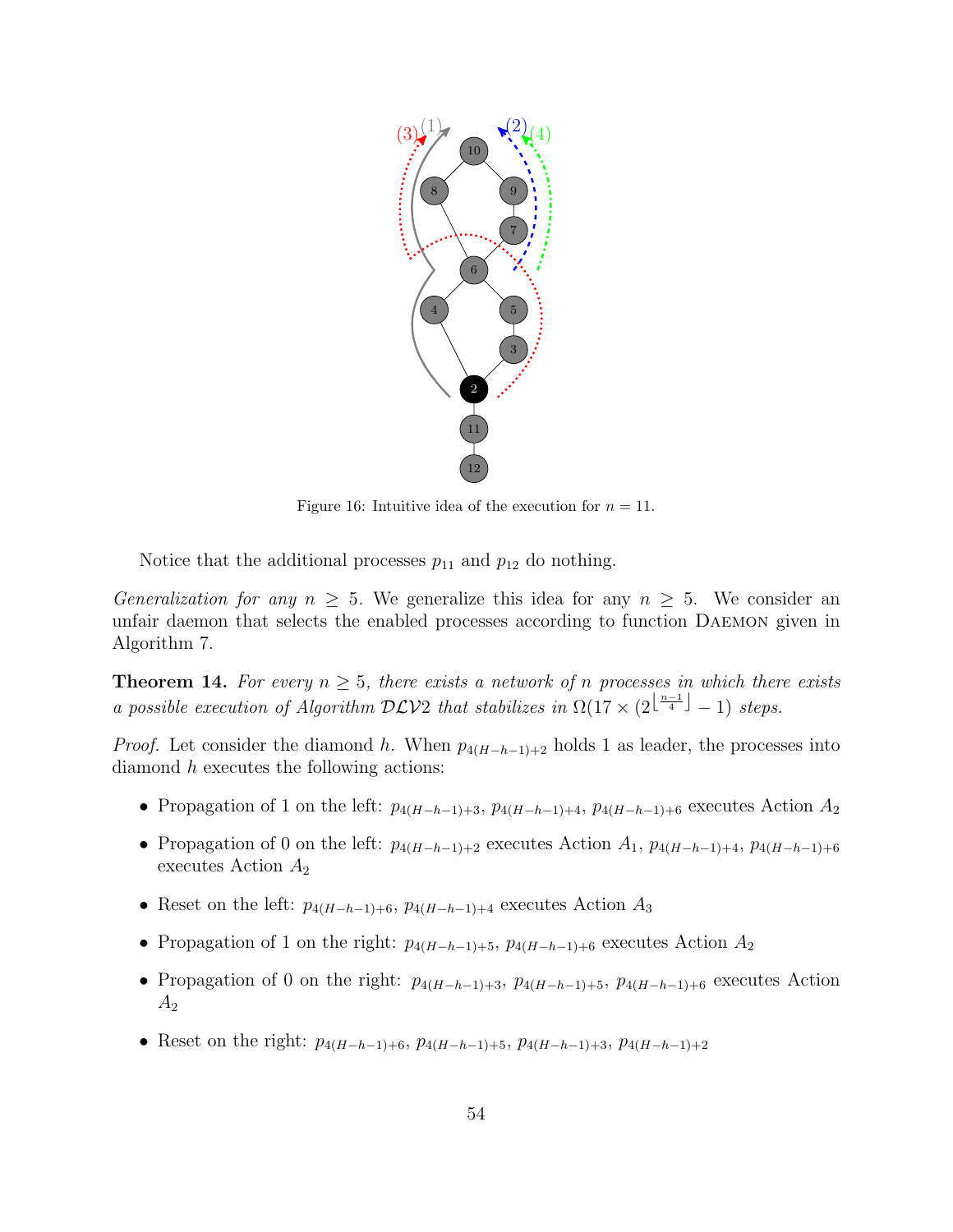#### Algorithm 7 Algorithm of the daemon.

```
1: function Daemon
2: p_3 executes Action A_2;
3: BUILDLEFT(H - 1,1);4: p_2 executes Action A_1;
5: BUILDLEFT(H-1,0);6: RESETLEFT(H - 1);7: end function
8: function BUILDLEFT(h, b)9: p_{4(H-h-1)+4} executes Action A_2;
10: p_{4(H-h-1)+6} executes Action A_2;
11: if h > 0 then
12: if b = 1 then
13: p_{4(H-h-1)+7} executes Action A_2;
14: end if
15: BUILDLEFT(h - 1, b);
16: end if
17: end function
18: function BUILDRIGHT(h)19: if b \neq 1 then
20: p_{4(H-h-1)+3} executes Action A_2;
21: end if
22: p_{4(H-h-1)+5} executes Action A_2;
23: p_{4(H-h-1)+6} executes Action A_2;
24: if h > 0 then
25: if b = 1 then
26: p_{4(H-h-1)+7} executes Action A_2;
                                              27: end if
                                              28: BUILDLEFT(h-1, b);
                                              29: end if
                                              30: end function
                                              31: function RESETLEFT(h)32: if h = 0 then
                                              33: p_{4*(H-1)+6} executes Action A_3;
                                              34: else
                                              35: RESETLEFT(h - 1);36: end if
                                              37: p_{4(H-h-1)+4} executes Action A_3;
                                              38: BUILDRIGHT(h, 1);
                                              39: BUILDRIGHT(h, 0);
                                              40: RESETRIGHT(h);
                                              41: end function
                                              42: function RESETRIGHT(h)43: if h = 0 then
                                              44: p_{4*(H-1)+6} executes Action A_3;
                                              45: else
                                              46: RESETLEFT(h-1);47: end if
                                              48: p_{4(H-h-1)+5} executes Action A_3;
                                              49: p_{4(H-h-1)+3} executes Action A_3;
                                              50: p_{4(H-h-1)+2} executes Action A_3;
                                              51: end function
```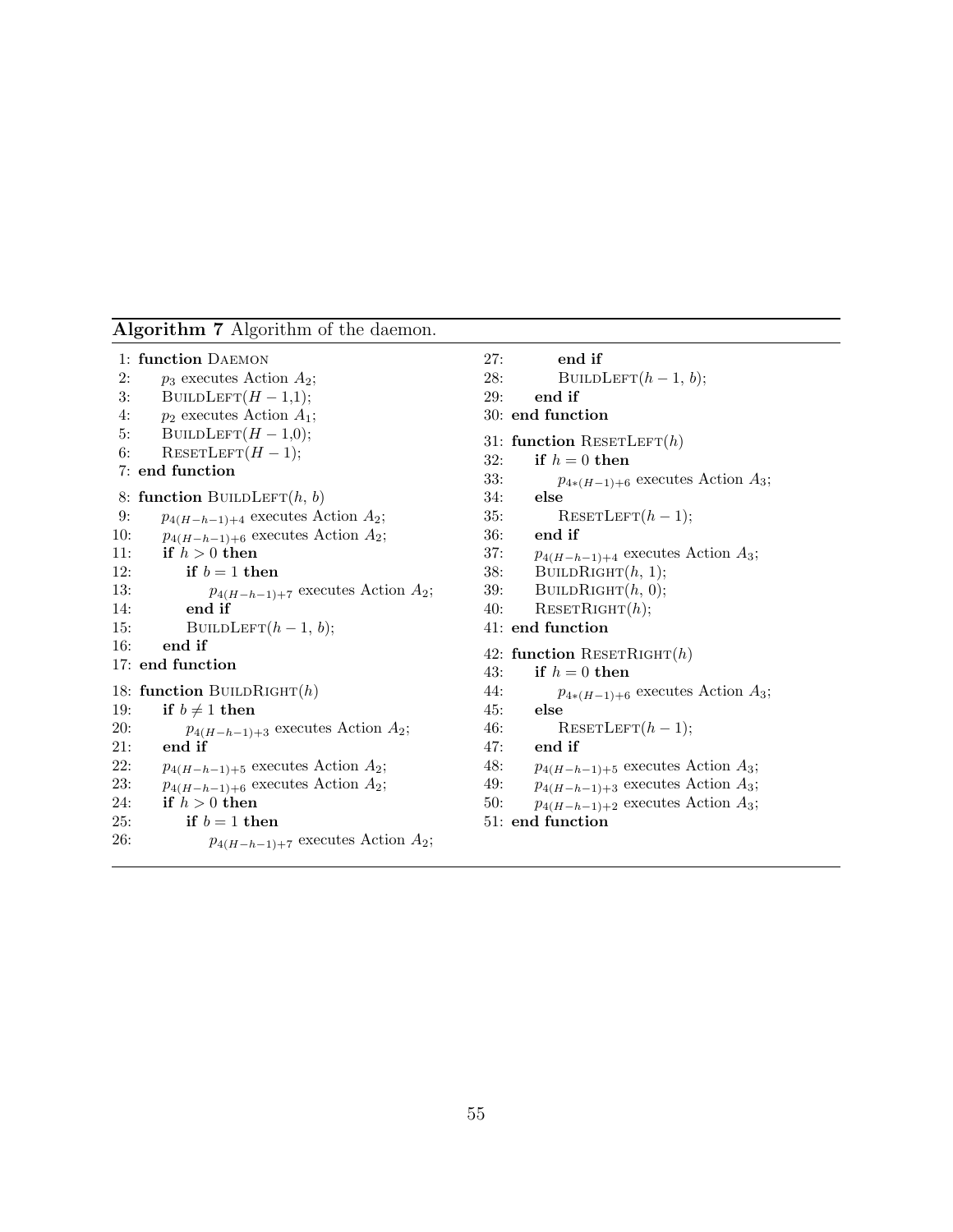So we have 17 actions. Notice that  $p_{4(H-h-1)+6}$  holds 1 as leader twice. Hence, if  $h \geq 1$ , one such execution on diamond h implies two executions on diamond  $h-1$ . We denote  $T(h)$ the maximum number of actions executed by processes on diamonds h to 0. So  $T(h) \geq$  $17+2T(h-1)$ , for  $h\geq 1$ . Notice that this execution on diamond 0 does not imply any other actions, so  $T(0) \geq 17$ .

We can trivially prove by induction that  $T(h) \geq 17 \sum_{i=0}^{h} 2^i$ . Hence,

$$
T(H-1) \ge 17 \sum_{i=0}^{H-1} 2^{i} = 17(2^{H} - 1) = 17(2^{\lfloor \frac{n-1}{4} \rfloor} - 1)
$$

#### 7. Experimentations

We ran simulations to empirically evaluate and compare the average stabilization times of our algorithm  $\mathcal{LE}$ , Algorithm  $\mathcal{DLV}$ , and Algorithm  $\mathcal{DLV}2$  in terms of steps and rounds.

*Probabilistic daemon.* We use an event-driven homemade simulator dedicated to the locally shared memory model. In this simulator, we use a probabilistic daemon. To enforce asynchronism  $(i.e.,$  to maximize interleavings between actions at different processes), we implemented the daemon as follows: at each step, the probability that an enabled process is selected by the daemon follows an exponential distribution on the number of consecutive steps where the node was enabled yet not selected.

UDG. In our experiments, we consider a particular family of random graphs: the Unit Disk Graphs (UDGs) [19]. Such graphs are generated as follows. First, nodes are deployed on a square plane uniformly at random. Then, two nodes are neighbors if and only if their Euclidean distance is smaller than a pre-defined radius. UDGs are commonly used to model wireless sensor networks. Indeed, sensors are motionless and equipped with radio. In this case, the pre-defined radius represents the range of radio antenna.

Arbitrary initial configuration. In each experiment, the initial configuration is randomly generated. We lead the random generation in such a way that with probability  $\frac{1}{2}$ , the initial value of each *idR* variable (resp. each *leader* variable in Algorithms  $DLV$  and  $DLV2$ ) is a fake id. Moreover, the way IDs and  $idR$  (resp. *leader* in Algorithms  $DLV$  and  $DLV2$ ) are set allows the existence of fake IDs lower than the lowest existing ID of the network.

Consider first Algorithms  $\mathcal{LE}$  and  $\mathcal{DLV}$ . Each process selects its unique ID in  $\{1, ..., 2n\}$ uniformly at random. Then, the initial value of each  $idR$  variable (resp. each *leader* variable in Algorithm  $D\mathcal{LV}$  is chosen in  $\{1, ..., 2n\}$  uniformly at random. The initial value of each par pointer is chosen among the ID of the node and the IDs of its neighbors uniformly at random. Finally, the initial value of each *level* variable is chosen in  $\{0, ..., n-1\}$  uniformly at random. Finally, the initial value of all other variables (*i.e.*, *status* in  $\mathcal{LE}$ , and *color* and done in  $D\mathcal{LV}$  are chosen uniformly at random in their respective (finite) domain.

 $\Box$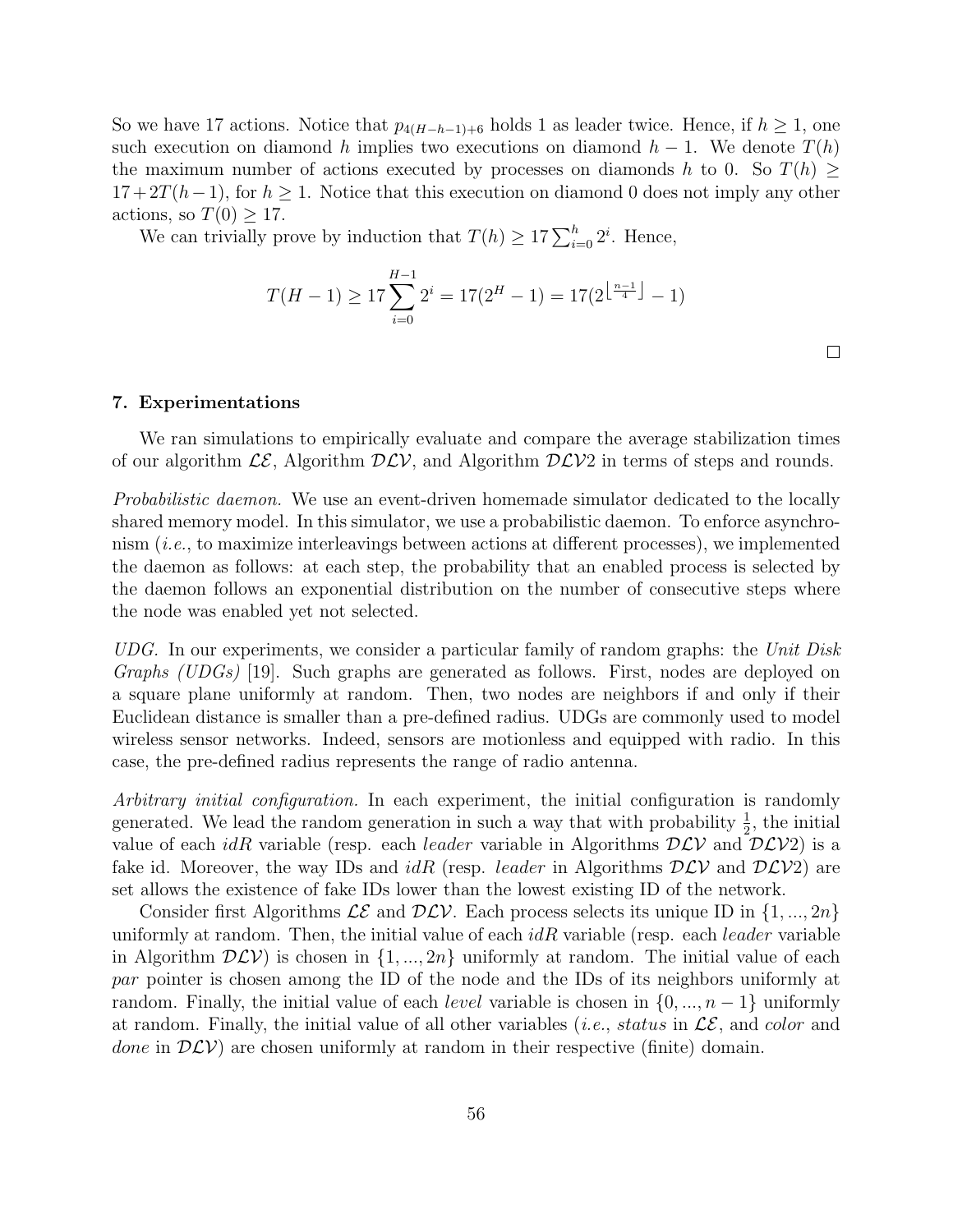

Figure 17: Average stabilization time in rounds for  $\mathcal{LE}, \mathcal{DLV}$ , and  $\mathcal{DLV}2$  on UDGs  $(n = 1000)$ .

The generation of the arbitrary initial configuration of  $D\mathcal{LV}2$  is slightly different. Indeed, the leader variables can take the (reset) value 0, which is neither an ID, nor a fake ID. So, to ensure that the initial value of each *leader* variable is a fake id with probability  $\frac{1}{2}$ , (1) each process selects its unique ID in  $\{1, ..., 2n+1\}$  uniformly at random, and (2) the initial value of each *leader* variable is chosen in  $\{0, ..., 2n + 1\}$  uniformly at random. Finally, the initial value of each *level* variable is chosen in  $\{0, ..., n-1\}$  uniformly at random.

#### 7.1. Average Stabilization Time in Rounds

In this subsection, we study the stabilization time in rounds. To that goal, we generated a pool of 220 UDGs. Each of those contains  $n = 1000$  nodes. However, we make varying the diameters from 4 and 24 (20 graphs per diameter). We repeatedly executed each algorithm ( $\mathcal{LE}, \mathcal{DLV}$ , and  $\mathcal{DLV2}$ ) on each graph with arbitrary initializations until obtaining a confidence interval smaller than 2% of the average stabilization time.

Results are shown on Figure 17. We can remark that the average stabilization time in rounds of  $\mathcal{LE}$  is far from the analytical worst case (*i.e.*,  $3n + \mathcal{D}$  rounds). Actually, we never observed an execution whose stabilization time matches the worst case. The average stabilization time in rounds of the three algorithms is sub-linear in  $n$ . However, in our experiments, our algorithm outperforms  $D\mathcal{L}V$ . Observed round complexities of  $D\mathcal{L}V2$  are slightly better than those of our algorithm. This can be explained by the fact that  $D\mathcal{L}V2$ removes abnormal trees in two waves, while our algorithm uses three waves. Finally, we draw the diameter  $\mathcal D$  in the Figure to show that the observed average stabilization times in rounds of  $\mathcal{LE}$  and  $\mathcal{DLV}2$  are of the order of magnitude of the diameter  $\mathcal{D}$ .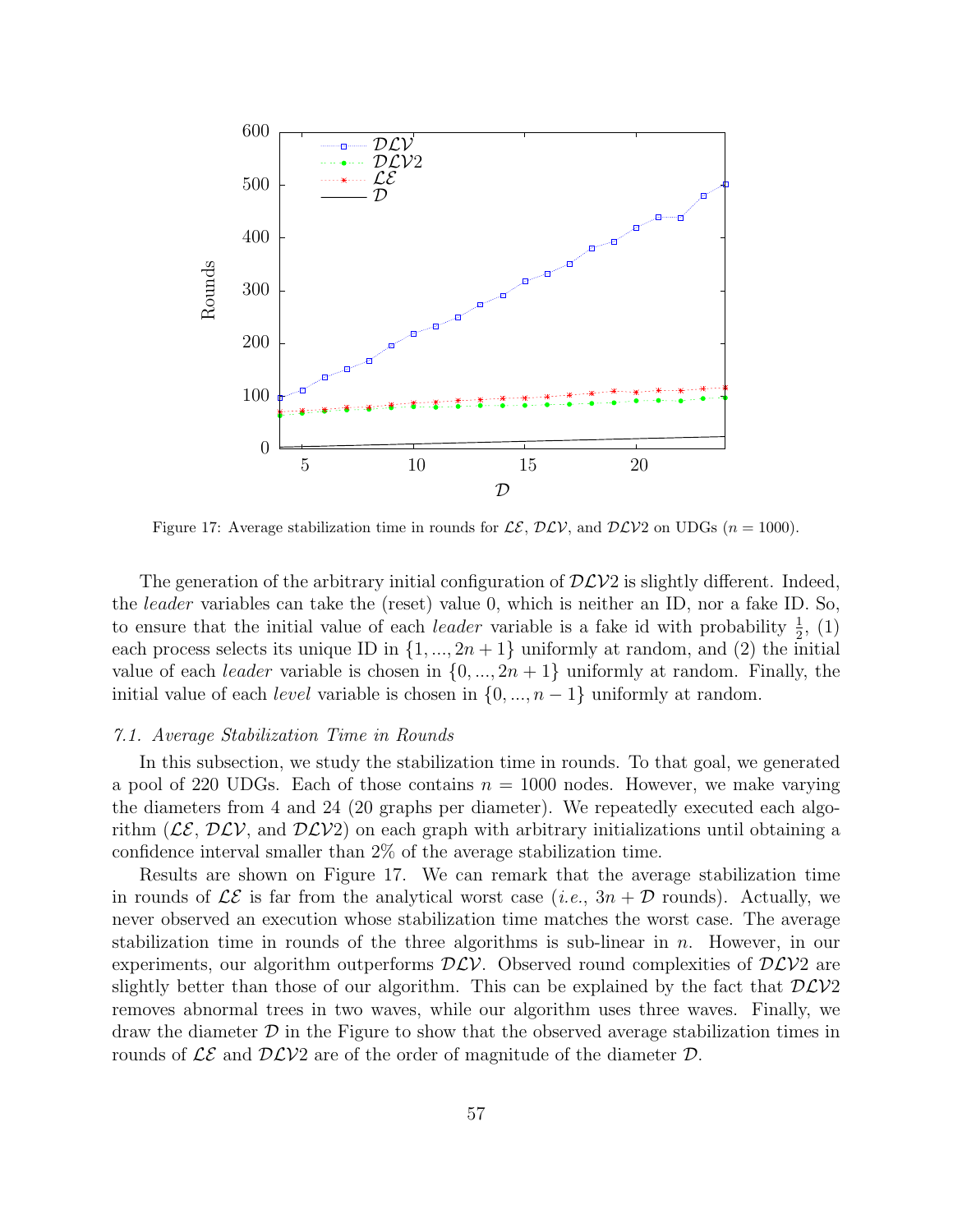

Figure 18: Average stabilization time in steps for  $\mathcal{LE}, \mathcal{DLV}$ , and  $\mathcal{DLV}2$  on UDGs ( $\mathcal{D} = 14$ ).

#### 7.2. Average Stabilization Time in Steps

In this subsection, we study the average stabilization time in steps. To that goal, we generated a pool of 110 UDGs with diameter fixed to 14, yet where the number of nodes varies from 100 to 1000 (10 graphs per size). We repeatedly executed each algorithm ( $\mathcal{LE}$ ,  $DLV$ , and  $DLV2$ ) on each graph with arbitrary initializations until obtaining a confidence interval smaller than 2% of the average stabilization time in steps.

Results are shown on Figure 18. Again, we can remark that the average stabilization time in steps of  $\mathcal{LE}$  is far from the analytical worst case (*i.e.*,  $\Theta(n^3)$  steps). Again, we never observed an execution whose stabilization time matches the worst case. Again, in our experiments,  $\mathcal{LE}$  outperforms  $\mathcal{DLV}$ , even though their respective average stabilization times in steps are of the same order of magnitude. Results observed with  $\mathcal{LE}$  and  $\mathcal{DLV}2$  are of the same order of magnitude. Finally, we draw the size  $n$  of the network in the Figure to show that the observed average stabilization times in steps of the three solutions do not depend on n.

#### 8. Conclusion

We proposed a silent self-stabilizing leader election algorithm, called  $\mathcal{LE}$ , for bidirectional connected identified networks of arbitrary topology. Starting from any arbitrary configuration,  $\mathcal{LE}$  converges to a terminal configuration, where all processes know the ID of the leader, this latter being the process of minimum ID. Moreover, as in most of the solutions from the literature, a distributed spanning tree rooted at the leader is defined in the terminal configuration.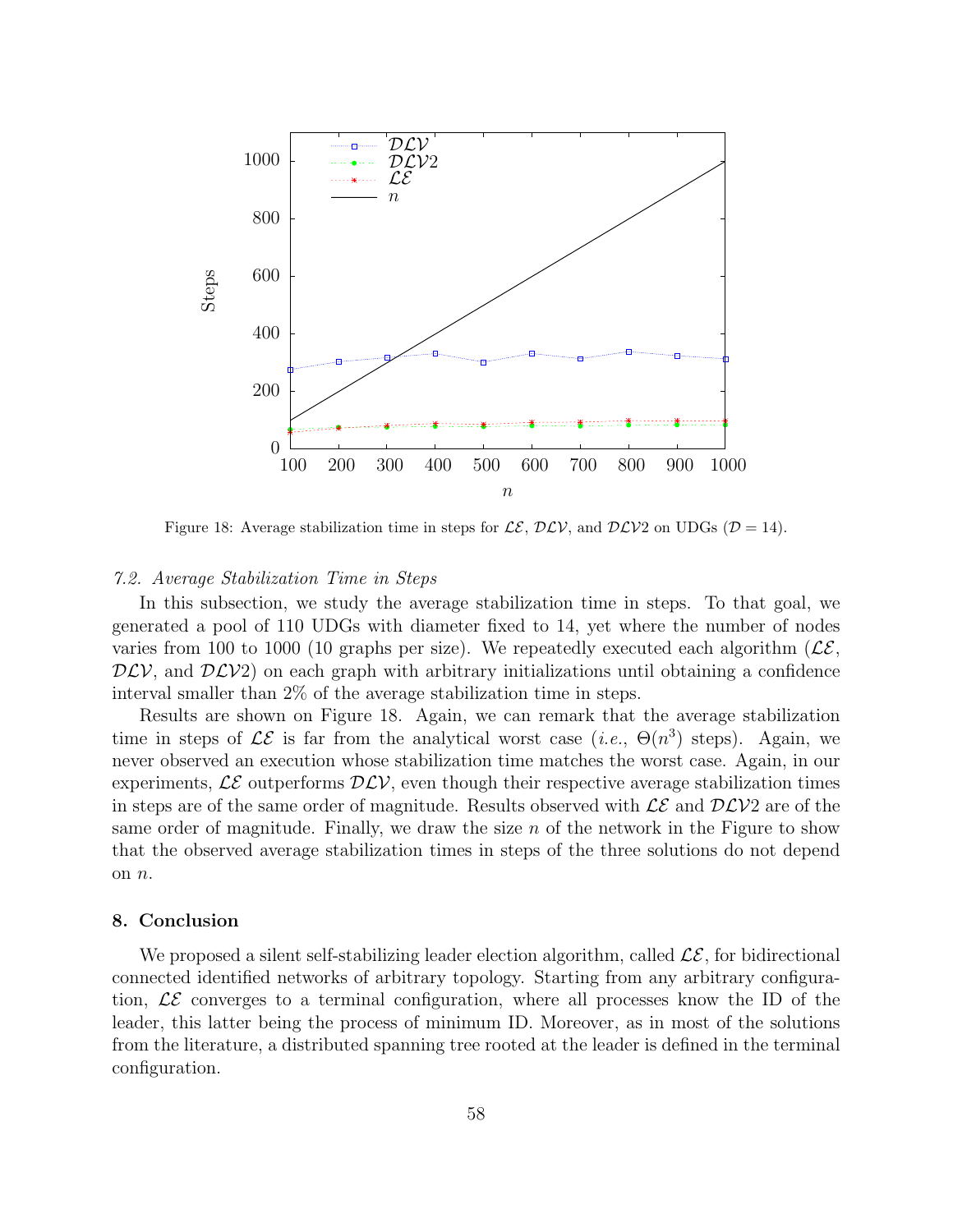$\mathcal{LE}$  is written in the locally shared memory model. It assumes the distributed unfair daemon, the most general scheduling hypothesis of the model. Moreover, it requires no global knowledge on the network (such as an upper bound on the diameter or the number of processes, for example). LE is asymptotically optimal in space, as it requires  $\Theta(\log n)$  bits per process, where  $n$  is the size of the network. We analyzed its stabilization time both in rounds and steps. We showed that  $\mathcal{LE}$  stabilizes in at most  $3n + \mathcal{D}$  rounds, where  $\mathcal D$  is the diameter of the network. We also proved that for every  $n \geq 4$ , for every  $\mathcal{D}, 2 \leq \mathcal{D} \leq n-2$ , there is a network of  $n$  processes in which a possible execution exactly lasts this complexity.

Finally, we proved that  $\mathcal{LE}$  achieves a stabilization time polynomial in steps. More precisely, its stabilization time is at most  $\frac{n^3}{2} + 2n^2 + \frac{n}{2} + 1$  steps. Then, we showed for every  $n \geq 4$ , that there exists a network of n processes in which a possible execution exactly lasts  $\frac{n^3}{6} + \frac{3}{2}$  $\frac{3}{2}n^2 - \frac{8}{3}$  $\frac{8}{3}n + 2$  steps, establishing then that the worst case is in  $\Theta(n^3)$ .

For fair comparison, we studied the step complexity of the previous best algorithms with similar settings (i.e., they do not use any global knowledge and are proven assuming an unfair daemon) given in [4, 5] and respectively called here  $D\mathcal{LV}$  and  $D\mathcal{LV}$ ? We showed that for a given  $\alpha \geq 3$ , for every  $\beta \geq 2$ , there exists a network of  $n = 2^{\alpha} \times \beta$  processes in which there is an execution of algorithm  $D\mathcal{LV}$  that stabilizes in  $\Omega(n^{\alpha+1})$ . In other words, the stabilization time of  $D\mathcal{LV}$  in steps is not polynomial. Similarly, we showed that for any  $n \geq 5$ , there exists a network in which there is an execution of algorithm  $D\mathcal{L}V2$  that stabilizes in  $\Omega(2^{\lfloor \frac{n-1}{4} \rfloor})$  steps. Hence, the stabilization time of  $\mathcal{DLV}2$  is also not polynomial.

Perspectives of this work deal with complexity issues. In [4], Datta *et al* showed that it is easy to implement a silent self-stabilizing leader election which works assuming an unfair daemon, uses  $\Theta(\log n)$  bits per process, and stabilizes in  $O(D)$  rounds (where D is an upper bound on  $\mathcal{D}$ ). Nevertheless, processes are assumed to know D. It is worth investigating whether it is possible to design an algorithm which works assuming an unfair daemon, uses  $\Theta(\log n)$  bits per process, and stabilizes in  $O(\mathcal{D})$  rounds without using any global knowledge. We believe this problem remains difficult, even adding some fairness assumption.

#### References

- [1] K. Altisen, A. Cournier, S. Devismes, A. Durand, F. Petit, Self-stabilizing Leader Election in Polynomial Steps, in: Stabilization, Safety, and Security of Distributed Systems - 16th International Symposium, SSS 2014, Paderborn, Germany, September 28 - October 1, 2014. Proceedings, 2014, pp. 106–119.
- [2] E. W. Dijkstra, Self-stabilizing Systems in Spite of Distributed Control, Commun. ACM 17 (11) (1974) 643–644.
- [3] S. Dolev, Self-stabilization, MIT Press, 2000.
- [4] A. K. Datta, L. L. Larmore, P. Vemula, Self-stabilizing Leader Election in Optimal Space under an Arbitrary Scheduler, Theor. Comput. Sci. 412 (40) (2011) 5541–5561.
- [5] A. K. Datta, L. L. Larmore, P. Vemula, An O(n)-time Self-stabilizing Leader Election Algorithm, J. Parallel Distrib. Comput. 71 (11) (2011) 1532–1544.